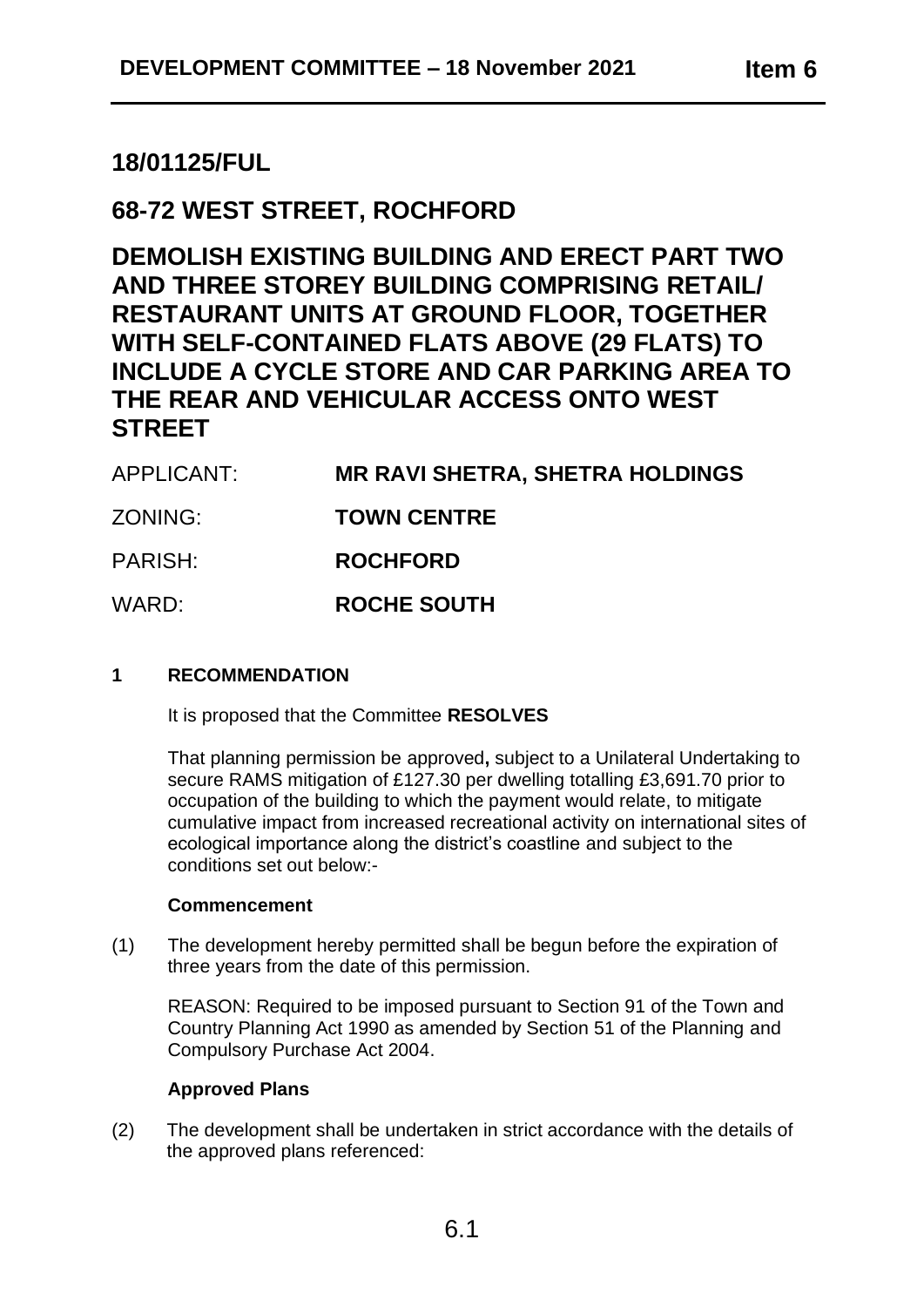1340-07 Rev – Site Location Plan, Elevation and Floor Plans comprising plan reference(s) 1340-06 Rev F (Proposed Rear Elevation), 1340-05 Rev K (Proposed Front Elevation), 1340-03 Rev T (Proposed Second Floor & Roof Plan), 1340-04 Rev Y (Proposed Street Scenes), 1340-02 Rev W (proposed Ground & First Floor Plan), 1340-01 Rev J (Existing and Proposed Block Plan and 1340-01 REV M (citing finished floor levels), the Surface Water Drainage Strategy Proposed Layout (Reference 6242-DR01 Rev 2) (which is the most recent plan in this respect), and in accordance with the details of the Flood Risk Assessment and Surface Water Drainage Strategy as revised 28 September 2021.

REASON: To ensure that the development is undertaken in accordance with the approved plans as considered.

## **Submission of External Finishes**

(3) Prior to the construction of any buildings on the site, details of the specification and finish of all external materials to be incorporated into the development shall be submitted to the Local Planning Authority for its written approval. These details shall include details of all wall elevation treatment and finishes including brickwork, render, external cladding (including its colour, finish, and texture), samples of all roofing materials, and all fenestration including windows and frame casing, doors, fascias, bargeboards and soffits. All rainwater goods shall be of a powder coated metal finish. The development shall be implemented in accordance with the details as may be approved and permanently maintained as such thereafter.

REASON: To ensure a satisfactory appearance in compliance with Rochford District Council's Local Development Framework Development Management Plan policy DM1 and the National Planning Policy Framework (2021) (Chapter 12).

# **Submission of External Lighting Details**

(4) Prior to first installation, details of an external lighting scheme shall be submitted to the Local Planning Authority for its written approval. Such details shall include details of all external lighting and illumination within the development site, including details of the height and position of all lighting columns, together with details of luminosity. The lighting shall be installed in accordance with the details as may be approved.

REASON: To ensure adequate control over design and to ensure a satisfactory appearance in the interests of visual amenity in compliance with policy DM1 of Rochford District Council's Local Development Framework Development Management Plan (adopted December 2014) and the National Planning Policy Framework (2021) (Chapter 12).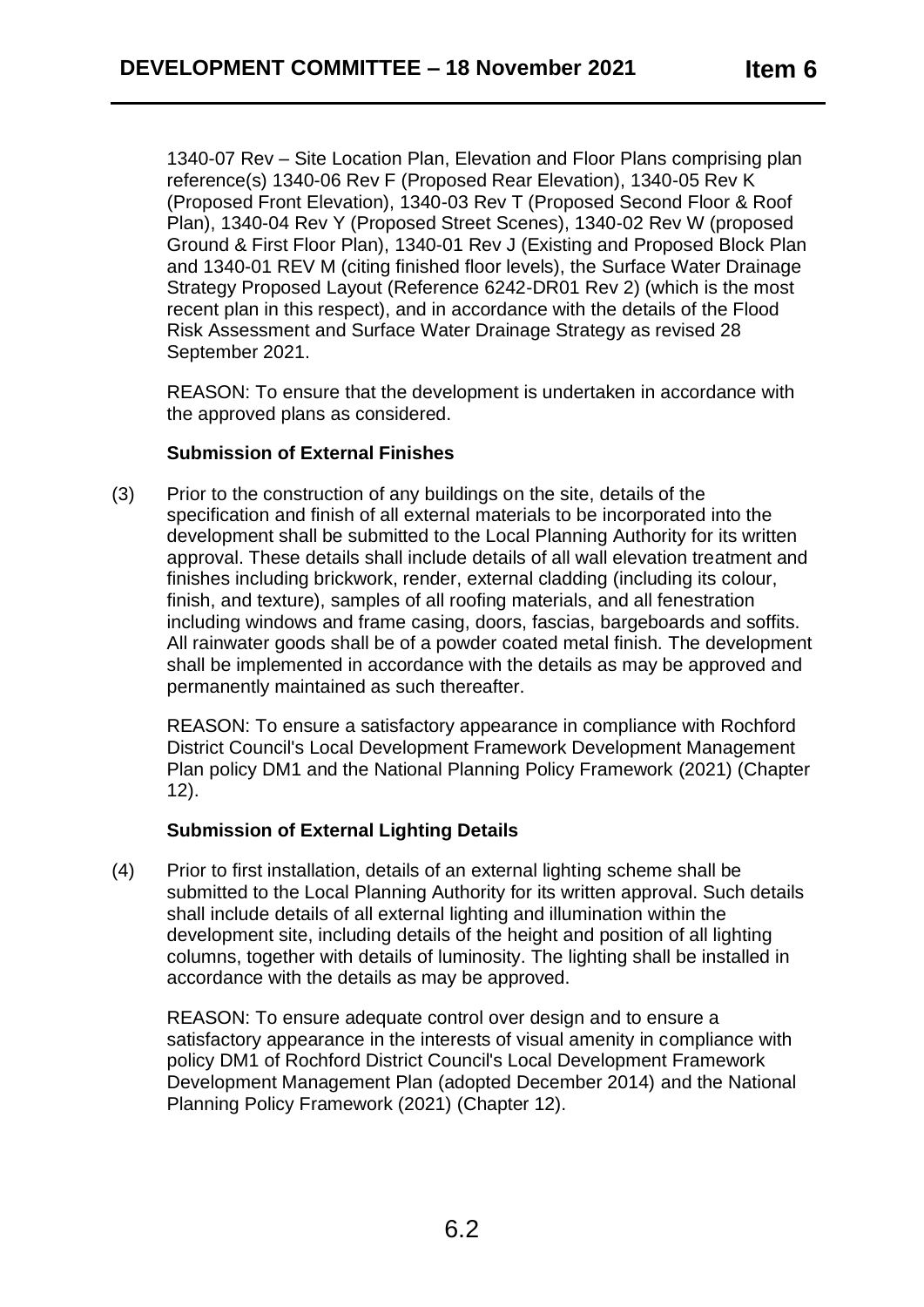## **Submission and Implementation of Landscaping Details**

(5) The frontage planting areas as indicated by plan reference 1340-01 Rev J (Existing and Proposed Block Plan) shall be subject of the submission of further details prior to the undertaking of any planting works. The details shall include the species of all planting to be undertaken, their height and numbers. This planting work as needs to be agreed shall be undertaken during the first planting season following first occupation of the development. Any tree, shrub, or hedge plant (including replacement plants) removed, uprooted, destroyed, or be caused to die, or become seriously damaged or defective, within five years of planting, shall be replaced by the developer(s) or their successors in title, with species of the same type, size and in an agreed location, in the first available planting season following removal.

REASON: To ensure adequate control over design and to ensure a satisfactory appearance in the interests of visual amenity in compliance with policy DM1 of Rochford District Council's Local Development Framework Development Management Plan (adopted December 2014) and the National Planning Policy Framework (2021) (Chapter 12).

### **Details of Frontage Railings**

(6) Prior to the erection of the frontage railings as indicated by the submitted plans, details of their construction and material finish shall be submitted to the local planning authority for its written approval. These railings shall subsequently be installed in accordance with the agreed details**.**

REASON: To ensure an appropriate treatment of a prominent frontage in compliance with policy DM1 of Rochford District Council's Local Development Framework Development Management Plan (adopted December 2014) and the National Planning Policy Framework (2021) (Chapter 12).

# **Provision of Off Street Loading and Storge Areas**

(7) From the first day of the commencement of the development and for the duration of all construction works thereafter until the completion of the development the areas within the curtilage of the site for the purpose of loading/unloading/reception and storage of building materials and manoeuvring of all vehicles, including demolition and construction traffic shall be provided clear of West Street and Union Lane.

REASON: In the interest of highway safety including vehicular access and pedestrians in compliance with policies DM1 of the Council's Local Development Framework Development Management Plan (adopted 16th December 2014).

# **Provision of Parking and Cycle Spaces**

(8) The 21 car parking spaces as indicated being provided by plan reference 1340-01 Rev J shall be provided and delineated by clear paint or other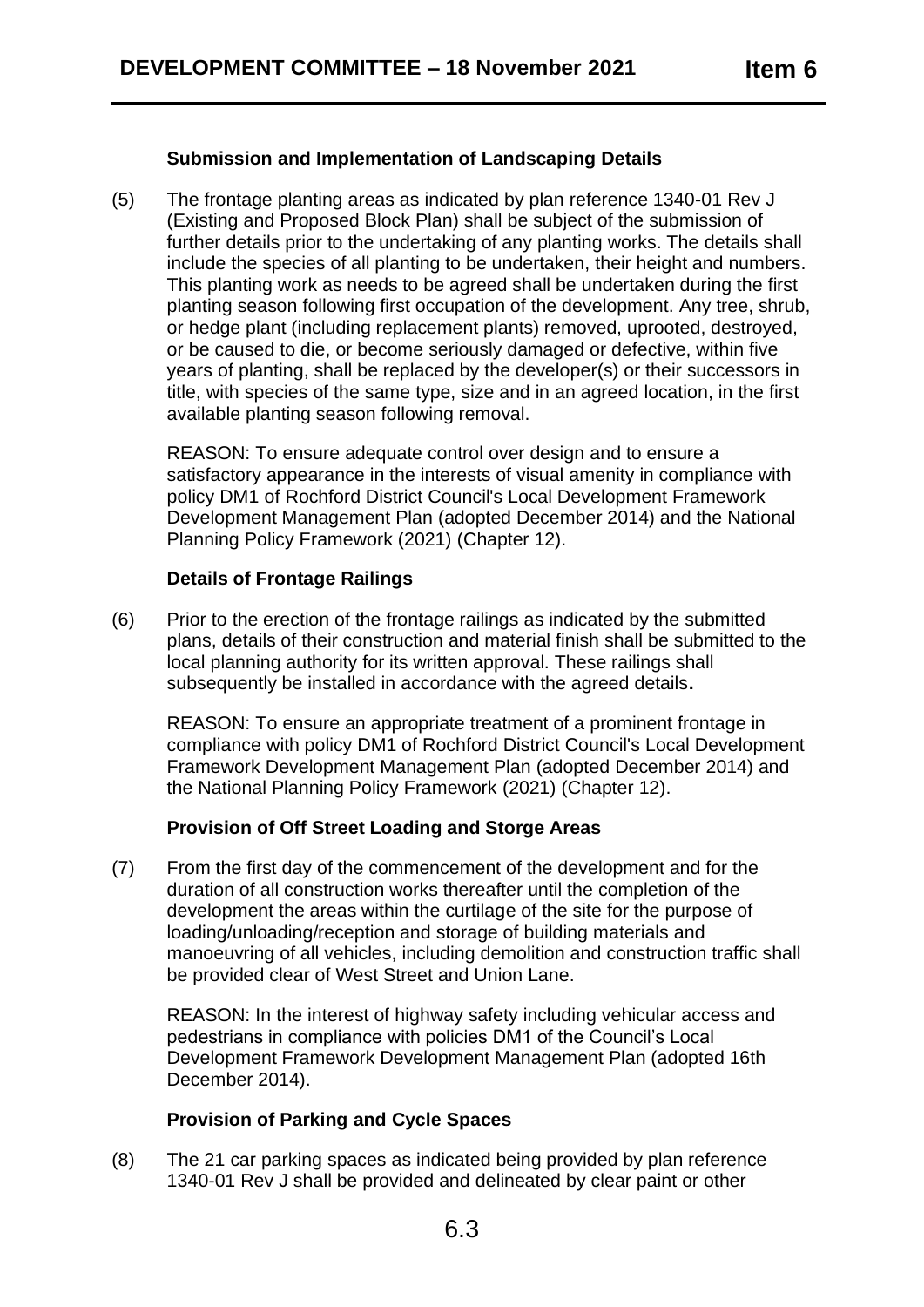appropriate markings prior to the first occupation of the development. These parking spaces shall be retained over the lifetime of the development.

REASON: To ensure an appropriate level of parking provision (as has been justified by the planning application) clear of the highway, in the interest of highway safety in accordance with policy DM1 of the Council's Local Development Framework's Development Management Plan and the adopted parking standards - contained in the Essex County Council "Parking Standards - Design and Good Practice" 2009 (adopted 2010).

### **Details and provision of covered cycle shelters**

(9) All cycle spaces which must provide opportunity for all bikes to be secured shall be covered by shelters, the details of which shall be submitted to the local planning authority for its written approval. The shelters shall be provided in accordance with the agreed details and shall be retained in perpetuity over the lifetime of the residential use.

REASON: To ensure adequate storage arrangements and security as part of an appropriate design in compliance with policy DM1 of Rochford District Council's Local Development Framework Development Management Plan (adopted December 2014) and the National Planning Policy Framework (2021) (Chapter 12 Achieving Well Designed Places).

### **Tree Protection**

(10) Prior to the undertaking of any excavation works close to site boundaries (north and west boundaries) a method statement for the proposed hard surfacing and any excavation required adiacent to the boundary/neighbouring trees shall be submitted for the written approval of the local planning authority. The development shall subsequently be implemented in accordance with the approved details.

REASON: REASON: To safeguard protected trees in accordance with policy DM 25 of the Local Development Framework's Development Management Plan.

# **Sustainability**

(11) Prior to the occupation of any dwelling, details shall be submitted to and approved in writing by the Local Planning Authority to demonstrate how at least 10 per cent of the energy source serving the development would be derived from a decentralised and renewable or low-carbon sources, unless it is demonstrated that this attainment is not achievable on site by way of clear evidence, in which case a report demonstrating the case and the amount (decentralised/low carbon/renewable energy) that would be provided shall be submitted to and agreed in writing by the Local Planning Authority.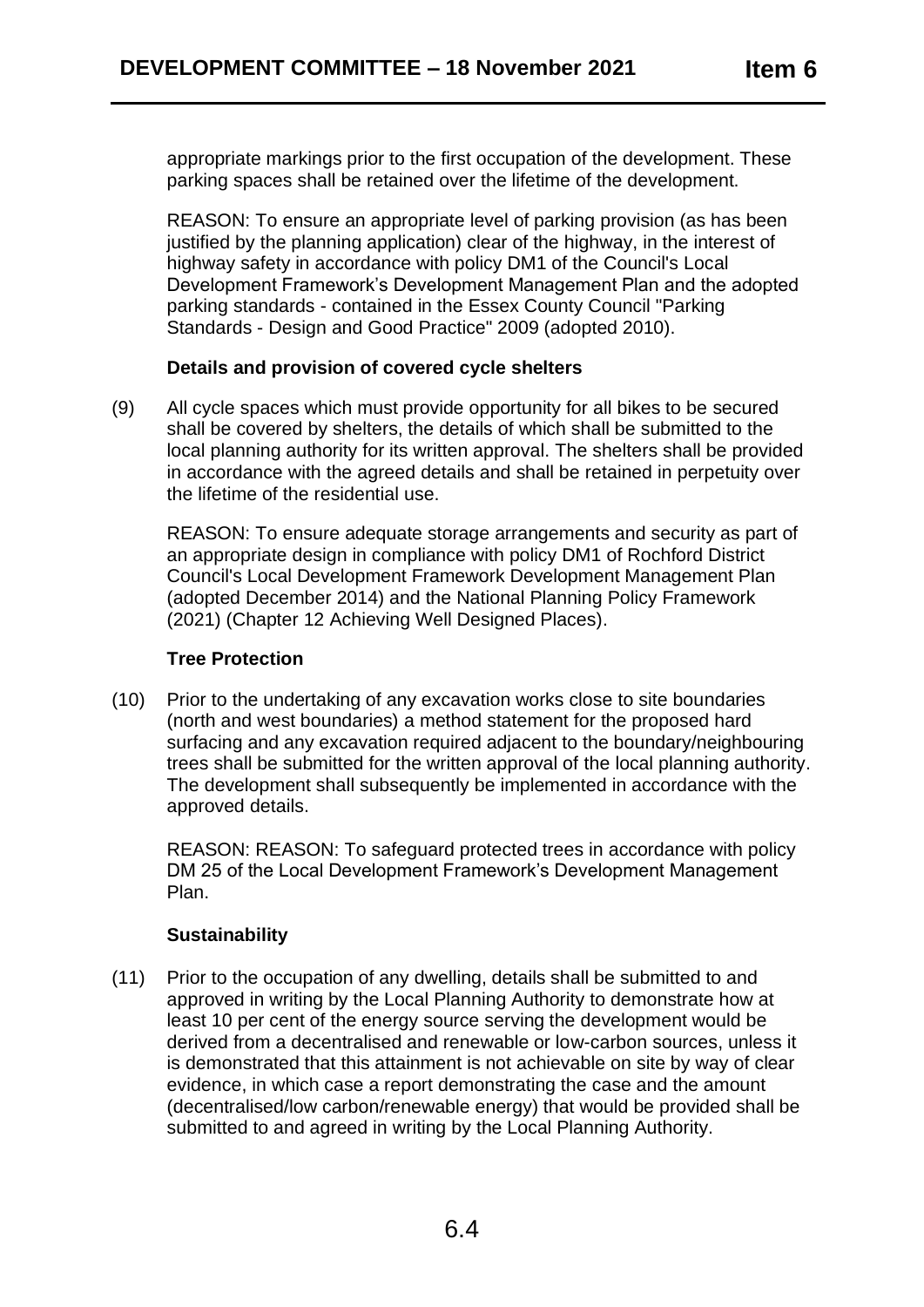REASON: In the interests of sustainability in compliance with the policy ENV8 of the Local Development Framework's Core Strategy.

## **Submission of Construction Method Statement**

(12) No development shall take place until a Construction Method Statement has been submitted to, and approved in writing by, the local planning authority. The approved Statement shall be adhered to throughout the construction period. The Statement shall provide for: (i). the parking of vehicles of site operatives and visitors (ii) loading and unloading of plant and materials (iii). storage of plant and materials used in constructing the development (iv). wheel and underbody washing facilities (v) the control of dust, noise, and vibrations

REASON: To ensure that appropriate loading/unloading facilities are available to ensure that the highway is not obstructed during the construction period in the interest of highway safety in accordance with policy DM1 of the Development Management Policies as adopted as County Council Supplementary Guidance in February 2011.

# **Submission of Archaeological Investigation**

(13) No development or preliminary ground works of any kind shall take place until a programme of archaeological investigation has been secured in accordance with a written scheme of investigation (WSI) which has been submitted by the applicant and approved in writing by the local planning authority. These works shall be implemented in accordance with the agreed details.

REASON: To safeguard the archaeological integrity of the site in accordance with the provisions of The National Planning Policy Framework 2021

# **Limiting Construction Hours**

(14) No works during any part of the construction phase of the development, including all associated ground works, building operations deliveries and/or collections shall take place between the hours of 6 pm and 7 am (Monday to Friday) and between the hours of 1 pm and 7 am on Saturdays. No construction works, deliveries or collections shall take place on a Sunday or on any bank holidays.

REASON: To safeguard the residential amenity of the vicinity in accordance with policies DM1 of Rochford Council's Development Management Plan (Adopted December 2014).

# **Travel Information Packs**

(15) Prior to first occupation of the proposed development, the developer shall be responsible for the provision, implementation, and distribution of a Residential Travel Information Pack for sustainable transport, approved by Essex County Council, to include six one day travel vouchers for use with the relevant local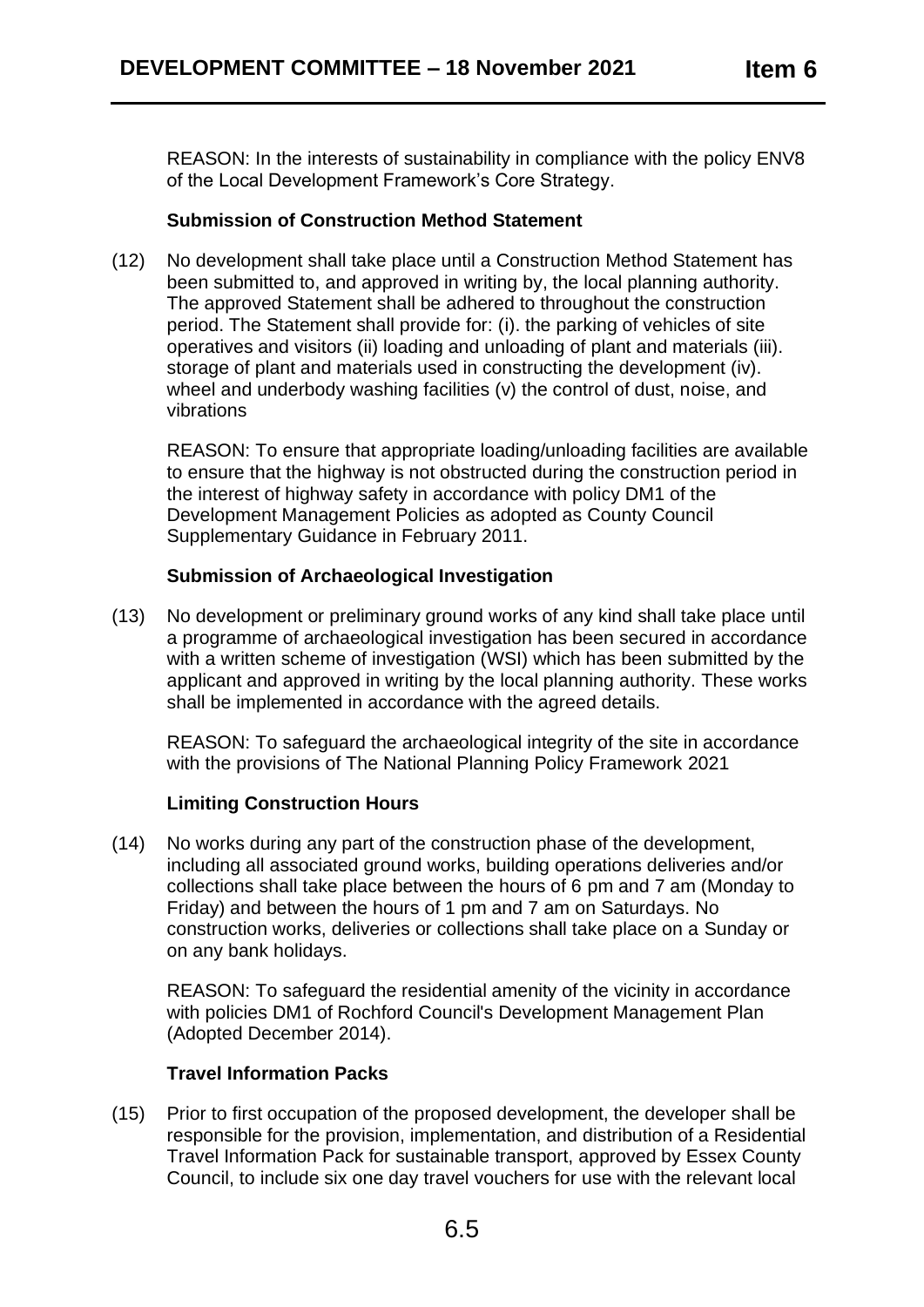public transport operator. These packs (including tickets) are to be provided by the developer to each dwelling free of charge.

REASON: In the interests of reducing the need to travel by car and promoting sustainable development and transport in accordance with policies DM9 of the council's Local Development Framework's Development Management Plan and Chapter 9 (Promoting Sustainable Transport) of the National Planning Policy Framework (July 2021).

# **Electric Car Charging Points**

(16) Notwithstanding the details of the Existing and Proposed Block Plan reference 1340-01 Rev J, prior to the first occupation of the development hereby permitted details shall have been submitted indicating the number and provision of required electric car charging points to serve the development which shall have been approved in writing by the local planning authority. The development shall be implemented in accordance with the approved details such as to be capable of use on first occupation of the development. This facility and as may be upgraded in future shall be retained over the lifetime of the residential use.

REASON: To ensure that the development achieves sustainability in its design in compliance with Rochford District Council's Local Development Framework Development Management Plan policy DM1 and policy CP1 of the Core Strategy and Chapter 9 and 12 of the National Planning Policy Framework (July 2021).

# **Surface Water Drainage Arrangements**

(17) The surface water drainage arrangements and provisions shall be undertaken fully and in strict accordance with the details set out within the revised surface water drainage strategy received on 28 September 2021(Reference 6242\_Breley\_WestSt\_Rochford) and the Surface Water Drainage Strategy Proposed Layout: plan reference 6242\_DR01 Rev 2. All infrastructure shall be provided prior to the first occupation of the development. Confirmation shall also be provided of the ongoing management of all surface water and SuDS facilities and features prior to the occupation of the development.

REASON: To ensure adequate surface water drainage and SuDS facilities are provided to serve the development in compliance with the Local Development Framework's Core Strategy Policy ENV 4 (Sustainable Drainage Systems) and paragraph 169 of The National Planning Policy Framework (July 2021).

# **Flood Risk and Finished Floor Levels**

(18) The finished floor level of the development at ground floor level shall be 6.15 as annotated on plan reference 13401-REV M (Existing and Proposed Block Plan).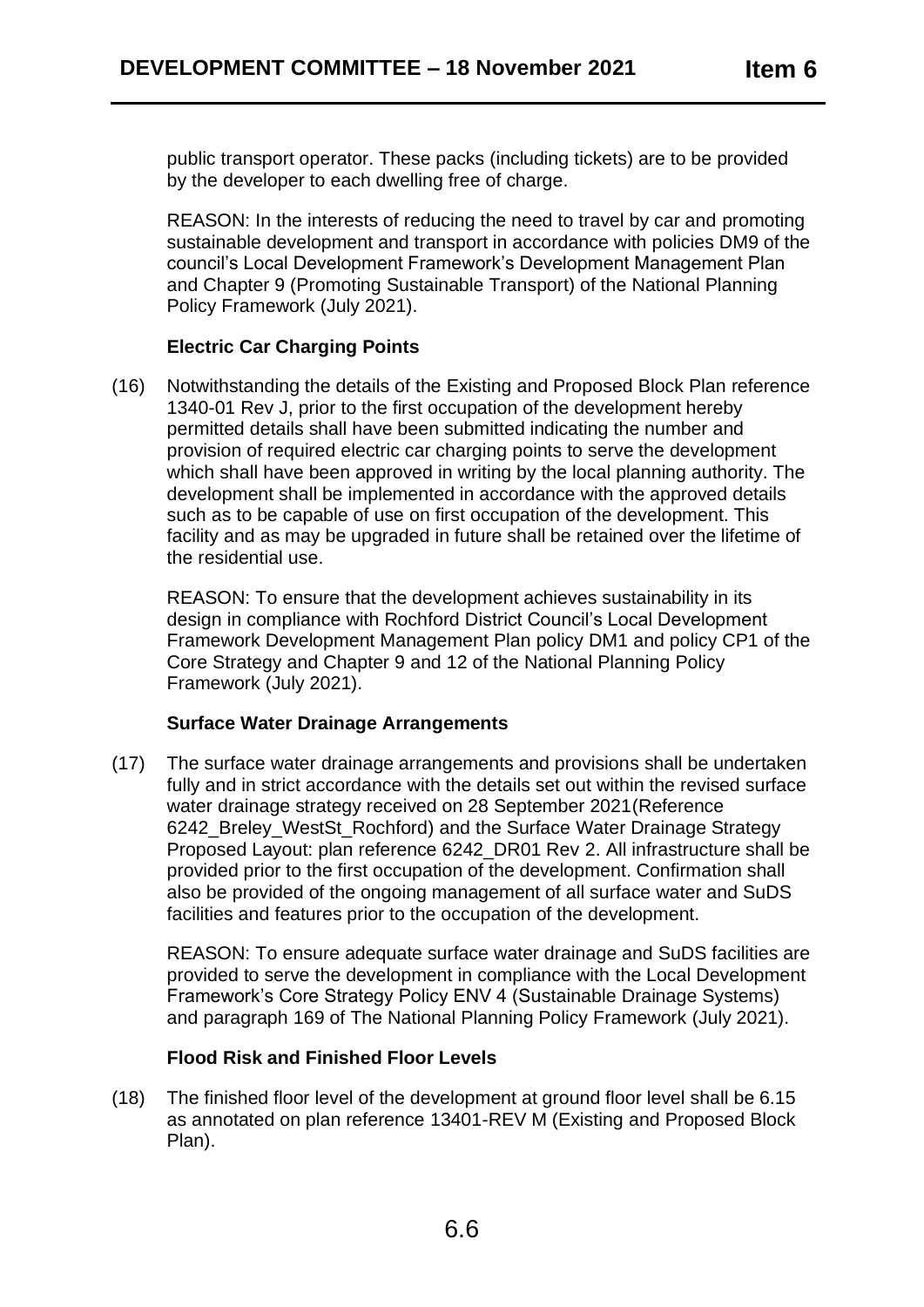REASON: To ensure that the development is flood resilient over the lifetime of the use taking into account climate change in compliance with the Local Development Framework's Core Strategy Policy ENV 3 (Flood Risk) 167 of The National Planning Policy Framework (July 2021).

## **Contamination**

- (19) No development shall take place until a scheme that includes the following components to deal with the risks associated with contamination of the site shall each be submitted to and approved, in writing, by the local planning authority:
	- 1) A preliminary risk assessment which has identified:
		- all previous uses
		- potential contaminants associated with those uses
		- a conceptual model of the site indicating sources, pathways and receptors
		- potentially unacceptable risks arising from contamination at the site.
	- 2) A site investigation scheme, based on (1) to provide information for a detailed assessment of the risk to all receptors that may be affected, including those off site.
	- 3) The results of the site investigation and detailed risk assessment referred to in (2) and, based on these, an options appraisal and remediation strategy giving full details of the remediation measures required and how they are to be undertaken.
	- 4) A verification plan providing details of the data that will be collected in order to demonstrate that the works set out in the remediation strategy in (3) are complete and identifying any requirements for longer-term monitoring of pollutant linkages, maintenance and arrangements for contingency action. Any changes to these components require the express written consent of the local planning authority. The scheme shall be implemented as approved.
- (20) No occupation of any part of the development shall take place until a verification report demonstrating completion of works set out in the approved remediation strategy and the effectiveness of the remediation shall be submitted to and approved, in writing, by the local planning authority. The report shall include results of sampling and monitoring carried out in accordance with the approved verification plan to demonstrate that the site remediation criteria have been met. It shall also include any plan (a "long-term monitoring and maintenance plan") for longer-term monitoring of pollutant linkages, maintenance, and arrangements for contingency action, as identified in the verification plan. The long-term monitoring and maintenance plan shall be implemented as approved.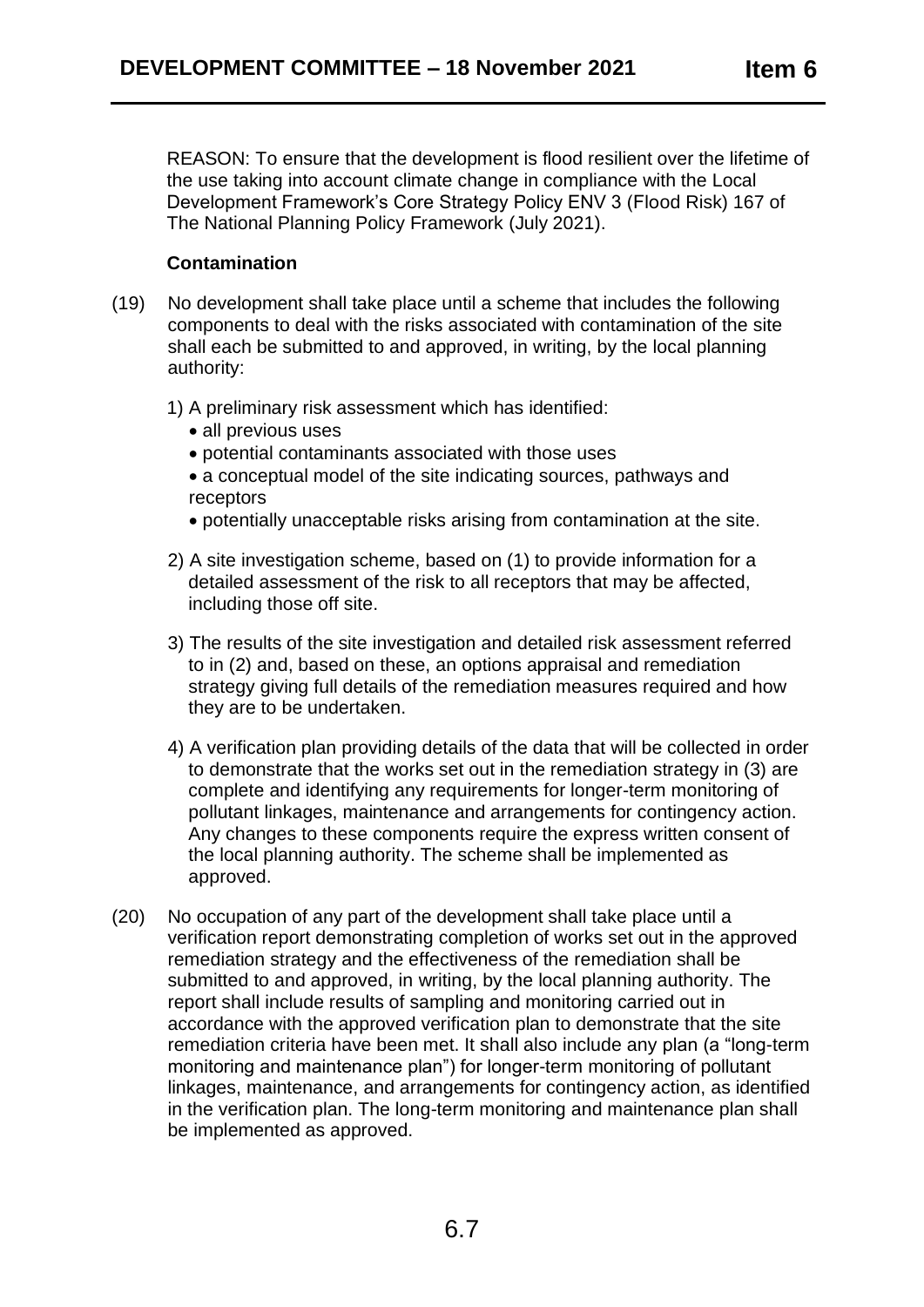- (21) No development shall take place until a long-term monitoring and maintenance plan in respect of contamination including a timetable of monitoring and submission of reports to the Local Planning Authority, shall be submitted to, and approved in writing by the Local Planning Authority. Reports as specified in the approved plan, including details of any necessary contingency action arising from the monitoring, shall be submitted to, and approved in writing by the Local Planning Authority. Any necessary contingency measures shall be carried out in accordance with the details in the approved reports. On completion of the monitoring specified in the plan a final report demonstrating that all long-term remediation works have been carried out and confirming that remedial targets have been achieved shall be submitted to and approved in writing by the Local Planning Authority.
- (22) If, during development, contamination not previously identified is found to be present at the site then no further development (unless otherwise agreed in writing with the local planning authority) shall be carried out until the developer has submitted a remediation strategy to the local planning authority detailing how this unsuspected contamination shall be dealt with and obtained written approval from the local planning authority. The remediation strategy shall be implemented as approved.

REASON for conditions 1, 2, 3 and 4: To protect and prevent the pollution of the water environment (particularly groundwater associated with the underlying Secondary and Principal Aquifers, from potential pollutants associated with current and previous land uses) in line with National Planning Policy Framework (NPPF; paragraphs 170 and 178), EU Water Framework Directive, Anglian River Basin Management Plan and Environment Agency Groundwater Protection Position Statements (2017) A4 – A6, J1 – J7 and N7. National Planning Policy Framework (NPPF) paragraph 170 states that the planning system should contribute to and enhance the natural and local environment by preventing both new and existing development from contributing to or being put at unacceptable risk from or being adversely affected by unacceptable levels of water pollution. Government policy also states that planning policies and decisions should also ensure that adequate site investigation information, prepared by a competent person, is presented (NPPF, paragraph 178).

(23) No drainage systems for the infiltration of surface water drainage into the ground is permitted other than with the express written consent of the Local Planning Authority, which may be given for those parts of the site where it has been demonstrated that there is no resultant unacceptable risk to controlled waters. The development shall be carried out in accordance with the approved details.

REASON: Infiltration through contaminated land has the potential to impact on groundwater quality.

(24) Piling or any other foundation designs using penetrative methods shall not be permitted other than with the express written consent of the local planning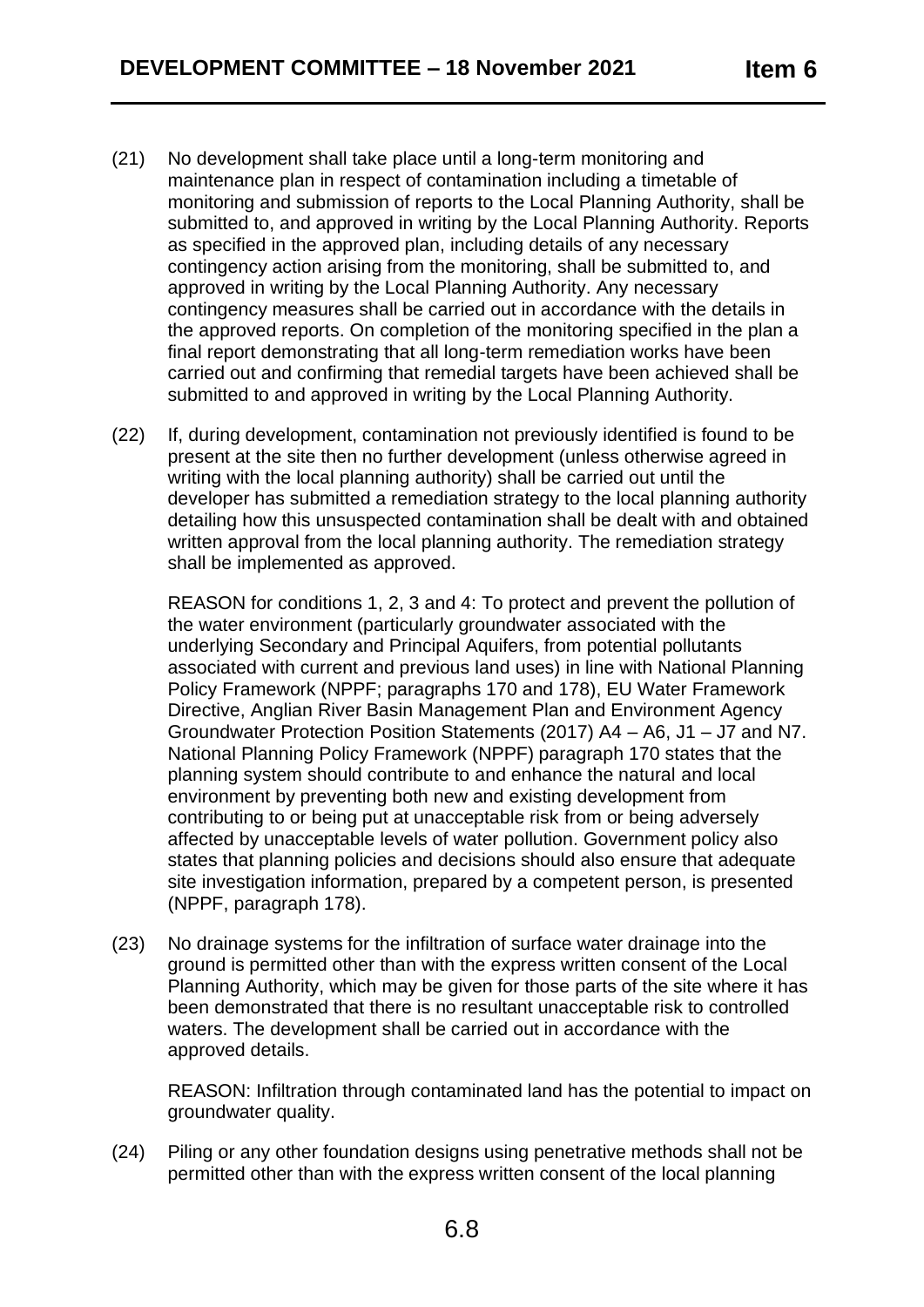authority, which may be given for those parts of the site where it has been demonstrated that there is no resultant unacceptable risk to ground water. The development shall be carried out in accordance with the approved details.

REASON: Piling or any other foundation designs using penetrative methods can result in risks to potable supplies from, for example, pollution / turbidity, risk of mobilising contamination, drilling through different aquifers, and creating preferential pathways. It should be demonstrated that any proposed piling will not result in contamination of groundwater. We have provided further information regarding contaminated land and groundwater protection for the applicant in an appendix at the end of this letter.

# **1 PLANNING APPLICATION DETAILS**

- 1.1 This application originally comprised a scheme of 30 flats which was described on the application form as 'demolition of existing buildings and erection of 30 flats plus retail/restaurant area with parking area to rear'. These originally submitted plans were subject of revision as were corresponding documents which was necessary to address fundamental design and heritage issues identified during the early stages of the planning application process. The revisions which rendered all earlier submitted plans setting out the proposed development irrelevant and superseded also included a revised planning application form which was worded as follows: 'Demolish existing building and erect a part three-part 4 storey comprising retail/restaurant units at ground floor together with self-contained flats above. Layout cycle store and car parking area at the rear and form vehicular access onto Union Lane'.
- 1.2 It is noticeable that the revised application form omits any reference to the number of dwellings proposed despite the fact that corresponding documents reflecting the revisions and documents submitted at a later date which include among other documents a Design and Access Statement, a Viability Assessment (based on 29 units) and an accommodation schedule included on plan reference 1340-02 Rev W show 29 Flats.
- 1.3 The correspondence submitted accompanying the revised application revisions indicated a wish for unit numbers to be removed from the description of the development making reference to the implications of the 2019 Finney Court of Appeal case whilst at the same time acknowledging that unit numbers remain fixed based on the submitted drawings. As a matter of accuracy, the revised description as provided was not wholly accurate in that it did not reflect the reduction in the height of the development as the revised proposals feature no four storey elements.
- 1.4 The revised application form still makes reference to access onto Union Lane which is no longer the case as confirmed by the plan reference 1340-01 Rev J (Existing & Proposed Block Plan) which shows almost continuous built form along Union Lane with pedestrian access only with one vehicular access and egress point only set adjacent to West Street utilising an existing opening which served as an exit point for the car wash business. It is also noted that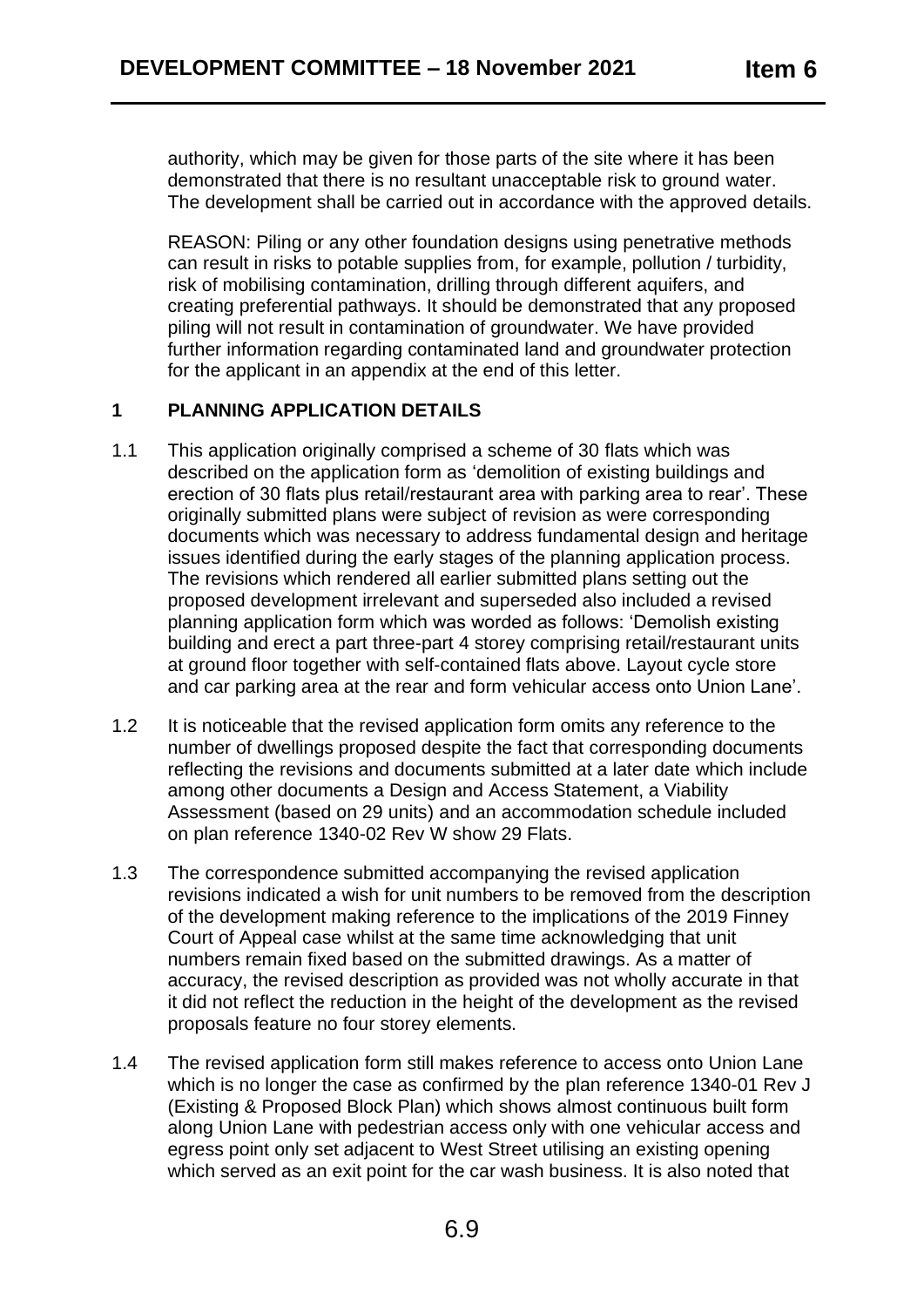the quantum, position, and layout of the proposed retail space as shown by the originally submitted proposed site layout plan (reference 1340-01 Rev A Existing and proposed Block Plan) differ to the details as now revised as shown by plan reference 1340-01 Rev M. The original Block Plan indicated 3 ground floor retails units arranged in a stepped fashion relative to West Street providing 89m2 (Unit 1), 96m2 (Unit 2) and 49m2 (Unit 3) whilst the revised plan only shows 2 units providing approximately 64.6m2 (Retail Unit 2) and 51.8m2 (Retail Unit 1) which represents a reduction of 118m2 in commercial space.

- 1.5 For accuracy and clarity, although officers do not dispute the character of the development, proposing residential development with an element of retail the submitted plans at least do not annotate the prospect that either commercial space (Unit 1 or 2) will be utilised for Restaurant use. Flexibility remains within the description of the development for this to be the case. Given the discrepancies identified and highlighted within this section of the report, officers have provided a description which adequately reflects these revisions made by the applicant and which reflect the fact that the quantum of residential unts relate to 29 units. This is considered to be a fundamental procedural point since members as decision makers need to be clear what development members are being asked to consider and determine which the submitted documents clearly indicate to be 29 Flats.
- 1.6 As now finally revised, the proposal is to demolish the existing buildings on site, and construct 29 new residential apartments, along with 2 retail units the latter of which would comprise a combined gross floor space area of 116.4m2. The overall height of the development has also been reduced in response to the concerns initially raised with the consequence that any previously proposed four storey-built form has been omitted from the plans. It is also clarified that the reference to 'Flats above' only relate to those units cited above the space annotated by the proposed Block Plan as being Retail space as all other flats are provided at ground floor level in addition to first floor and second floor level. The proposed built form in terms of its frontages will be built close to the street line along the lower section of West Street and along Union Lane from its junction with West Street comprising up to three storey building incorporating stepped roof lines which would be pronounced on viewing from the public realm at the junction of Bradley Way with West Street.
- 1.7 The residential mix proposed consists of 12 X 1-Bed, 16 x 2-Bed and 1 X 3- Bed units totalling 29 Units. The density of the scheme is stated to be 169 dwellings per hectare. 21 car Parking spaces are proposed of which 1 is proposed as serving disabled driver parking. 30 bicycle spaces are also proposed, located to the enclosed rear aspect adjacent to the car parking area as are refuse storage areas to serve both residential and business uses.
- 1.8 The application is supported by a number of documents including plan reference(s) 1340-07 Rev – Site Location Plan, Elevation and Floor Plans comprising plan reference(s) 1340-06 Rev F (Proposed Rear Elevation), 1340-05 Rev K (Proposed Front Elevation), 1340-03 Rev T (Proposed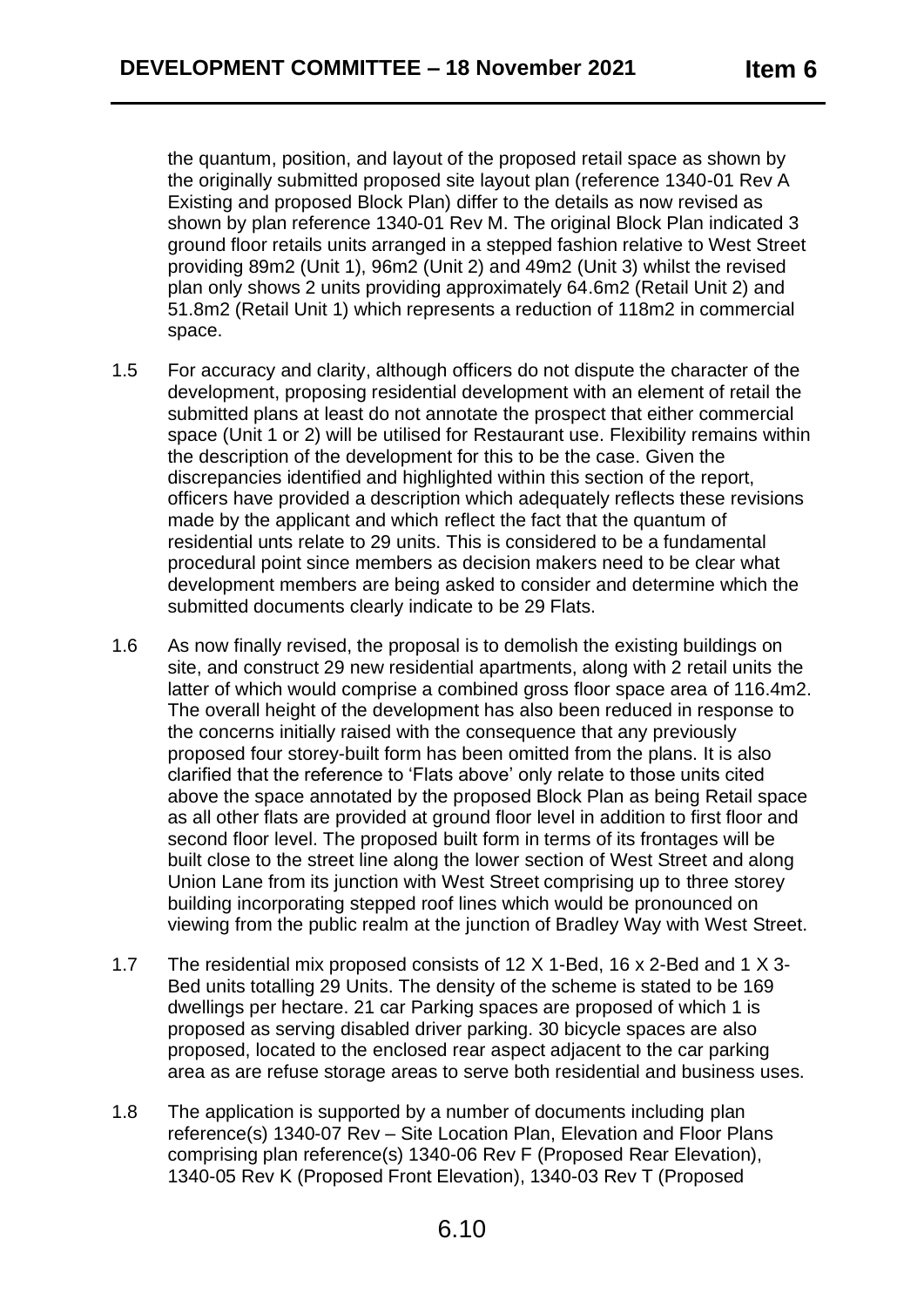Second Floor & Roof Plan), 1340-04 Rev Y (Proposed Street Scenes), 1340- 02 Rev W (proposed Ground & First Floor Plan), 1340-01 Rev M, (Existing and Proposed Block Plan (Reference Surface Water Drainage Strategy Proposed Layout (Reference 6242-DR01 Rev 2) (which is the most recent plan in this respect), a Viability Assessment, A Flood Risk Assessment, A Sequential Test, a Surface Water Drainage Strategy (as revised further 28<sup>th</sup>) September 2021), plan reference 1340-07 Rev – Site Location Plan, Topographical Plan DWG No 191945e-01, Phase 1 Environmental Report (Contamination), Transport Statement and a CGI (Computer Generated Image) depicting visual impression of the development from Bradley Way.

1.9 The application indicates that Rochford has an approximate population of 8,500 which is increasing and the demand for new homes is high. The development is presented as a good opportunity to provide a high-quality residential development in a highly sustainable location providing suitable accommodation for commuters who wish to stay within the town, and starter home for locals wishing to step onto the property ladder.

## **2 MATERIAL PLANNING CONSIDERATIONS**

### **Site and Context**

- 2.1 The site is located within a prominent town centre location at the lower reaches of West Street which converges with Union Lane and Bradley Way where there is a roundabout junction. The site area is approximately 1,778sq.m in surface area considered to constitute an E(g) use (Commercial, Business and Service) (Uses which can be carried out in a residential area without detriment to its amenity) as defined by the revisions the 'The use Classes Order 1987' as were revised on 1st September 2020. The site is predominantly hardstanding, within and around the buildings on site. The site is occupied by large, ridged roof structure located adjacent to what was a former flat roofed, vacant, former car showroom/ and latterly a bar building. This building was subsequently demolished further to the granting of demolition consent under planning reference 19/00298/DEMCOM which was granted approval 16.10. 2019.The site which is located within the Rochford Conservation Area is broadly rectangular shaped in plan and occupies 0.18ha.
- 2.2 The surrounding area falls generally down towards the south, with the site stepped in areas and cut into the slope at the north end. The northern boundary is formed by a brick retaining wall, it is estimated that the ground on the far side of the wall is of the order of 1m above site level near the middle of the north boundary. Backing onto the east end of the boundary wall is a narrow strip of garden, near the middle an electricity sub-station and a hospital car park. The east boundary is defined, starting from the south end by the flank wall of a café fronting onto West Street, then the boundary wall with Clement Mews courtyard, the wall of these properties and at the north end by the boundary wall to their garden. The ground on the far side of the north end of the east boundary is estimated to be of the order of 1.5m above site level.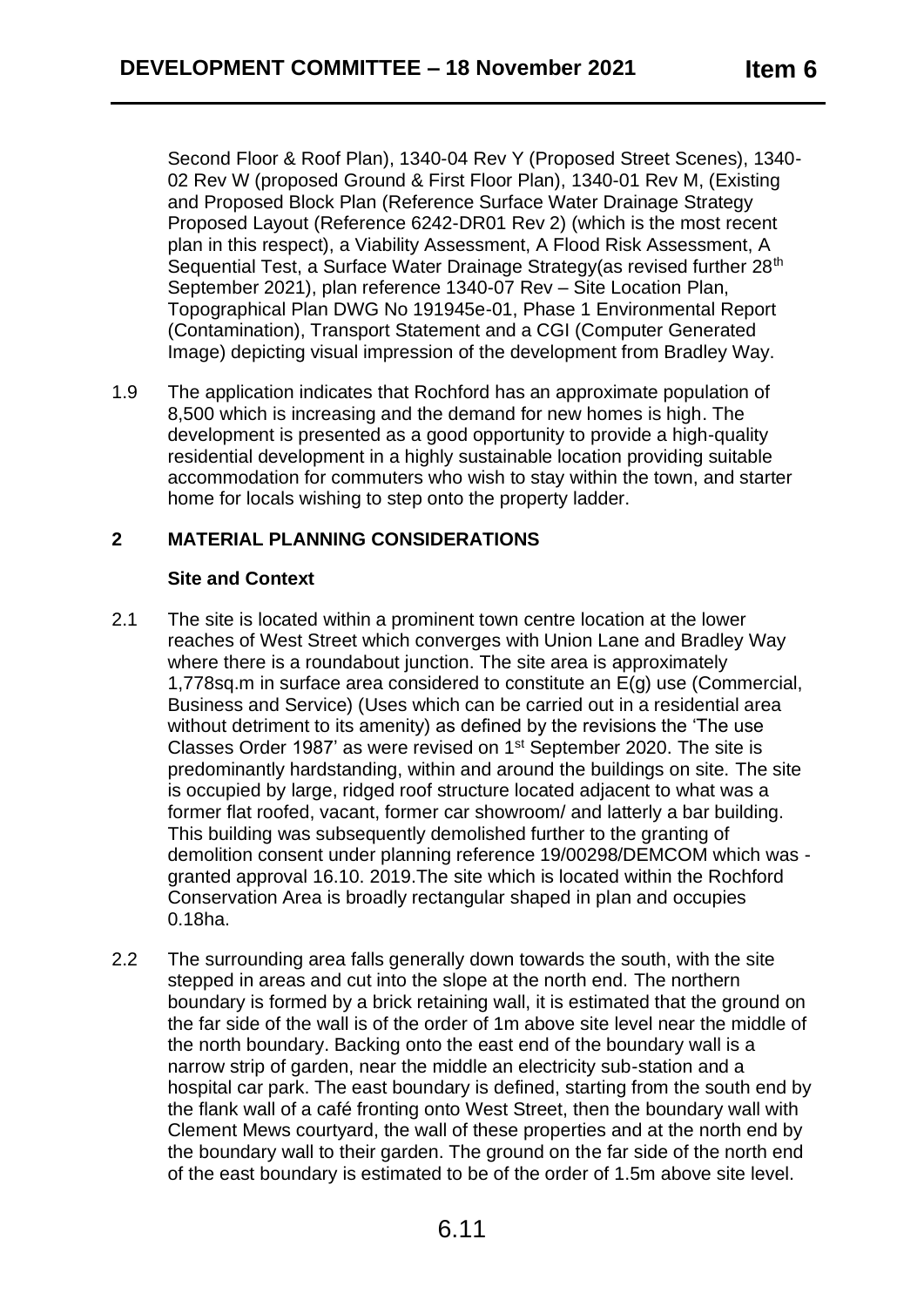- 2.3 The site is currently used as a Car Garage (servicing and repair) and a car wash which has permission for demolition. The wider contextual uses comprise a range of uses including retail, public houses, a supermarket, restaurants, other commercial uses, and residential uses whilst the site adjoins (to its West aspect) the grounds of Rochford Hospital.
- 2.4 The current structures on site are single storey, albeit elements of portal frames exist and are two storeys in height. Several access points exist to the applications site; three to Union Lane (which forms a priority junction with West Street to the south), two serving The 'One Stop Car Garage, along with the entrance to the Car Wash the latter of which is served by an egress point onto West Street opposite to The Marlborough Head Public House and adjacent to Grade II listed building, Nos. 64-66 West Street The Crusty Pie (list entry number: 1112566) which is a Restaurant. The northern part of Union Lane becomes private land, which leads to Rochford Hospital, in addition to associated hospital parking to the north-east. West Street is predominantly residential with some retail units located from its priority junction with Union Lane to its junction with North Street. It has westbound access to Ashingdon Road, which provides further access towards Ashingdon to the north
- 2.5 In its wider context the site is situated in the heart of Rochford, in between the main square and the Railway Station. The application submission places the location as an ideal position for commuters travelling into both London and Southend.
- 2.6 The site is located within the Rochford Conservation Area and is adjacent to a Grade II Listed Building, operating as a restaurant with flat above. The listed building is a two-storey timber framed and white weather boarded structure with a red plain tiled roof. Overall, the site is classified as having a negative impact on the Rochford Conservation Area according to the Rochford Conservation Area Appraisal and Management Plan (2007).

### **Relevant Planning History**

- 2.7 Application No. 89/00049/OUT Outline Application to Demolish Existing Showroom and Workshops and Erect 2 and 3 Storey Block of Shops and Offices to the Junction of West Street/Union Lane. Outline Consent Granted.
- 2.8 Application No. 05/00815/FUL Demolish Existing Buildings and Construct Three and Four Storey Building Comprising 26 No. One Bedroomed, 16 No. Two Bedroomed and 2 No. Three Bedroomed Flats with Basement Car Park and Single Storey Management Centre and Bin Store. Application Refused and Dismissed at Appeal.
- 2.9 Application No. 07/00703/FUL Demolish Existing Buildings and Construct Part Three Storey, Part Four Storey Building with Basements and Underground Parking for 26 No. One Bedroomed Flats, 4 No. Two Bedroomed Flats, 1 No. Three Bedroomed Flat, 9 No. Two Bedroomed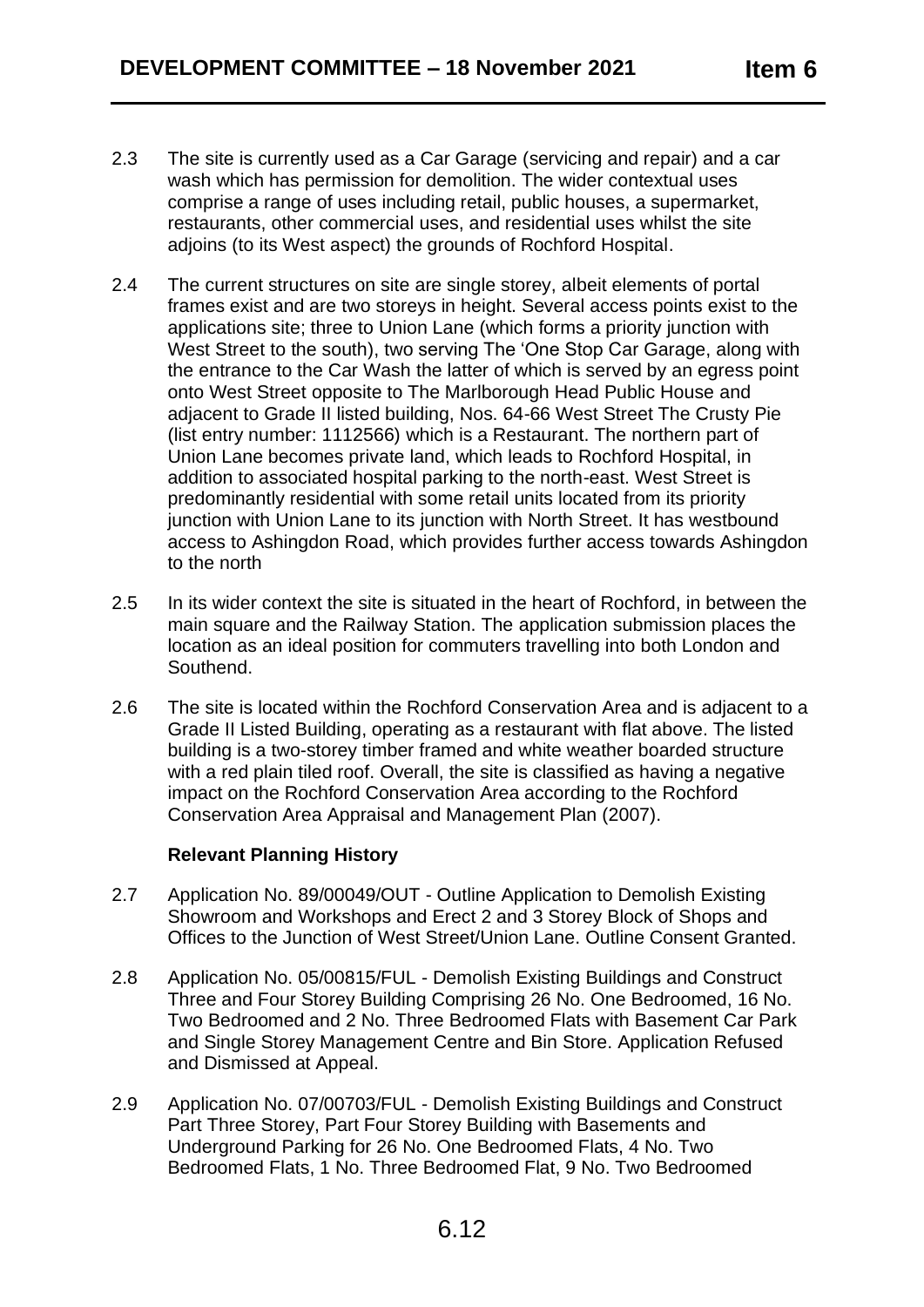Maisonettes and One Bed-Sitting Flat (41 Units in Total): Application Refused and Dismissed at Appeal.

- 2.10 Application No. 09/00192/FUL Demolish Existing Buildings and Construct Part Two and Part Three Storey Building Incorporating Lower Ground Level and Basement and Basement Car Parking to Provide Twenty Three x One Bedroomed Flats, Fifteen x Two Bedroomed Flats, One x Three Bedroomed Flat and One x Bed Sitting Flat (Forty Units in Total). Application Refused and Dismissed at Appeal.
- 2.11 Application No. 10/00823/COU Change Use of Car Showroom to Use Class A4 Drinking Establishment/Pubs and Bars – Planning permission refused and Appeal Allowed
- 2.12 Application No. 19/00298/DEMCOM Demolish former showroom building: Granted approval 16.10.2019.

20/00624/FUL: Demolition of Car Wash Building: Planning Permission Granted 11.11.2020.

## **Design Principles: Appearance and Scale**

- 2.13 The National Planning Policy Framework which sets out the government's planning policies for England was revised on 20th July 2021. The revisions increased the focus on design quality, not only for sites individually but for places as a whole. Terminology is also now more firm on protecting and enhancing the environment and promoting a sustainable pattern of development. The Framework at Chapter 2 highlights how the planning system has a key role in delivering sustainable development in line with its 3 overarching objectives (Economic, Social and Environmental) which are interdependent, and which need to be pursued in mutually supportive ways such that opportunities can be taken to secure net gains across each of the different objectives.
- 2.14 The social objective of national policy is to support strong, vibrant, and healthy communities, by ensuring that a sufficient number and range of homes can be provided to meet the needs of present and future generations; and by fostering well-designed, beautiful, and safe places, with accessible services and open spaces that reflect current and future needs and support communities' health, social and cultural well-being.
- 2.15 The National Planning Policy Framework at Chapter 12 emphasises that the creation of high quality, beautiful and sustainable buildings and places is fundamental to what the planning and development process should achieve. Good design is a key aspect of sustainable development, creates better places in which to live and work and helps make development acceptable to communities. The Framework at paragraph 130 advises that planning policies and decisions should ensure that developments will, among other things, function well and add to the overall quality of the area, not just for the short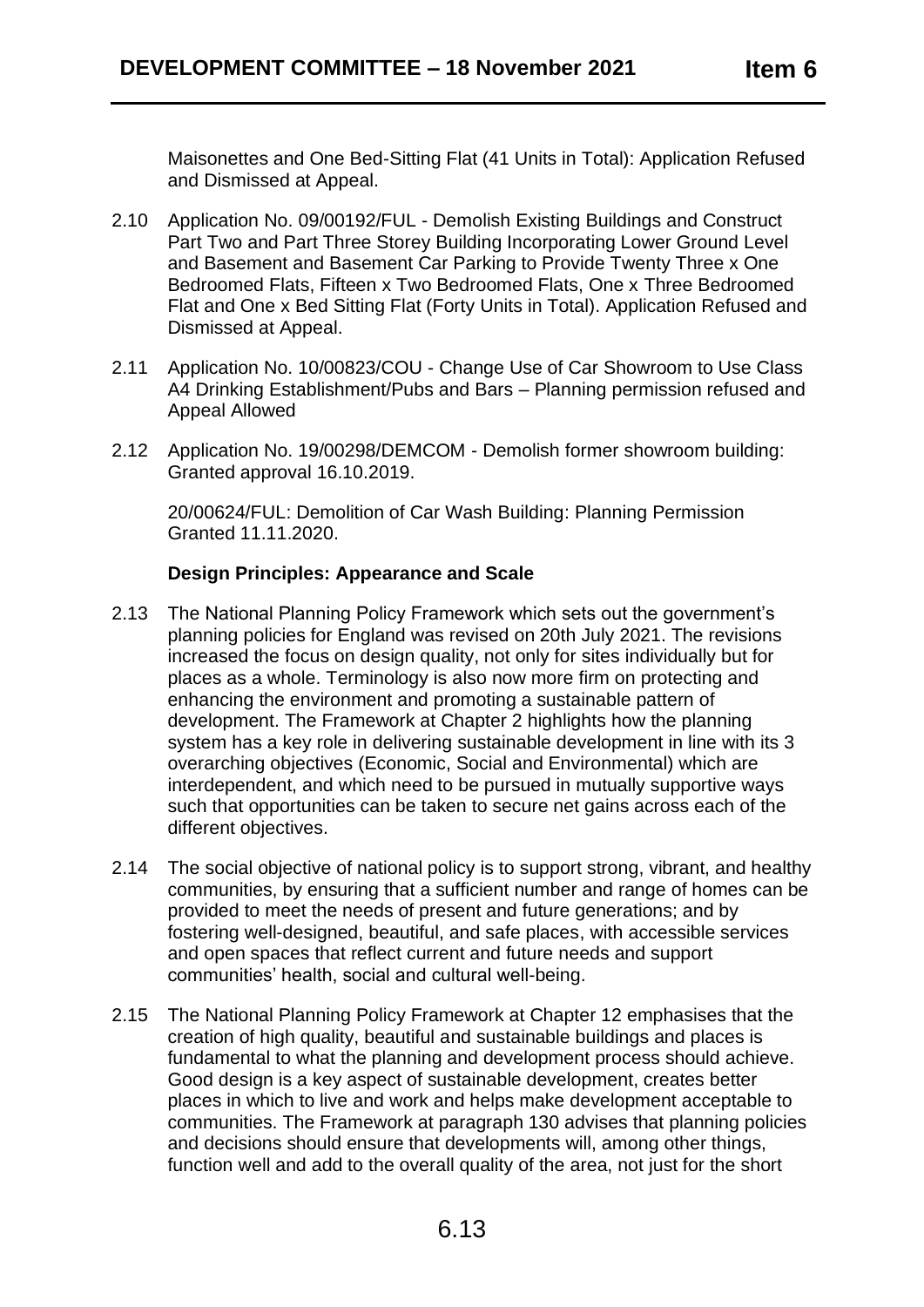term but over the lifetime of the development. Developments should be visually attractive as a result of good architecture, layout and appropriate and effective landscaping and be sympathetic to local character and history, including the surrounding built environment and landscape setting, while not preventing or discouraging appropriate innovation or change (such as increased densities where appropriate).

- 2.16 It also emphasises that development should establish or maintain a strong sense of place, using the arrangement of streets, spaces, building types and materials to create attractive, welcoming, and distinctive places to live, work and visit and optimise the potential of the site to accommodate and sustain an appropriate amount and mix of development (including green and other public space). New development should support local facilities and transport networks and create places that are safe, inclusive, and accessible and which promote health and well-being, with a high standard of amenity for existing and future users and where crime and disorder and the fear of crime do not undermine the quality of life or community cohesion and resilience.
- 2.17 The Framework at Chapter 12, paragraph 131, indicates that trees make an important contribution to the character and quality of urban environments and can also help mitigate and adapt to climate change. It indicates that planning policies and decisions should ensure that new streets are tree-lined and that opportunities are taken to incorporate trees elsewhere in developments (such as parks and community orchards), that appropriate measures are in place to secure the long-term maintenance of newly planted trees, and that existing trees are retained wherever possible.
- 2.18 The Framework at paragraph 134 indicates that development that is not well designed should be refused, especially where it fails to reflect local design policies and government guidance on design, taking into account any local design guidance and supplementary planning documents such as design guides and codes. Conversely, significant weight should be given to development which reflects local design policies and government guidance on design, taking into account any local design guidance and supplementary planning documents such as design guides and codes; and/or outstanding or innovative designs which promote high levels of sustainability, or help raise the standard of design more generally in an area, so long as they fit in with the overall form and layout of their surroundings.
- 2.19 These principles at the district level are embedded within the council's Local Development Framework's Development Management Plan and Core Strategy including policies DM1 (Design of New Developments), DM25, DM30, and Core Strategy policies CP1 (Design)The National Planning Policy Framework seeks to encourage opportunities within development proposals to promote walking, cycling and public transport use. It advocates development within sustainable locations, and which offers a choice of transport modes.
- 2.20 The National Planning Policy Framework at Chapter 12 (achieving well designed places) places emphasis on the importance of design in achieving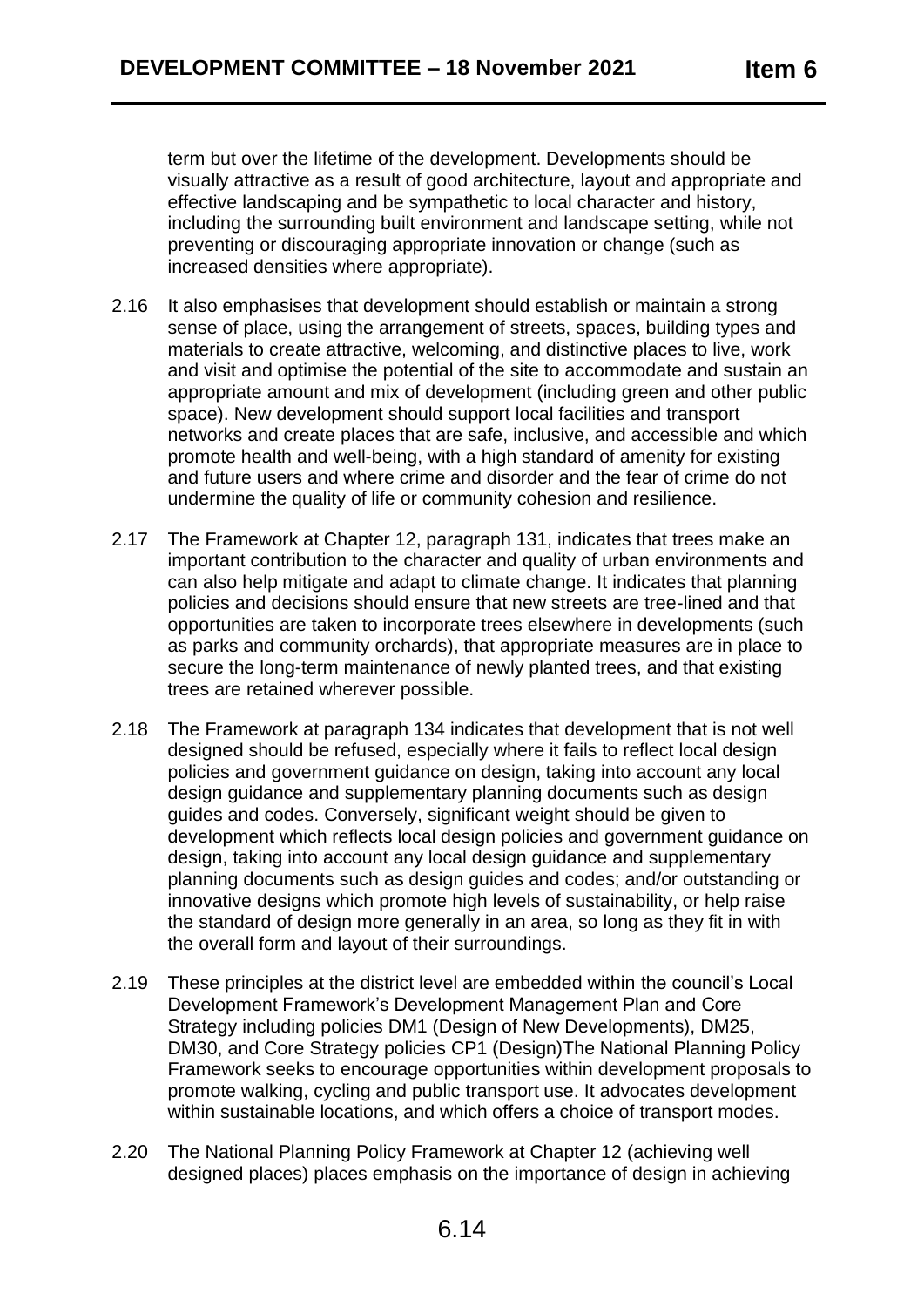well-designed places recognising that the creation of high-quality buildings and places is fundamental to what the planning and development process should achieve. Good design is a key aspect of sustainable development, creates better places in which to live and work and helps make development acceptable to communities.

- 2.21 The NPPF as updated July 2021 indicates that planning policies and decisions should ensure that developments will function well and add to the overall quality of the area, not just for the short term but over the lifetime of the development; are visually attractive as a result of good architecture, layout, and appropriate and effective landscaping; are sympathetic to local character and history, including the surrounding built environment and landscape setting, while not preventing or discouraging appropriate innovation or change. (such as increased densities); establish or maintain a strong sense of place, using the arrangement of streets, spaces, building types and materials to create attractive, welcoming and distinctive places to live, work and visit; optimise the potential of the site to accommodate and sustain an appropriate amount and mix of development (including green and other public space) and support local facilities and transport networks; and create places that are safe, inclusive and accessible and which promote health and wellbeing, with a high standard of amenity for existing and future users; and where crime and disorder, and the fear of crime, do not undermine the quality of life or community cohesion and resilience.
- 2.22 The framework advises that permission should be refused for development of poor design that fails to take the opportunities available for improving the character and quality of an area and the way it functions, taking into account any local design standards or style guides in plans or supplementary planning documents. Conversely, where the design of a development accords with clear expectations in plan policies, design should not be used by the decisionmaker as a valid reason to object to development.
- 2.23 In determining applications, great weight should be given to outstanding or innovative designs which promote high levels of sustainability or help raise the standard of design more generally in an area, so long as they fit in with the overall form and layout of their surroundings.
- 2.24 These objectives are reflected in the Local Development Framework adopted Core Strategy (adopted version: December 2011) and the Development Management Plan (adopted December 2014). The Council demands that a high standard of design and layout be achieved in order that new residential developments create high quality places to live as detailed in Policies CP1 of the Core Strategy and Policy DM 1 of the Development Management Plan. Good design is that which contributes positively to making places better for people and takes the opportunities available for improving the character and quality of an area and the way it functions. Places exhibiting good design should be visually attractive, safe, accessible, functional, inclusive, and have their own identity and maintain and improve local character. They should also be well integrated with neighbouring buildings and the local area more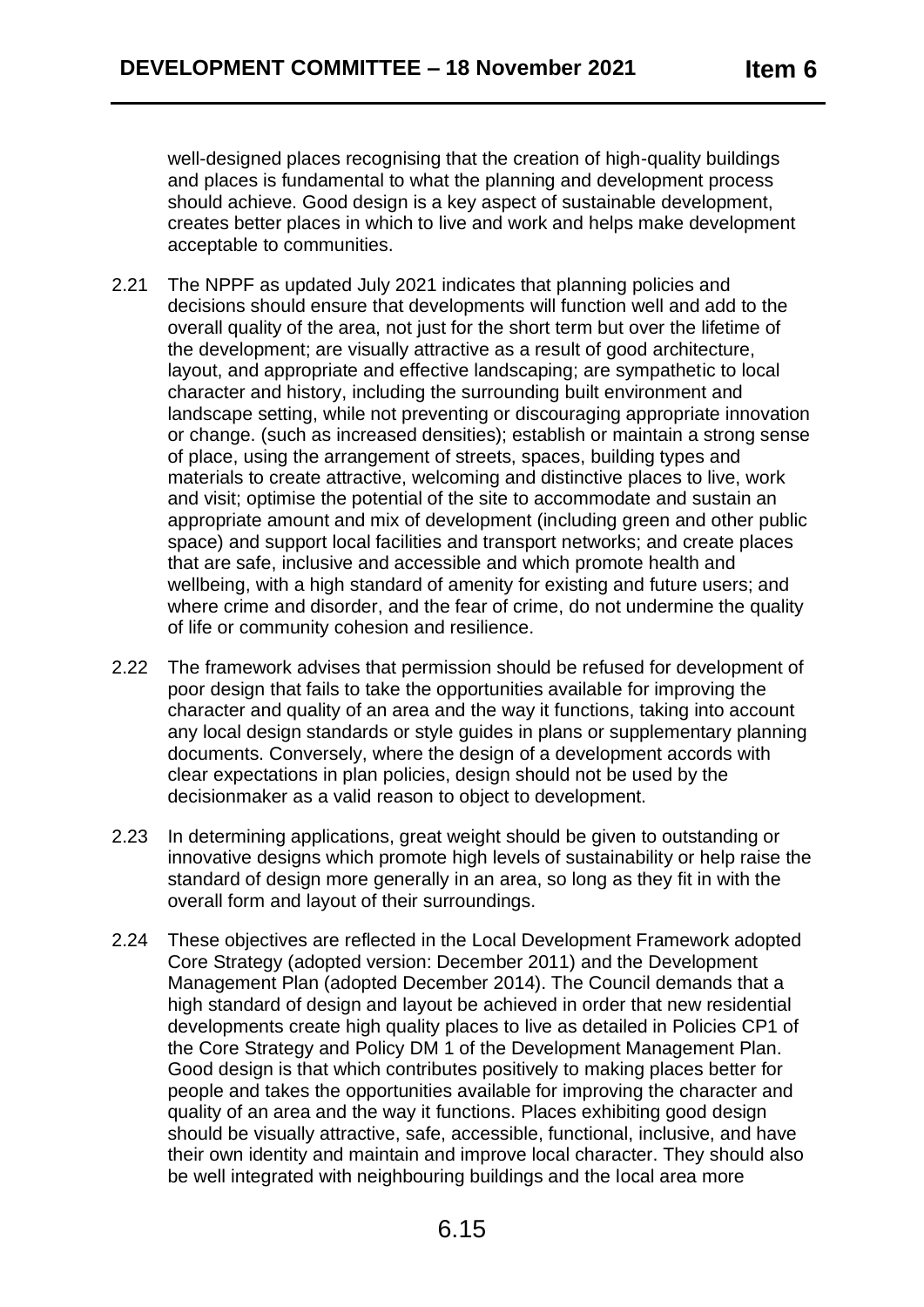generally in terms of scale, density, layout, and access and relate well to the surroundings.

- 2.25 Following revisions to the originally submitted plans to address the height, layout and the appearance of the development it is considered that the changes evidenced by the revised plans achieve a far more appropriate visual aesthetic facilitated by a scale which does not compete with adjacent buildings or appear overwhelmingly overbearing within the street view. Plan reference 1340-04 Rev Y (Proposed Street Scenes) depict the visual impression of the development within the wider street scene. The building height is shown to be stepped down nearest to the vehicular access adjacent to the Grade II listed building, Nos. 64-66 West Street (The Crusty Pie). The roof designs incorporate a hipped section to one of the retail units to facilitate the articulation of this corner building (9.98m in height) with its street frontages (West Street and Union Lane) whilst the stepped roof lines along Union Lane (8.99 and 8.29m in height) extending a length of approximately 23 metres) which coupled with the mix of finishing materials including brick creates a rhythm between contrasting elements which yet create a sense of visual and textural harmony between the sections of the new development and its wider setting.
- 2.26 It is noted that some of the buildings at their frontages incorporate exposed rafter ends which is prevalent within traditional Essex buildings which are salient features. The proposed external elevational treatments incorporating 175mm Black weatherboarding, textured Magnolia render and brick which will be agreed subject to planning condition, will achieve a varied yet complimentary material palette which help to define the elevations creating the appearance of separate blocks, whilst the incorporation of false chimneys, cast stone headers above sash style wooden windows will provide visual interest in addition to ensuring that the architecture will be fitting and appropriate to its Conservation Area setting. Rainwater goods would need to be of a high-quality Aluminium or galvanised metal which can be achieved by condition.
- 2.27 The frontages of the retail units are indicated to incorporate pilasters which in architectural terms are shallow rectangular columns that project slightly beyond the wall into which it is built and are reflective of traditional shop frontages located within the Rochford Conservation Area. These frontages as does the development aesthetic as a whole, are considered to enhance the quality of public space at this prominent location which at present is a commercial site which detracts from the quality of the Conservation Area. The development therefore from this perspective would constitute a significant improvement. The rear aspect which is largely enclosed and hidden from the public realm does incorporate a mix of roof designs to accommodate the depth and the width required which has informed the use of sections of gambrel roofs which comprises a symmetrical two-sided roof with two slopes on each side with the upper slope being characteristically shallower in angle as compared to the steeper lower roof slope.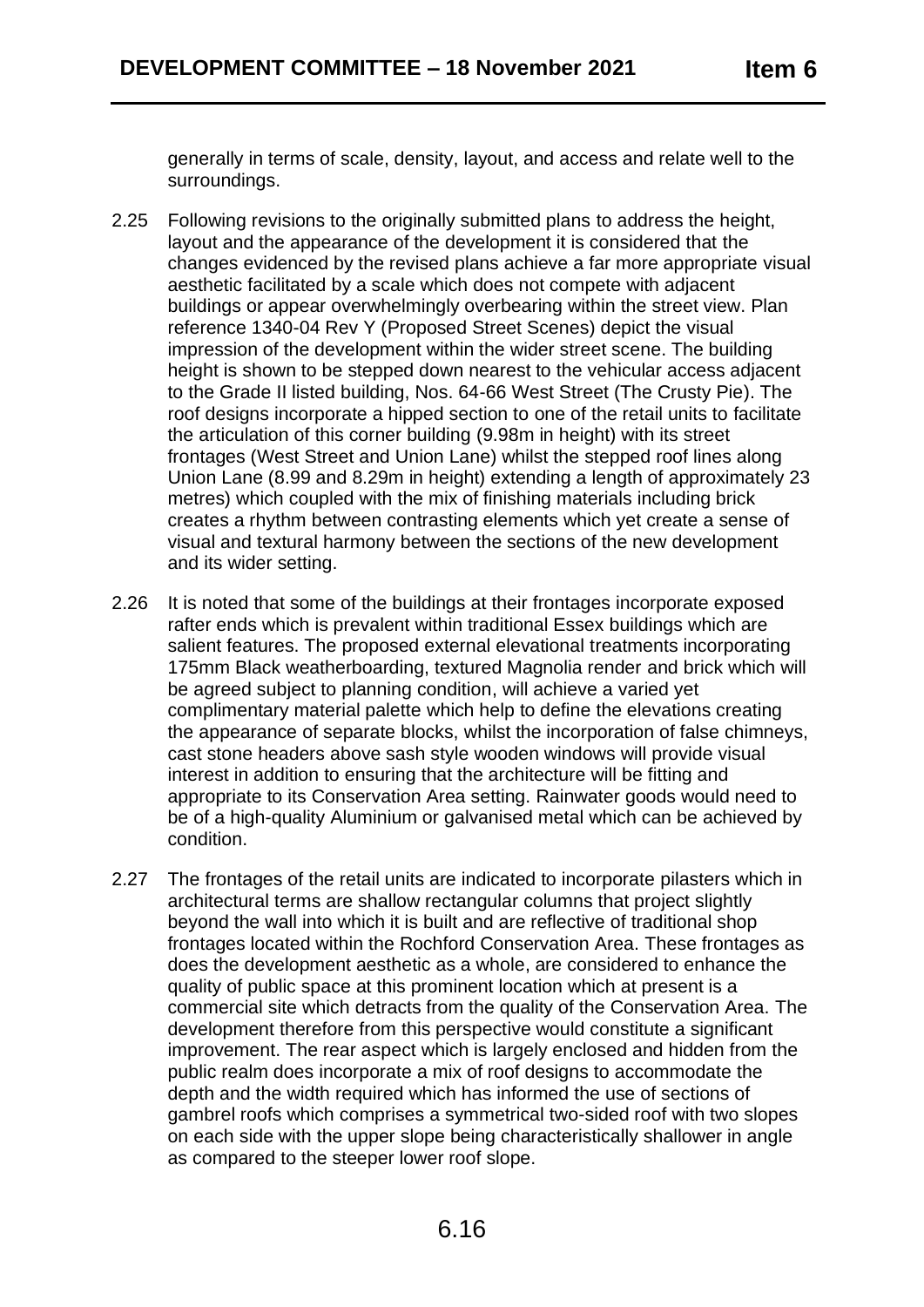- 2.28 The comments raised by the local planning authority referencing the concerns raised by Essex Place Services Built Heritage and Conservation and Urban Design and as discussed with the applicant as part of improving the application, have been addressed such that this scheme represents a notably appropriate scheme which has been sympathetically designed to be inkeeping in terms of scale and massing in relation to the town centre and the surrounding buildings. Essex County Council Place Services Built Heritage and Conservation and Urban design support the application.
- 2.29 In concluding this section, it is considered that the proposal is compliant with the National Planning Policy Framework, policy CP1 'Design' of the Core Strategy, as the new development to be created would be of good, high quality design consistent with salient designs which would give the development distinctiveness as required by policy CP1.The proposal in terms of character and appearance is also considered compliant with the Frameworks Development management Plan policy DM1 'Design of New Developments'. Consideration has been given to the identity of the surrounding area when designing the proposal. The density is considered a suitable density for the locality in line with policy DM2 which would ensure a positive relationship with existing and nearby buildings in accordance with DM3.

## **Quantum of Development**

- 2.30 Chapter 11 of the framework indicates that planning policies should promote the efficient use of land in meeting the needs to provide homes and other uses while safeguarding and improving the environment and ensuring safe and healthy living conditions. Achieving appropriate densities is a key issue when considering residential development. The Council's baseline requirement as far as density is concerned is 30 dwellings per hectare. Policy DM2 requires that residential development must make efficient use of land in a manner that is compatible with the use, intensity, scale, and character of the surrounding area, including potential impact on areas of nature conservation importance, and the size of the site. The policy goes on to stipulate that the density across a site should be a minimum of 30 dwellings per hectare unless exceptional circumstances can be satisfactorily demonstrated.
- 2.31 The development density of this development is stated to be 169 dwellings per hectare. It must be noted that this development is proposed within a defined and pre-determined and previously developed area (brownfield land) set out over three storeys. The number of dwellings when compared against the standard benchmark is not always an indication of acceptability in this particular regard, as ultimately the question of how the development fits in with its setting and provides adequate infrastructure where needed including adequate access and surface water drainage, is more definitive than the measure of a development based on density alone. Density is the degree to which an area is filled or occupied. In the context of housing and planning policy, it generally refers to the quantity of people or buildings in an area. Two principal measures are often relied upon to measure density, these being: the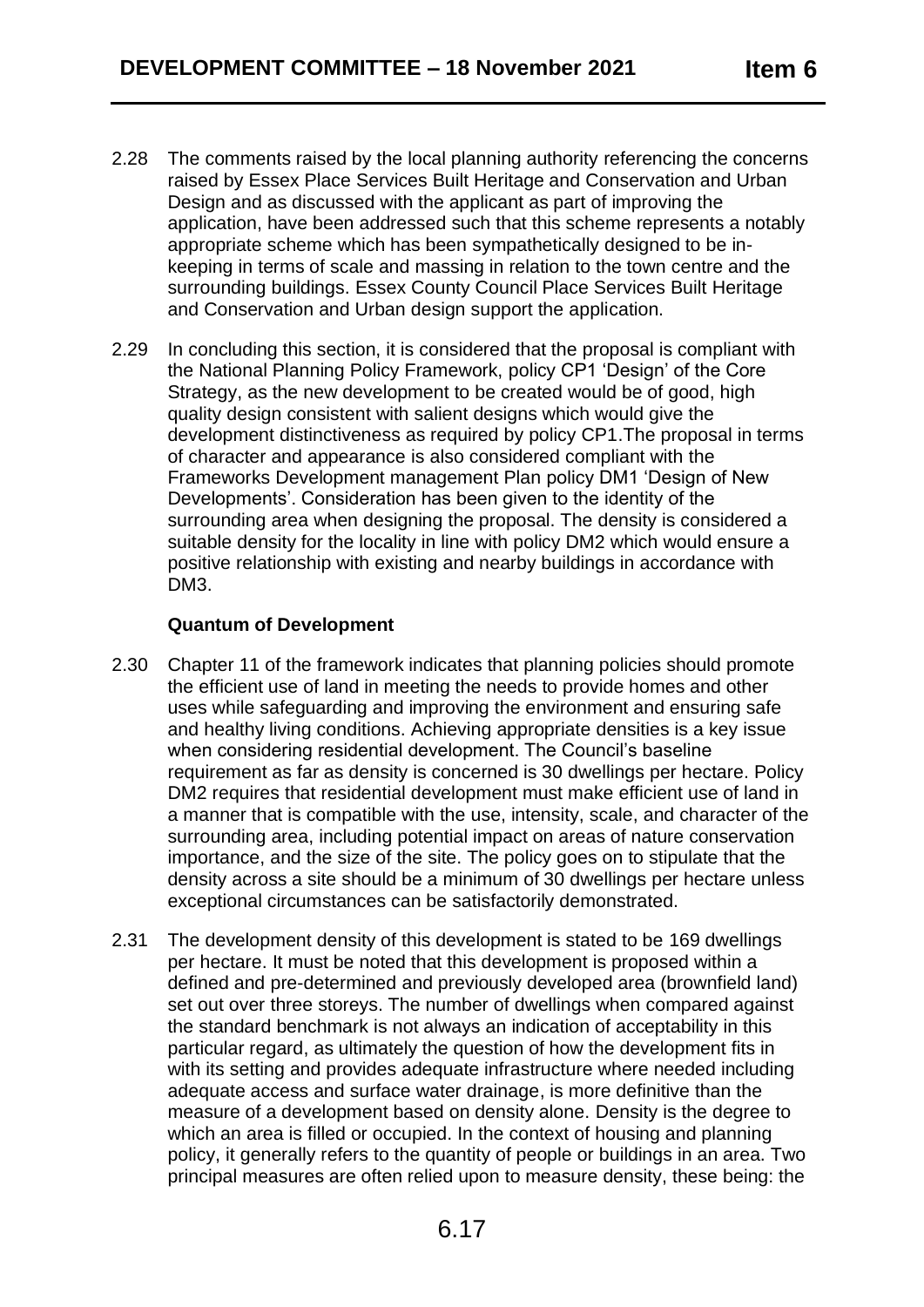number of homes (units) per hectare (u/ha) and the number of habitable rooms per hectare (hr/ha).

2.32 The way in which a site area is measured for planning purposes is not always consistent and without a consistent approach, it is hard to make meaningful comparisons. The same location can have very different housing densities if the number of homes is measured according to gross site area (including land used for surrounding shops, services, roads, and public realm) as opposed to the net-built area (which restricts the calculation only to the land on which the residential buildings stand). In this particular instance, it is considered that the development is acceptable and policy compliant.

## **Housing Mix**

- 2.33 Policy H5 of the Core Strategy requires new developments to have a mix of dwelling types but does not specify a mix. It advises that developers consult with the Council's Housing Strategy team which has been undertaken in this case. The residential mix proposed consists of 12 x 1-Bed 16 x 2-Bed and 1 x 3-Bed units totalling 29 Units. It is noticeable that some 2 Bed Flats are relatively large compared to others (the floor space of all units are indicated within the table under the 'Technical Standards' section of this report) in that their gross internal floor space is significantly in excess at least of the required minimum gross floor space standards which suggests that with some internal configuration that it would be technically possible (subject to variance of the plans by way of a Section 73 application to do so) would be capable of providing a greater quantum than the 29 Flats which all submitted documents (other than the application form) make clear this application relates to.
- 2.34 Although it is considered that there are fundamental issues associated with the consideration of greater numbers of units which would need to be cross referenced to the Viability Assessment which is based on 29 Flats of the mix indicated (and which would need to be revisited if a development were to be pursued that was at variance with the mix indicated) the mix indicated is considered to be acceptable. Although not known to the Council's Housing Section at the time that the scheme does not propose the provision of affordable housing (which has however been clarified), there was support for the housing mix indicated. It is known from the evidence base held by the council that there is a high demand for 1 and 2 bed units within the district which this development would satisfy. From purely a housing mix perspective, the Council's objectives as set by policy H5 are considered met as the scheme does provide a mix of dwelling types.

# **Affordable Housing**

2.35 Policy H4 of the Council's Local Development Framework's Core Strategy indicates that at least 35% of dwellings on all developments of 15 or more units, or on sites greater than 0.5 hectares, shall be affordable. These affordable dwellings shall be tenure blind. The policy objective is for 80 per cent of affordable housing to be social housing and 20 per cent intermediate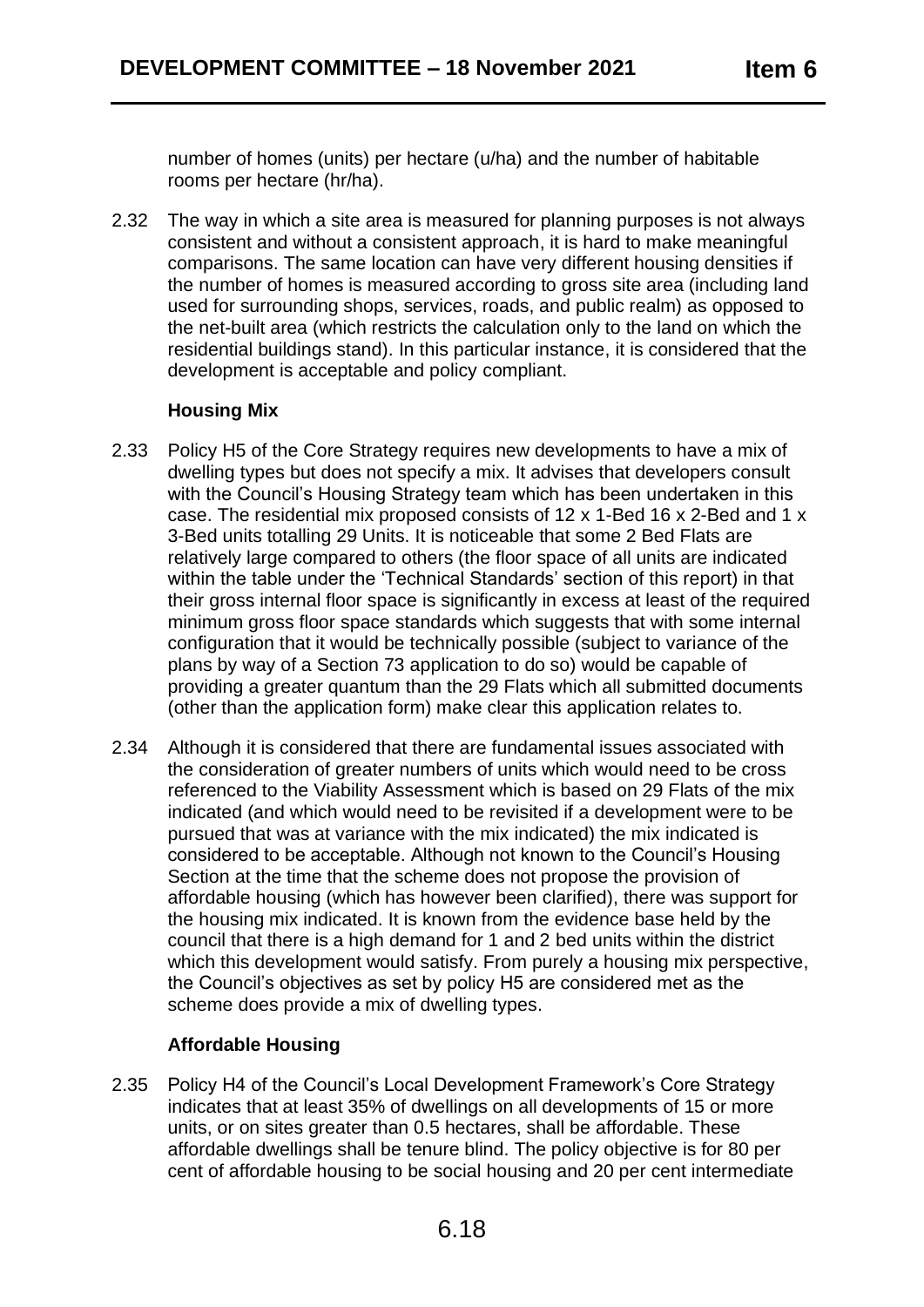housing. Policy at national and local level advises that where a development does not intend to provide a policy compliant proportion of affordable housing evidence would need to be submitted in the form of a viability assessment to support the applicant's case. The application initially gave no indication that no affordable housing was intended to be provided in connection with the development. A Viability Assessment was subsequently submitted setting out the case that the development could not provide any affordable housing.

- 2.36 The submitted Viability Assessment was submitted and independently scrutinised by the Council's appointed specialist District Valuation Service (DVS). Officers advised the DVS that the Council, in line with the set threshold, required a 35% proportion of affordable housing. It was also pointed out that the £120,000 indicated by the applicant as being required in lieu of a Section 106 contribution was not required as there was no basis for this requirement, nor the figure indicated within the applicant's viability assessment. The historical use of the site and potential contaminative uses and potential costs to remediate the site were also pointed out by the case officer the DVS as was the fact that the Council was not a Community Infrastructure Levy (CIL) registered/charging authority which was relevant to the consideration of development viability. The only cost incurred by other policy considerations were advised to be a mitigation payment of (what is now currently £127.20) associated with the requirements of RAMS mitigation which is covered in a separate section of this report).
- 2.37 In assessing such a Viability Assessment, a number of conclusions can be drawn. A scheme may be able to provide a proportion of affordable housing of a specific type with actual numbers and types of affordable housing being expressed (which may be equal to the 35% requirement or a lowered proportion), or alternatively it cannot provide affordable housing. The purpose of the assessment is to establish by way of analysis whether the applicant's case is independently proven and tested. On occasions an independent assessment may conclude that a financial sum in lieu of 'Affordable Housing' is provided which the council has no mechanism to secure but which may be used in exceptional circumstances.
- 2.38 The independent review of the applicant's viability assessment was prepared in accordance with the recommended practice set out in the framework; the National Planning Policy Guidance on Viability (July 2018, updated May 2019, September 2019) and the Royal Institution of Chartered Surveyors (RICS) Professional Statement, Financial Viability in Planning (FVIP: Conduct and Reporting) (effective from 1 September 2019) and the RICS (FVIP) Guidance Note (1st Edition) (GN 94/2012), where applicable.
- 2.39 The DVS in its assessment comments that some of the proposed 1 bed units are very small and are more akin to the size of studio apartments. The MHCLG nationally described minimum space standard for a 1 bed, 1 person flat is 39sqm GIA. Equally, some of the 2 bed flats are large compared to these standards (minimum 2 bed, 3 person is 61sqm whilst 2 bed 4 person is 70sqm). It is noted that unit 23 has been adopted as a 2-bed flat in the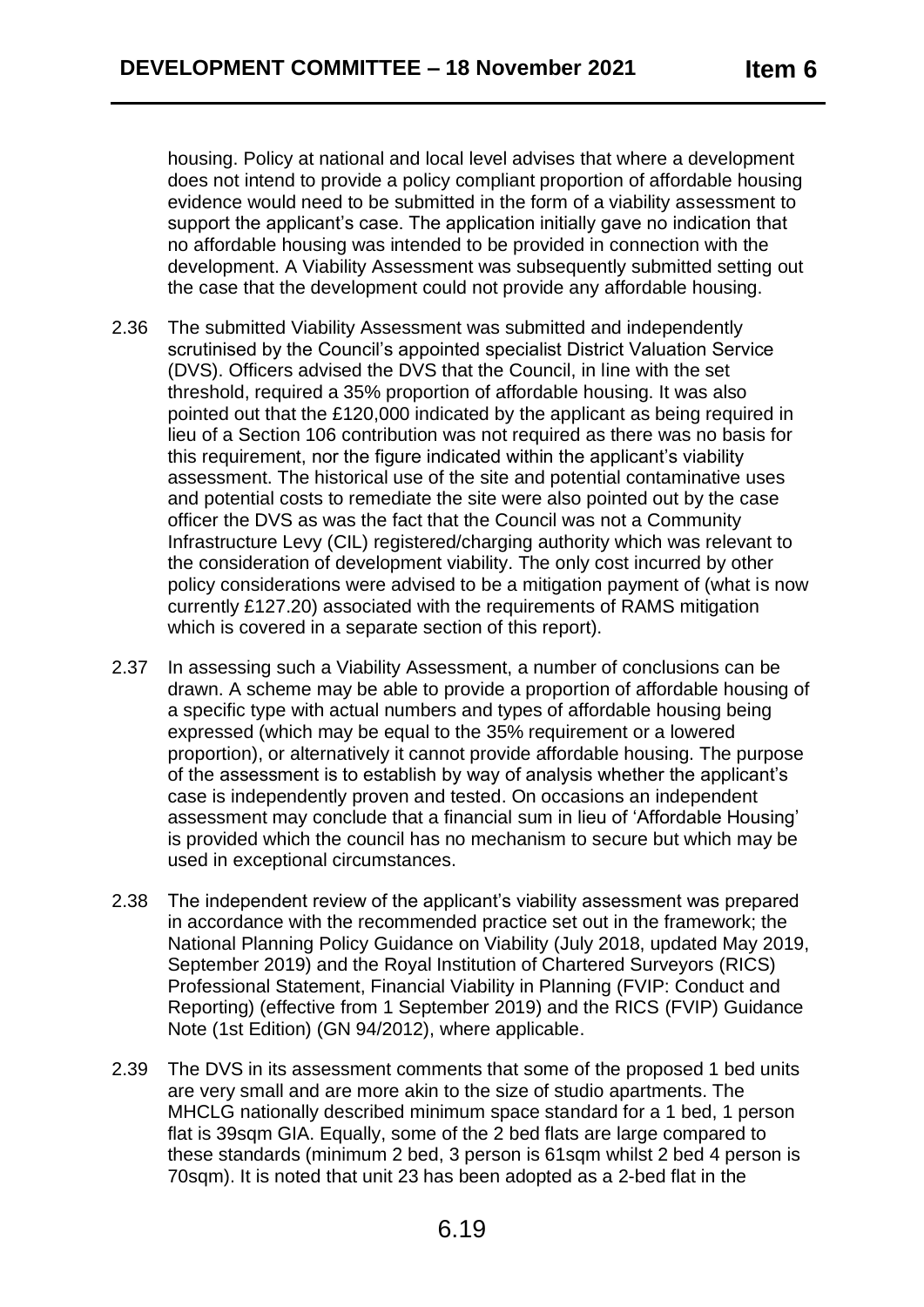viability assessment appraisal, whereas documents on the planning portal suggest this is a 3 bed unit. Therefore, the independent assessment has assumed it is a 3 bed flat for the purposes of the assessment. It is highlighted that the increased sizes of these 2 bed units increase the construction costs of the property and therefore impact the overall viability of the scheme. The agent has used an appraisal toolkit called HCA DAT to undertake the appraisal whereas the DVS have used Argus Developer to undertake the review, which is an industry recognised software package for development appraisals and allows a greater flexibility of inputs.

2.40 The total GDV adopted by the agent for the 29 residential units is £6,169,500. Broken down, this equates to 1 bed being priced between £180,000 and £205,000 and 2 bed flats ranging from £210,000 to £255,000. No comparable evidence has been provided to support the agent's conclusions. Based upon comparable evidence the DVS indicates that the 1 bed flats are priced reasonably (£180,000 to £205,000). The proposed units are valued lower than the available 1 bed evidence which is larger in size and the larger units are in line with the limited 1 bed evidence. The view is expressed that the 2 bed flats (£210,000 to £255,000, 63sqm-98sqm), given their larger size, are priced too low compared to the evidence above where evidence ranges from £230,000 to £270,000 for 58sqm to 61sqm units. The view is expressed that the minimum value for the proposed 2 beds should be £240,000, with the other values ranging up to £275,000. There is limited evidence of 3 bed flats, and a value of £275,000 for the 3-bed unit has been derived. The summary of the independent assessment is as follows:

| <b>Policy Compliant</b><br>Inputs | Agent                                                                                  | <b>DVS Viability</b><br><b>Review</b>                                                  | Agreed (Y/N) |
|-----------------------------------|----------------------------------------------------------------------------------------|----------------------------------------------------------------------------------------|--------------|
| Assessment<br>Date                | <b>July 2020</b>                                                                       | December 2020                                                                          | N/A          |
| Scheme, Site<br>Area              | 29 Private units,<br>116sqm GF<br>commercial<br>accommodation<br>1,778sqm site<br>area | 29 Private units,<br>116sqm GF<br>commercial<br>accommodation<br>1,778sqm site<br>area | Y            |
| Development<br>Period             | 4 months<br>preconstruction<br>18 months<br>construction 12<br>months sale             | 4 months<br>preconstruction 18<br>months<br>construction 12<br>months sale             | Y            |

### **Non-Technical Summary of Viability Assessment Inputs**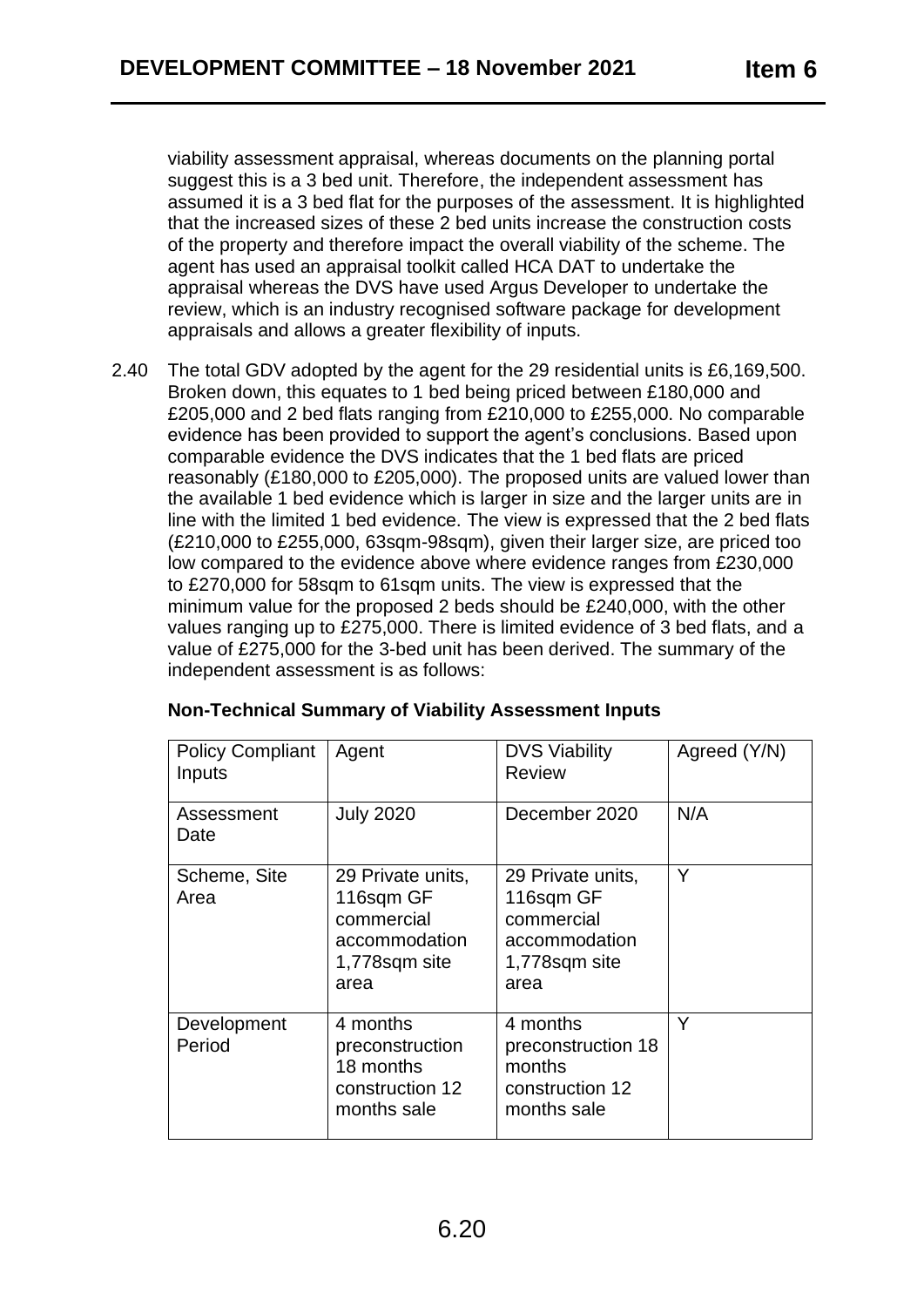| ltem |  |
|------|--|
|------|--|

| Gross<br>Development<br>Value                                                                                     | £6,574,233                                                                   | £7,120,215                                                                   | N            |
|-------------------------------------------------------------------------------------------------------------------|------------------------------------------------------------------------------|------------------------------------------------------------------------------|--------------|
| <b>Market Housing</b><br>Total and range<br>in values                                                             | £6,169,500 1<br>beds-£180,000-<br>£205,000 2-3<br>beds-£210,000-<br>£255,000 | £6,609,500 1<br>beds-£180,000-<br>£205,000 2-3<br>beds-£240,000-<br>£275,000 | N            |
| <b>Ground Rent</b><br>income                                                                                      | £0                                                                           | £175pa-1 bed<br>£250pa-2 bed<br>£300pa-3 bed<br>$=$ £115,000                 | N            |
| Commercial<br>Revenue                                                                                             | £404,733                                                                     | £395,715                                                                     | N            |
| Planning Policy /<br>S.106 Total                                                                                  | £120,000                                                                     | £125.58 per unit=<br>£3,642 total<br>(Note this is now<br>£127.20 per unit)  | $\mathsf{N}$ |
| <b>Residential</b><br>Construction<br>Cost inc.<br>Prelims, External<br>Works &<br>Contingency<br>Total and £/sqm | £4,006,934<br>£1,908per sqm                                                  | £3,933,720 £1,873<br>per sqm                                                 | N            |
| Commercial<br>Construction<br>Costs inc.<br>Prelims, External<br>Works and<br>Contingency                         | £310,164                                                                     | £191,923                                                                     | N            |
| Professional<br>Fees                                                                                              | 10%-£381,613                                                                 | 10%-£392,918                                                                 | $Y^*$        |
| <b>Finance Interest</b><br>and Sum                                                                                | 7% debit-<br>£328,917                                                        | $6.5%$ debit-<br>£359,097                                                    | N            |
| <b>Residential</b><br>Sales /<br><b>Marketing Fees</b>                                                            | 3%-£185,085                                                                  | 2.5%-£165,238                                                                | $\mathsf{N}$ |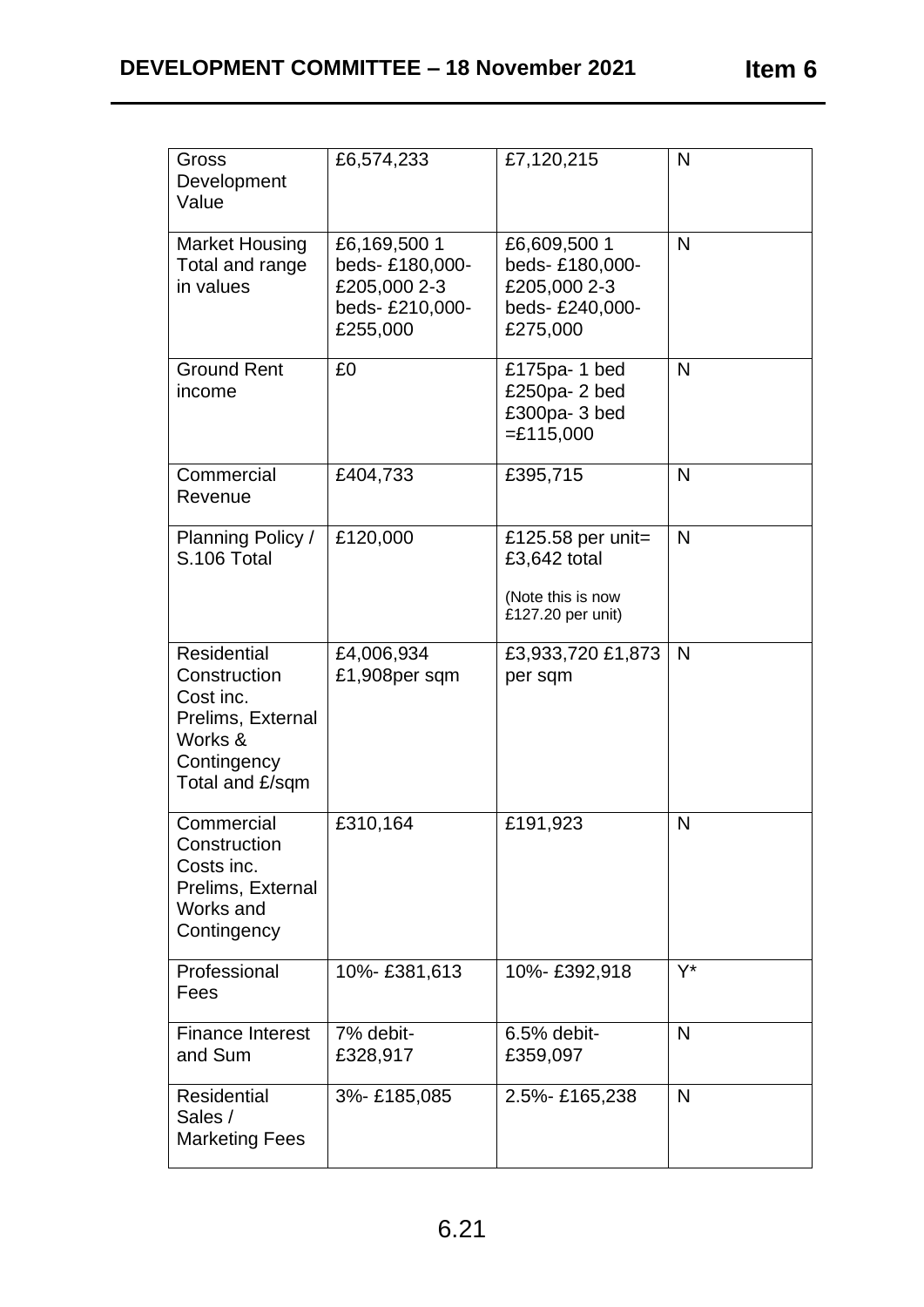| Item 6 |  |
|--------|--|
|--------|--|

| <b>Legal Fees</b>                              | £1,000 per unit                                | £750 per unit                                                                                       | $\mathsf{N}$ |
|------------------------------------------------|------------------------------------------------|-----------------------------------------------------------------------------------------------------|--------------|
| <b>Land Acquiring</b><br>Costs                 | £1,760                                         | SDLT and 1.5%<br>agent and legal<br>fees-£41,693                                                    | $\mathsf{N}$ |
| Profit Target %                                | 20% on GDV<br>overall-<br>$= £1,314,847$       | 17.5% on<br><b>GDVPrivate</b><br>residential, 17.5%<br>on<br><b>GDVcommercial</b><br>$= £1,251,973$ | $\mathsf{N}$ |
| <b>Scheme</b><br><b>Residual Lane</b><br>Value | $-E100,567$                                    | £756,700                                                                                            | $\mathsf{N}$ |
| <b>EUV</b>                                     | £1,500,000                                     | £700,000                                                                                            | $\mathsf{N}$ |
| <b>EUV Premium to</b><br><b>BLV</b>            |                                                | £105,000                                                                                            | N            |
| <b>Benchmark Land</b><br>Value                 | £1,500,000                                     | £805,000                                                                                            | $\mathsf{N}$ |
| <b>Purchase Price</b><br>(if relevant)         | Not disclosed                                  | £975,000                                                                                            | N/A          |
| Viability<br>Conclusion                        | Cannot viably<br>provide Affordable<br>Housing | Cannot viably<br>provide Affordable<br>Housing                                                      |              |

Y<sup>\*</sup> denotes that while the input is agreed, the overall amount differs due to changes made elsewhere in the appraisal.

2.41 In assessing the evidence and independent assessment there is a significant difference of opinion on the existing use value of the property between the applicant's assessment of £1.500,000 and the DVS' value of £700,000 which is reflected in the Benchmark Land Value Considerations where there is a stated difference of £695,000. In conclusion the DVS's assessment provides greater financial burdens than what does the applicant's assessment on the basis of which in any event the advice received is that the development cannot provide any affordable housing.

# **Loss of Community Facilities and The Economy**

2.42 Core Strategy Policy CLT6 – (Community Facilities) indicates that a comprehensive range of community facilities, including meeting halls, places of worship and social clubs exist throughout the district. These are well used and provide an important role for communities. The Council will seek to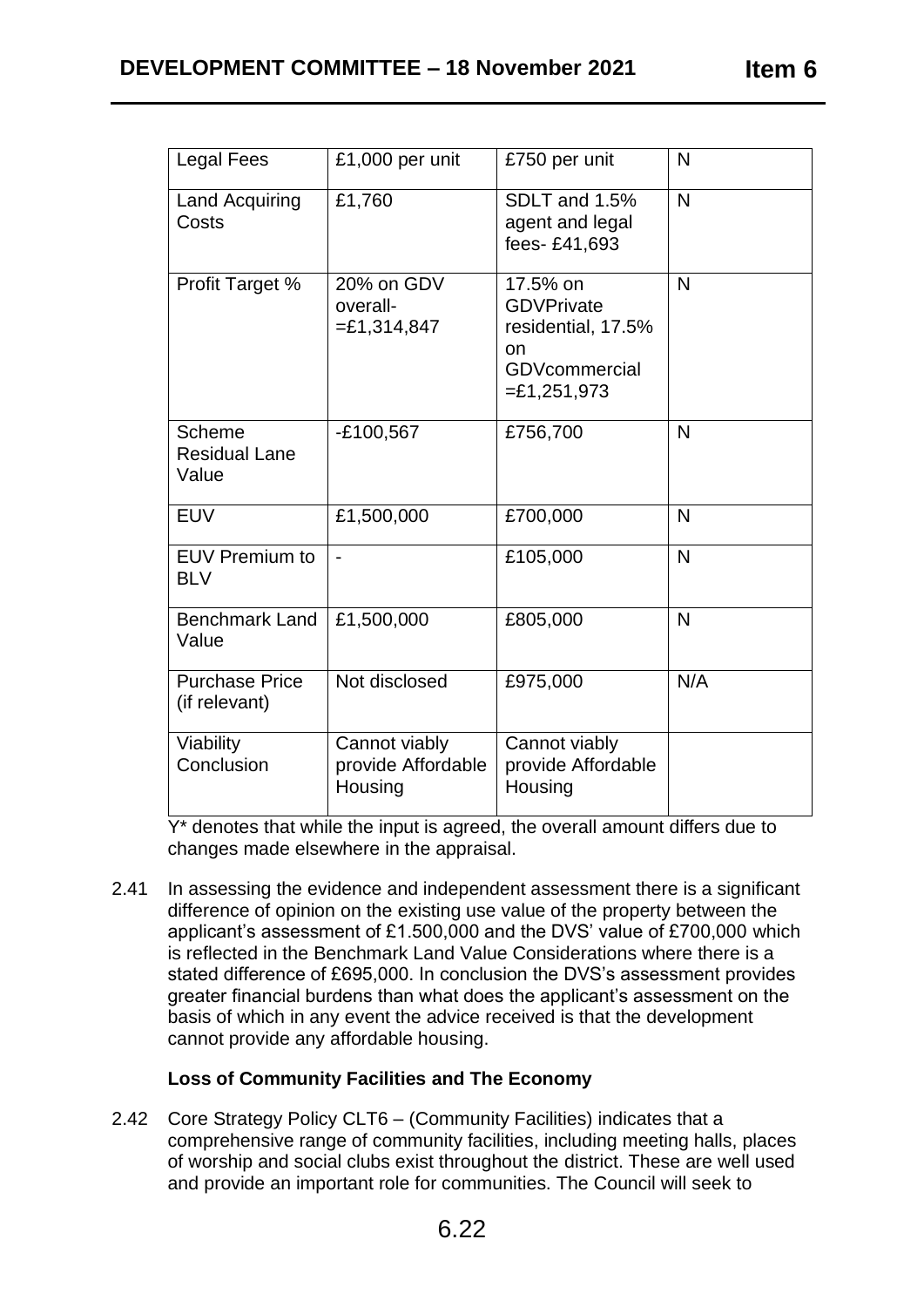safeguard the use of community facilities, and to ensure they continue to provide a useful function to the communities they serve.

- 2.43 Although recognised to be a service to the community the current business is a commercial entity rather than a community facility as its meaning is conceived within the Council's Local Development Framework's Core Strategy. However, no Core Strategy or Development Plan policies resist the redevelopment of former commercial sites which have become redundant in areas other than in town centres. In particular cases, the policy objective is to ensure that the vitality of town centres and the evening economy are not undermined by the loss of businesses.
- 2.44 The National Planning Policy Framework (NPPF) (as updated July 2021) at Chapter 7 (Ensuring the Vitality of Town Centres), requires local planning authorities to allocate a range of suitable sites in town centres to meet the scale and type of development likely to be needed, looking at least ten years ahead. Meeting anticipated needs for retail, leisure, office, and other main town centre uses over this period should not be compromised by limited site availability, so town centre boundaries should be kept under review where necessary.
- 2.45 Rochford District Core Strategy 2011: The Core Strategy's approach to centres and retail development is set out in policies RTC1 and RTC2. Respectively, these seek to strengthen and improve the retail offer of the district's main centres and direct new retail development and other main town centre uses towards these locations through a sequential, town centres first approach. The Core Strategy also commits to the development of an Area Action Plan to deliver, among other things, a predominance of retail uses, including intensification of existing retail uses, which cater for a variety of needs, and a range of evening leisure uses.
- 2.46 The Rochford Town Centre Area Action Plan (AAP) covers this site and identifies it both as a 'key arrival point' and part of the Secondary Shopping Area. Two AAP objectives are particularly relevant to the site; 1) Provide a diverse range of uses, activities and facilities for local people; 5) promote the redevelopment of unused, underused, infill or unattractive sites. AAP Policy 1 supports the creation of 750 sq m of new retail space within the AAP boundaries. The proposal supports this aim. AAP Policy 3, relating to the Secondary Shopping Frontage, supports development of new A and D- class uses which could contribute to the overall offer of the town centre. It is considered that the proposed inclusion of two A1/A3 units at ground level would support this.
- 2.47 AAP Policy 6 the site falls within Character Area A (Central Area), in which development will support and strengthen the retail function and character of the area, and in which secondary shopping frontages should be in a mix of retail and other appropriate town centre use. The proposal, which incorporates A1/A3 units facing West Street, would accord with this.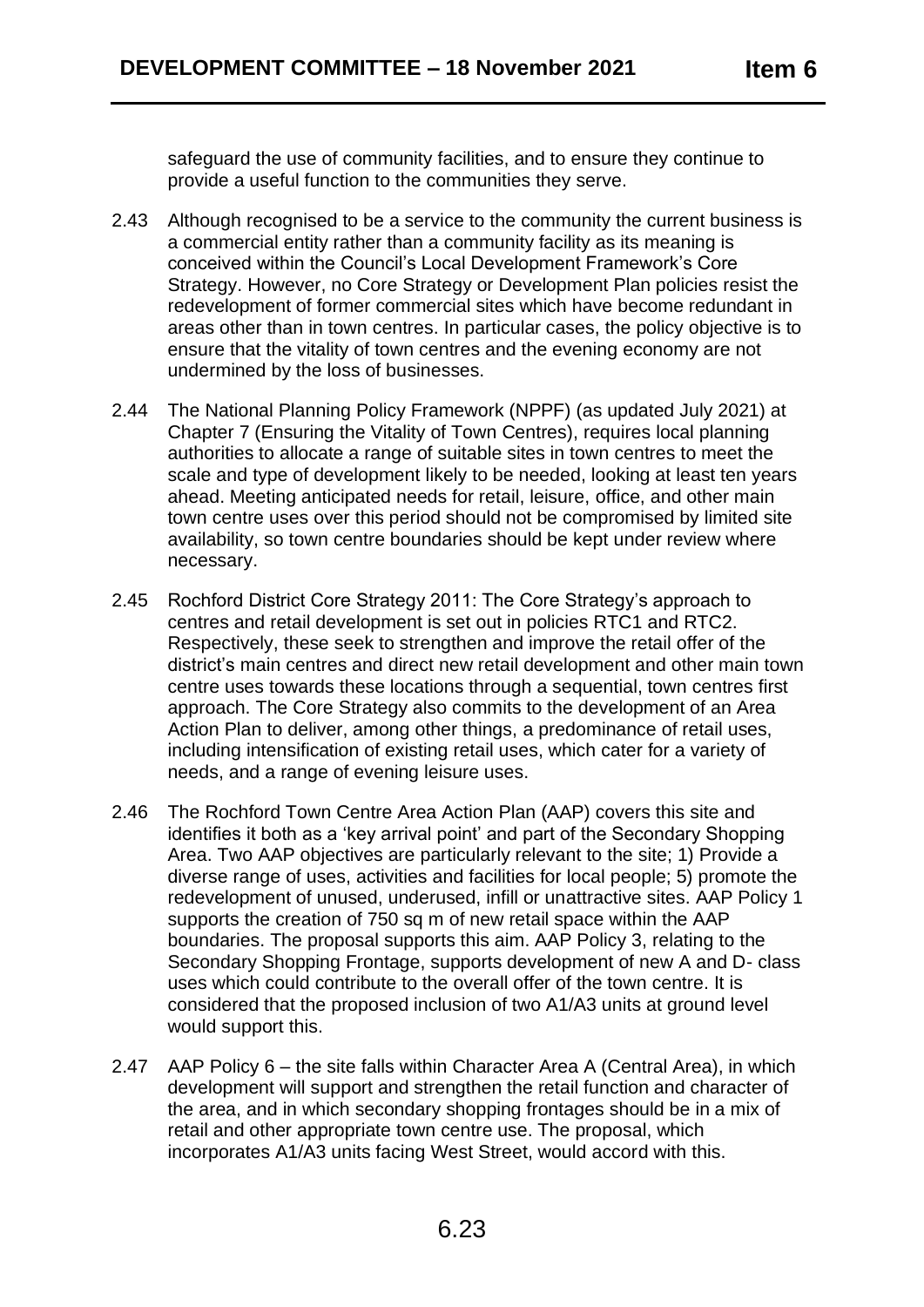- 2.48 The Council's Economic Growth Strategy 2017, part of the evidence base for the future Local Plan, commits the Economic Regeneration Team to support business growth and retention through being responsive to planning consultations to support business growth and investment, whilst resisting residential conversions of business spaces. It is noted that this planning application would lead to the creation of two new retail units, but also the loss of two established local businesses, namely the garage and car wash.
- 2.49 The 2018 South Essex Retail Study, which will inform the new Local Plan, identifies future retail and leisure space demand across Rochford District as the population grows. Up to 2034, it identifies there could be a requirement for up to 4,937 sq m comparison goods and 2,711 sq m convenience goods space. The analysis also identified a potential requirement for up to 3,000 sqm gross of floorspace for new food and beverage outlets across Rochford District. This proposal has the potential to fulfil some of this demand.
- 2.50 The proposals come at a time when high streets nationwide are under significant pressure, with 2018 representing a 5-year low in new shop openings, according to a May 2019 Local Data Company report. This analysis observed the GB vacancy rate rose by +0.3% in 2018 to 11.5% - the highest level since 2015. Much of this is attributed to £1 in every 5 now being spent online, although many leisure categories have also experienced significant decline. Traditional retail categories were amongst those experiencing the most significant declines (e.g., fashion and electrical retail), whereas the biggest growth categories were barbers, beauty/nail salons, cafes, restaurants and bars.
- 2.51 Rochford is a smaller retail centre which has experienced loss of key facilities in recent years, such as banks and its supermarket. There is much dialogue at present from Central Government about the place for residential in town centres, emphasising the need for them to become more community-focused in order to protect existing retail and services. The addition of 29 new residential units into the town centre has the potential to support local shops and services, whilst the smartening up of a very visible gateway site could enhance the attractiveness of Rochford Town Centre for visitors and shoppers.
- 2.52 The councils' Economic Development Section support the application but express concerns at the loss of longstanding local businesses. Whilst occupants of the new retail units could attract footfall and visitors to Rochford, this is also the case at present with visitors to the garage. It also indicates that given the immediate vicinity contains 2 pubs (which feature live musical performances) and a restaurant and is important to Rochford's evening economy, it is also important to ensure any proposed residential development has the necessary soundproofing to mitigate risk of complaints against established local businesses.
- 2.53 The conclusion reached by officers is that the current site detracts from the visual amenity of the street scene and Conservation Area which since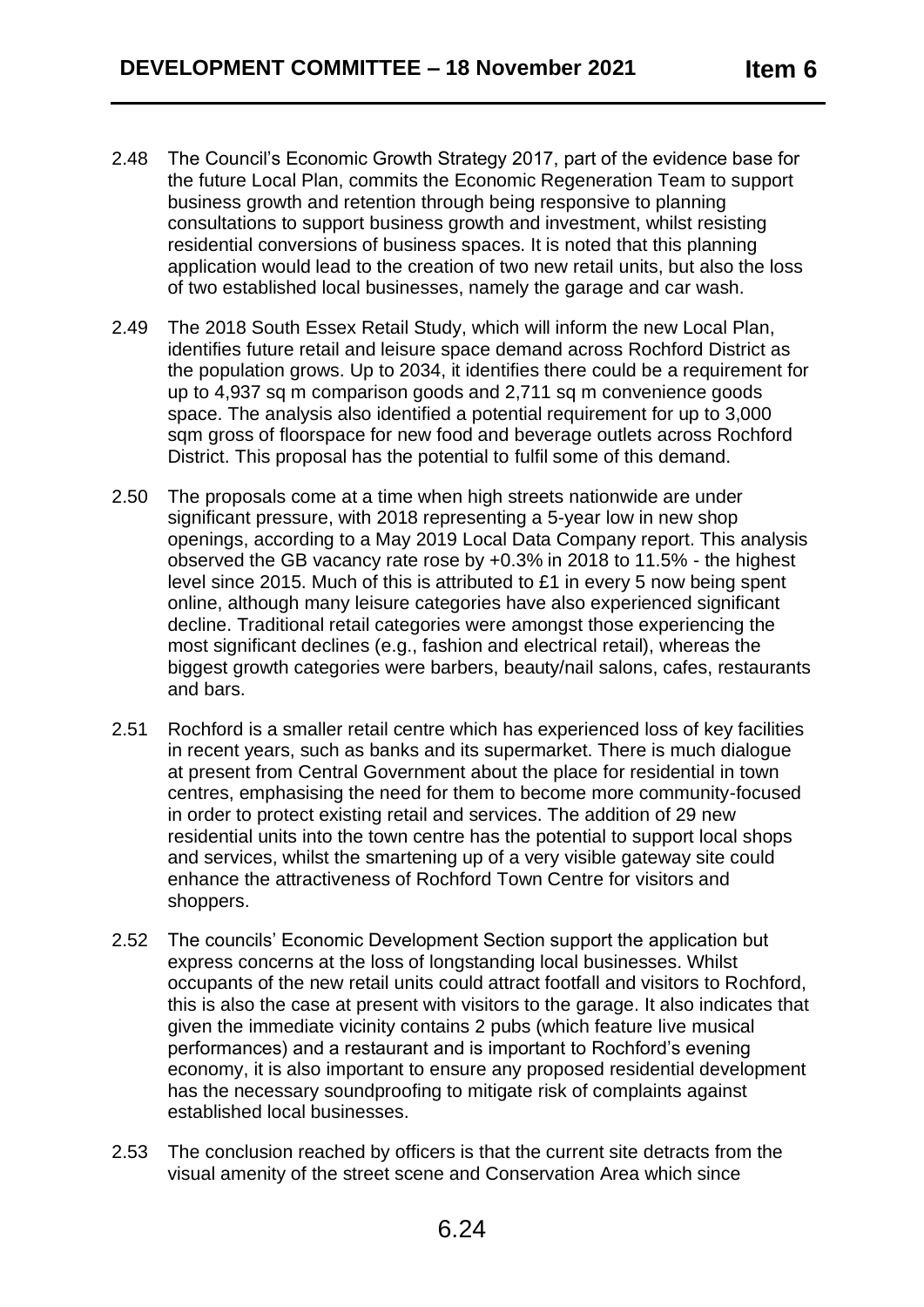demolition of the car showroom in the absence of complete re development will blight the vicinity and deter potential for further investment in the town by companies looking to relocate where land rent values may be comparatively lower than other competing districts. The development when considering the balance of harm against the benefits is considered to be overwhelmingly beneficial to the town and the district as a whole.

## **Parking Provision, Cycle Space & Access**

- 2.54 The Council's parking policy is set out in policy DM30 which cross references to the parking standards contained within 'Parking Standards: Design and Good Practice Supplementary Planning Document (Adopted December 2010). This is applied to all new developments.
- 2.55 The Supplementary Planning Document (SPD) considers parking for residential development can be provided in a variety of ways which provide safety and security. This can be through parking on shared surfaces, on street parking, parking squares, parking courts, in curtilage, in garages, tandem parking and on setbacks. The type of parking to be provided must be appropriate to the scale and location of the proposed development.
- 2.56 The adopted Parking Standard indicates that a property comprising one bedroom should have one off street car parking space, whilst dwellings or apartments providing two or more bedrooms should have two car parking spaces. The preferred parking bay size is 5.5m in depth and 2.9m in width increasing to 6m by 2.9m for parallel parking. A residential development would also require 0.25 visitor/unallocated vehicle spaces per unit. 21 car parking spaces are shown to be provided. On the basis of 1 car parking bay requirement for 1 bed flats and 2 parking bays for 2-bedroom flats or flats greater than 2 bedrooms there would be a need for 46 car parking spaces in addition to 29 x 0.25 spaces (7.25) 8 additional spaces to account for visitor space. On the basis of the standards the total car parking space requirement would be 54 spaces. This is not achieved with a shortfall of 33 spaces. However, it is indicated that a lower provision is justifiable within sustainable town centre locations although the lower thresholds in terms of acceptability are nowhere expressed in % or number terms. What this provision does recognise no doubt is that reliance on private motor cars is not as prevalent within urban areas and town centres which has good access to public transport which promotes a greater choice in terms of modes of transport.
- 2.57 The Design and Access Statement which refers to the submitted Transport Statement opines that the site is in a good location to reach the nearby town of Southend-on-Sea, and with the A127 approximately 2 miles away providing access further afield towards the London Orbital, M25. It is the applicant's case that the site being town centre location, and opposite Rochford train station, according to government recommendations this development would not require carparking.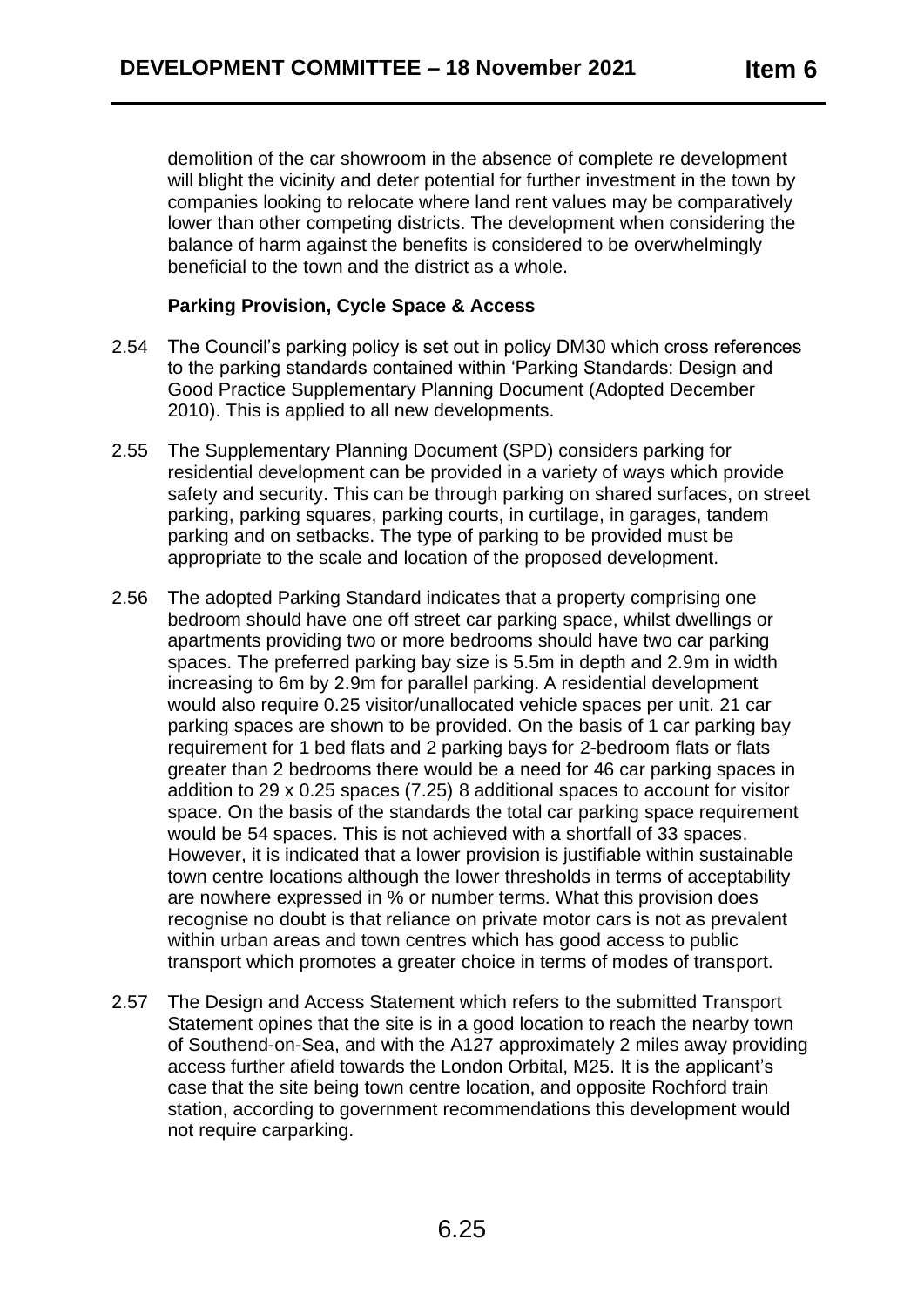- 2.58 It is the applicant's case that although the number of car parking spaces provided are fewer than ECC Parking Standards, it is noted that 'reductions of the vehicle standard may be considered if there is development within an urban area (including town centre locations) that has good links to sustainable transport.'. Given the site's close proximity to local facilities and public transport, it is considered that a lower parking provision is suitable for the proposed development. No parking provision is to be made on site for customers to the retail uses. It is considered that the trips to the retail uses will be linked to other retail trips within the Town Centre and as such it is likely that retail users of the Site would use the Rochford District Council Back Lane Car Park, which has a total of 171 car parking spaces. A minimum of 30 cycle parking spaces will be provided for the residential units. This complies with ECC parking standards, which stipulates: '1 secure covered space per dwelling.
- 2.59 The Transport Assessment (Waterman Infrastructure & Environment Limited) sets out that 21 spaces, including 1 disabled space, will be provided for residents, with no parking for the retail use, which will rely on public transport and existing town centre car parking, including the Council-owned Back Lane Car Park. The Waterman report sets out a justification for residential parking below the minimum requirements of 1 per 1 bed and 2 per 2 bed dwellings, based on local car ownership rates which indicate a requirement for 0.7 spaces per unit.
- 2.60 The National Planning Policy Framework (July 2021) at Paragraphs 107 and 108 provide the guidance, as follows: "If setting local parking standards for residential and non-residential development, policies should take into account: a) the accessibility of the development; b) the type, mix and use of development; c) the availability of and opportunities for public transport; d) local car ownership levels; and e) the need to ensure an adequate provision of spaces for charging plug-in and other ultralow emission vehicles. Maximum parking standards for residential and non-residential development should only be set where there is a clear and compelling justification that they are necessary for managing the local road network, or for optimising the density of development in city and town centres and other locations that are well served by public transport (in accordance with chapter 11 of this Framework). In town centres, local authorities should seek to improve the quality of parking so that it is convenient, safe and secure, alongside measures to promote accessibility for pedestrians and cyclists". It noted at paragraph 111 that: Development should only be prevented or refused on highways grounds if there would be an unacceptable impact on highway safety, or the residual cumulative impacts on the road network would be severe.
- 2.61 In terms of access for emergency vehicles It is the applicant's case that the proposed site layout accords with the Department for Transport document 'Manual for Streets' (MfS) (in addition to Part L Building Regulations requirements) which states: 'There should be a vehicle access for a pump appliance within 45m of every dwelling entrance for single family houses, flats and maisonettes.'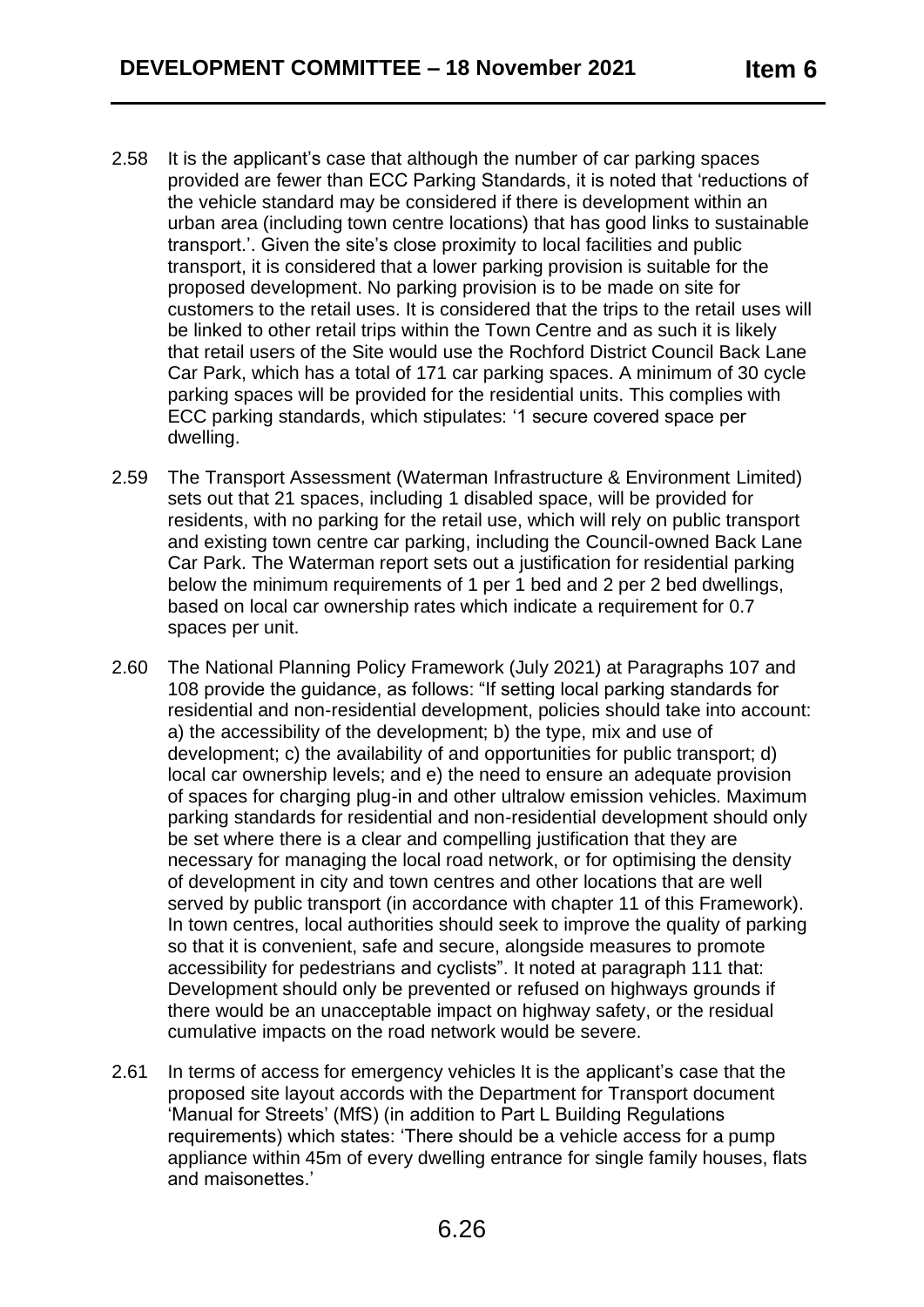2.62 It is the view off officers that despite the fact that it is noted that the car parking bay dimensions are designed to the lower standard of 2.5 m width by 5 m in length as opposed to the preferred standard of 2.9 x 5.5 (which if applied would result in the loss of 4 car parking spaces which would provide a total of 17 car parking spaces) that given the evidence submitted and the thrust of planning policy which promotes reducing reliance on the motor car – the development is considered acceptable. It is considered however that the scheme should provide electric charging points for electric vehicles to future proof the development in this respect. A planning condition is proposed to address this requirement.

## **Landscaping**

2.63 Landscaping is defined as the improvement or protection of the amenities of the site and the surrounding area which could include planting trees or hedges as a screen. The development offers limited scope for landscaping although it is noted that a narrow frontage strip along Union Lane in front of some sections of the frontage are shown by the proposed block plan. The incorporation of iron railings to frame this area is also noted which will provide a salient design feature. Further detail relating to this matter is recommended to be covered by a planning condition.

# **Separation Distances**

2.64 The Framework Supplementary Planning Guidance (SPD2) House Design requires that 1m separation is provided between the side boundaries of the hereditament and the outside wall to habitable rooms of dwelling houses. Whilst mostly applicable to infill plots within existing residential areas, SPD2 also makes clear that this should also be applied to development of new estates. The aim is to achieve a total separation of 2m between the sides of the buildings. The only measure of importance in this respect is any required separation between the rear aspect of the development and the development at Clements Mews which is over 18 metres in distance from the nearest part of any habitable flat which given the enclosed nature of the site and the orientation of development at Clements Mews will not have any impact upon visual amenity nor residential amenity. The site to the west is set adjacent to an access road serving Rochford Hospital with no consequential amenity issues arising

# **Environmental Sustainability**

2.65 The Ministerial Statement of the 25th of March 2015 announced changes to the government's policy relating to technical housing standards. The changes seek to rationalise the many differing existing standards into a simpler, streamlined system and introduce new additional optional Building Regulations on water and access, and a new national space standard. From the date the Deregulation Bill 2015 was given royal ascent, the government's policy is that planning permissions should not be granted requiring, or subject to conditions requiring, compliance with any technical housing standards other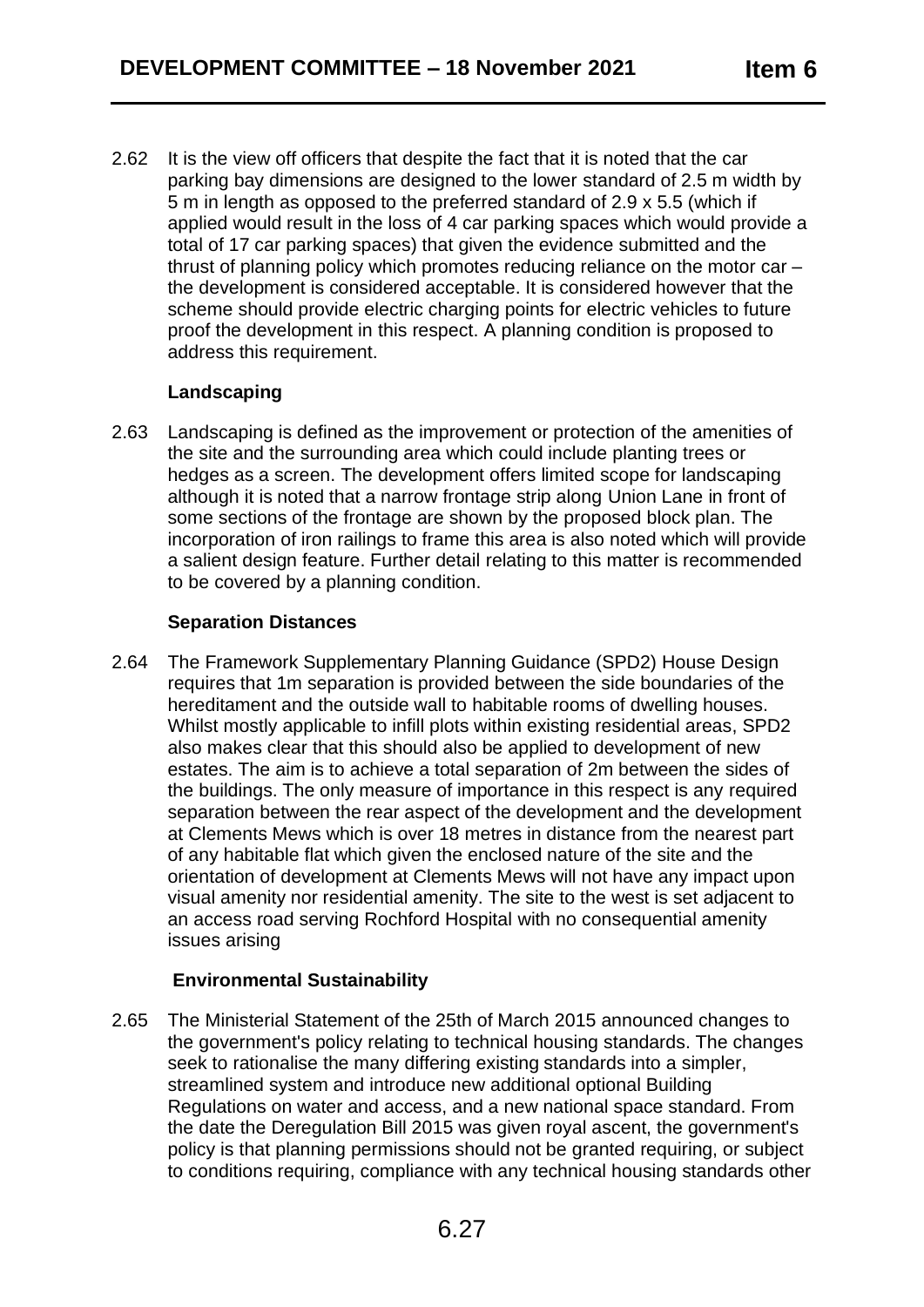than for those areas where authorities have existing policies on access, internal space, or water efficiency

- 2.66 Policy ENV9 to the Councils Core Strategy requires all new dwellings to achieve Code Level 4 of the Code for Sustainable Homes as a minimum. The Ministerial Statement (2015) relating to technical standards has not changed policy in respect of energy performance and this requirement still therefore applies in respect of energy. The Code for Sustainable Homes standard has now been phased out as has the requirement for Part L of the Building **Regulations**
- 2.67 Rochford District Council has existing policies relating to all of the above, namely access (Policy H6 of the Core Strategy) internal space (Policy DM4 of the Development Management Plan) and water efficiency (Policy ENV9 of the Core Strategy) and therefore require compliance with the new national technical standards, as advised by the Ministerial Statement (March 2015). Until such a time as existing Policy DM4 is revised, this policy must be applied in light of the Ministerial Statement (2015) which introduced a national technical housing standard relating to internal space standards. Consequently, all new dwellings are required to comply with the new national space standard as set out in the DCLG Technical housing standards – nationally described space standard March 2015. Consequently, all new dwellings are required to comply with the new national space standard as set out in the DCLG Technical housing standards – nationally described space standards March 2015.

# **Technical Housing Standards**

- 2.68 New dwellings must comply with the Technical Housing Standards introduced in March 2015, as cited by the Department for Communities and Local Government Technical Housing Standards – Nationally Described Space Standards which set out minimum space requirements for the gross internal area as well as required floor areas and dimensions for key parts of the home, notably bedrooms, storage, and floor to ceiling height. A dwelling with two or more bed spaces should have at least one double room.
- 2.69 In order to provide two bed spaces, a double or twin room should have a floor area of at least 11.5 square metres. One double or twin room should have a width of at least 2.75 metres and every other double room should have a width of at least 2.55 metres. Any area with headroom of less than 1.5 metres is not counted within the gross internal area. A built-in wardrobe counts towards the Gross Internal Area and bedroom floor area requirements but should not reduce the effective width of the room below the minimum widths indicated. The minimum floor to ceiling height should be 2.3 metres for at least 75% of the gross internal area. An assessment of the proposal against the national criteria is shown by the table below. The standards also set out minimum required storage space based on the gross floor space of a residential unit.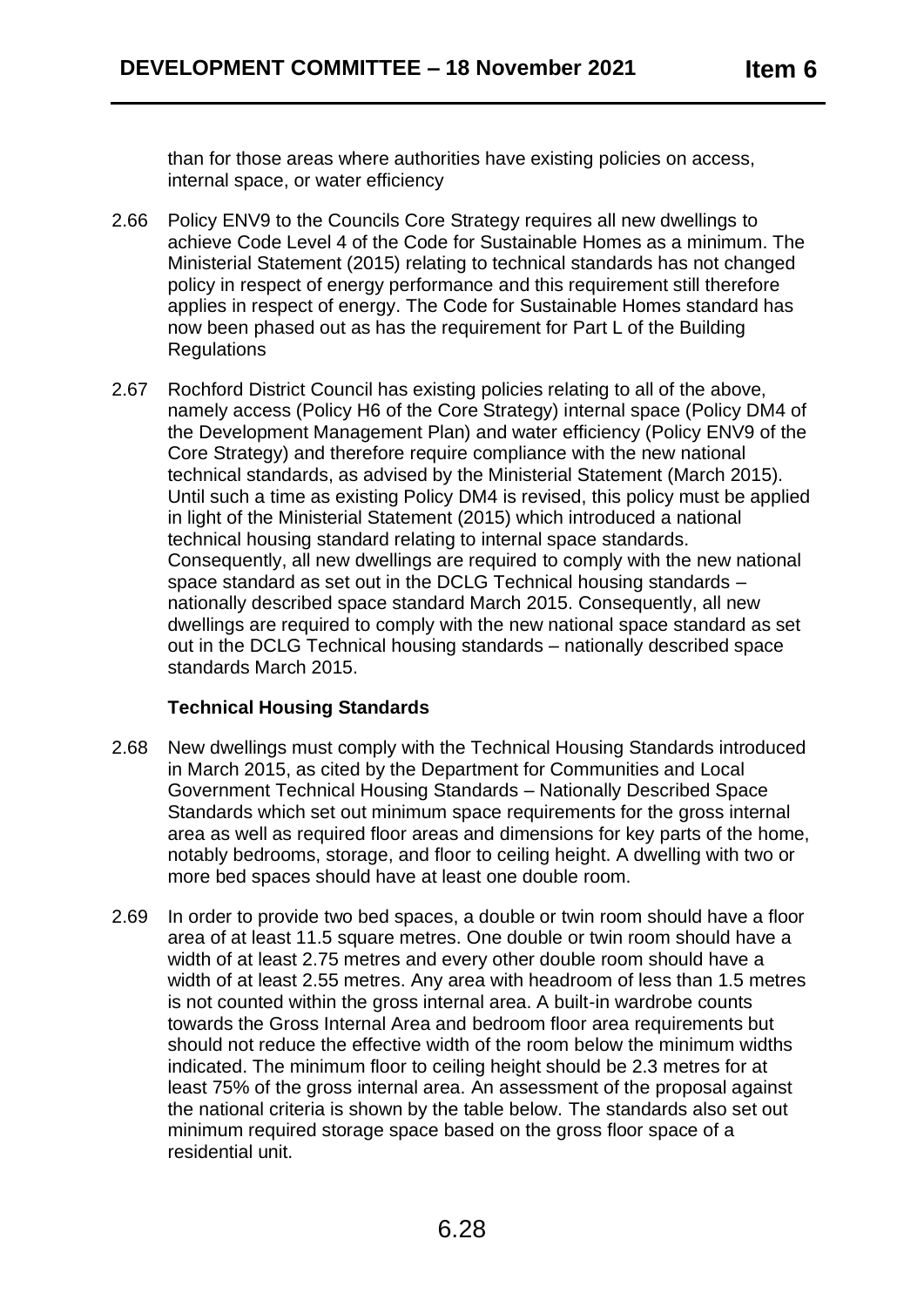| Flat No<br>& No of<br><b>Beds</b> | Gross<br>Internal<br>Floor Area<br>(m2) | Storage (m2)<br>and N.S.S<br>Requirements<br>RM:<br>Requirement<br>Met | Single<br>bed size<br>$(m2)$ and<br>width $(m)$ | Double<br>bed size<br>$(m2)$ and<br>width (m | Ceiling<br>Height (m       |
|-----------------------------------|-----------------------------------------|------------------------------------------------------------------------|-------------------------------------------------|----------------------------------------------|----------------------------|
| 1 (1 Bed)                         | 39.2m2                                  | 1.0 <sub>m2</sub><br>Required<br><b>RM</b>                             | <b>RM Met</b><br>for all<br>Units               | <b>RM Met</b><br>for all<br><b>Units</b>     | RM Met<br>for all<br>Units |
| 2 (1 Bed)                         | 48.9m2                                  | 1.0 <sub>m2</sub><br>Required<br><b>RM</b>                             |                                                 |                                              |                            |
| 3 (1 Bed)                         | 46.6m2                                  | 1.0 <sub>m2</sub><br>Required<br><b>RM</b>                             |                                                 |                                              |                            |
| 4 (1 Bed)                         | 42.8m2                                  | 1.0 <sub>m2</sub><br>Required<br><b>RM</b>                             |                                                 |                                              |                            |
| 5 (2 Bed)                         | 75.4m2                                  | 2.0 <sub>m2</sub><br>Required<br><b>RM</b>                             |                                                 |                                              |                            |
| 6 (2 Bed) $ 69.8m2$               |                                         | 2.0 <sub>m2</sub><br>Required<br><b>RM</b>                             |                                                 |                                              |                            |
| 7 (2 Bed)                         | 72.8m2                                  | 2.0 <sub>m2</sub><br>Required<br><b>RM</b>                             |                                                 |                                              |                            |
| 8 (2 Bed)                         | 62.5m2                                  | 2.0 <sub>m2</sub><br>Required<br><b>RM</b>                             |                                                 |                                              |                            |

# **National Technical Housing Standard Assessment**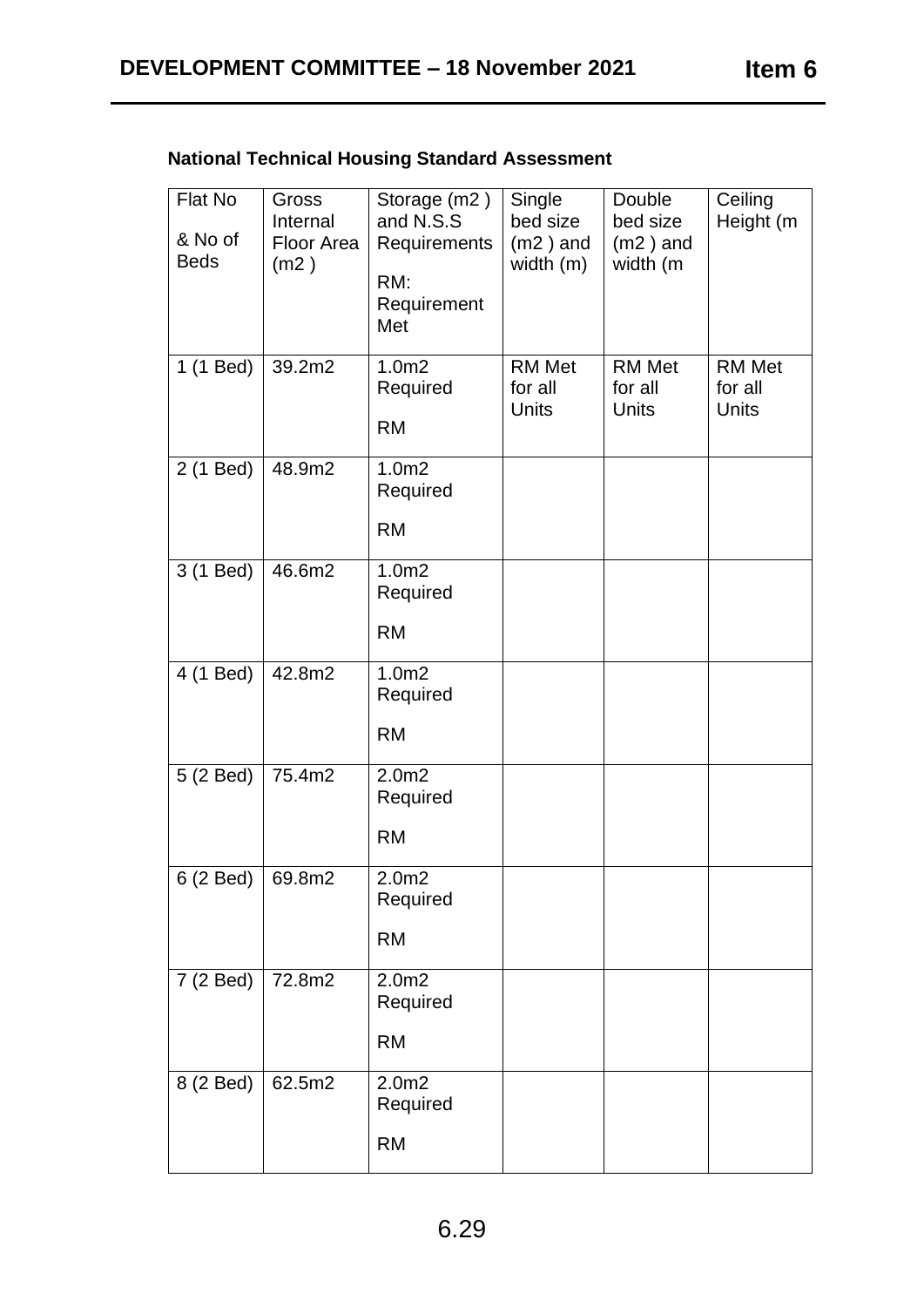| Item 6 |  |
|--------|--|
|        |  |

| 9 (2 Bed) | 65.0m2 | 2.0m2<br>Required<br><b>RM</b>             |  |  |
|-----------|--------|--------------------------------------------|--|--|
| 10(1Bed)  | 39.2m2 | 1.0 <sub>m2</sub><br>Required<br><b>RM</b> |  |  |
| 11(1Bed)  | 48.9m2 | 1.0 <sub>m2</sub><br>Required<br><b>RM</b> |  |  |
| 12(2Bed)  | 77.5m2 | 2.0 <sub>m2</sub><br>Required<br><b>RM</b> |  |  |
| 13(2Bed)  | 77.5m2 | 2.0 <sub>m2</sub><br>Required<br><b>RM</b> |  |  |
| 14(2Bed)  | 71.6m2 | 2.0 <sub>m2</sub><br>Required<br><b>RM</b> |  |  |
| 15(1Bed)  | 58.5m2 | 1.5m2<br>Required<br><b>RM</b>             |  |  |
| 16(2Bed)  | 98.0m2 | 2.0 <sub>m2</sub><br>Required<br><b>RM</b> |  |  |
| 17(2Bed)  | 75.9m2 | 2.0 <sub>m2</sub><br>Required<br><b>RM</b> |  |  |
| 18(2Bed)  | 83.9m2 | 2.0m2<br>Required<br><b>RM</b>             |  |  |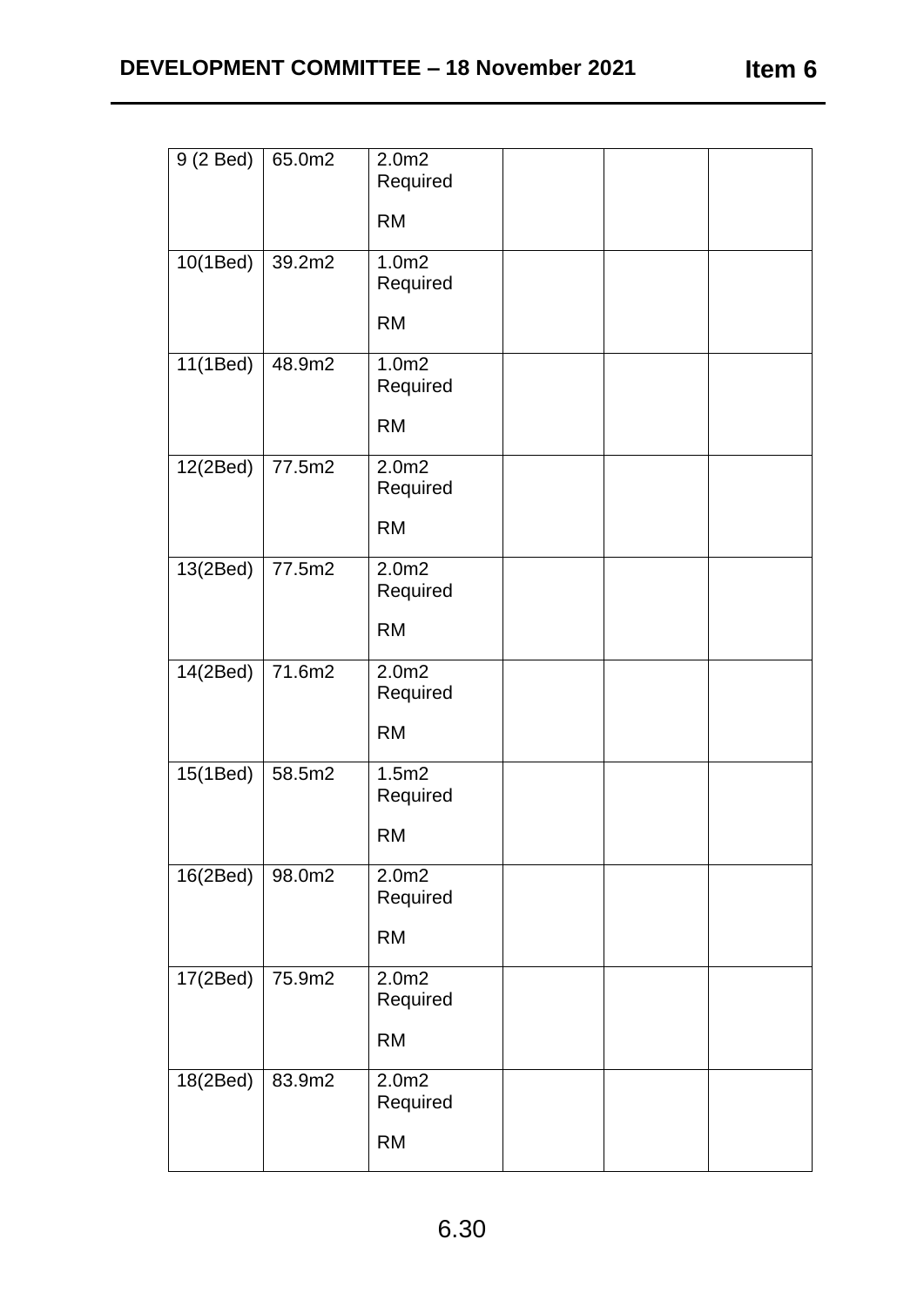| 19(1Bed) | 42.7m2 | 1.0 <sub>m2</sub><br>Required<br><b>RM</b> |  |  |
|----------|--------|--------------------------------------------|--|--|
| 20(1Bed) | 44.6m2 | 1.0 <sub>m2</sub><br>Required<br><b>RM</b> |  |  |
| 21(2Bed) | 74.6m2 | 2.0 <sub>m2</sub><br>Required<br><b>RM</b> |  |  |
| 22(1Bed) | 43.6m2 | 1.0 <sub>m2</sub><br>Required<br><b>RM</b> |  |  |
| 23(3Bed) | 78.4m2 | 2.0 <sub>m2</sub><br>Required<br><b>RM</b> |  |  |
| 24(1Bed) | 44.7m2 | 1.0 <sub>m2</sub><br>Required<br><b>RM</b> |  |  |
| 25(2Bed) | 63.5m2 | 2.0 <sub>m2</sub><br>Required<br><b>RM</b> |  |  |
| 26(1Bed) | 48.9m2 | 1.0 <sub>m2</sub><br>Required<br><b>RM</b> |  |  |
| 27(1Bed) | 54.8m2 | 1.5 Required                               |  |  |
| 28(2Bed) | 67.7m2 | 2.0 <sub>m2</sub><br>Required<br><b>RM</b> |  |  |
| 29(2Bed) | 67.7m2 | 2.0 <sub>m2</sub><br>Required(RM)          |  |  |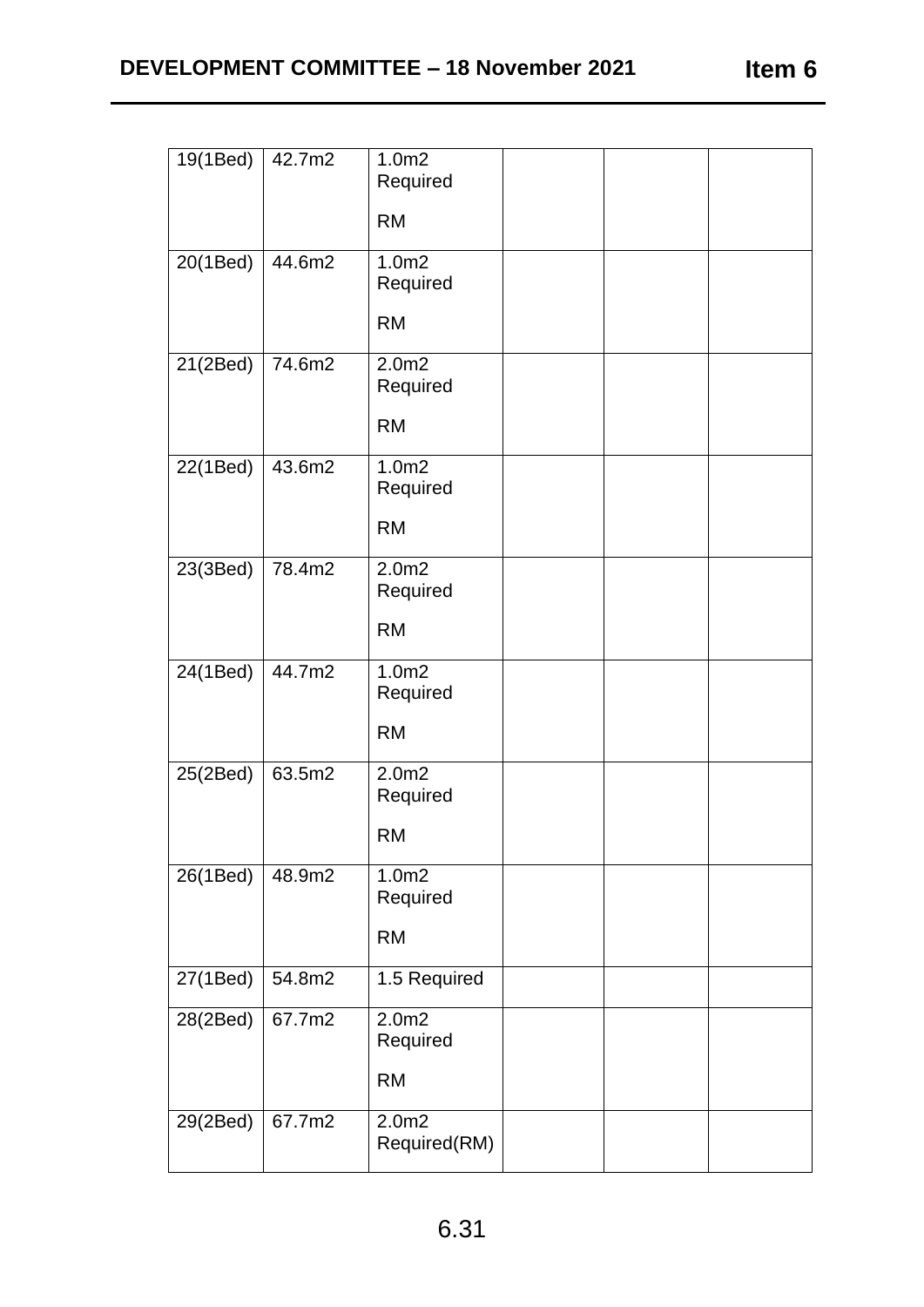2.70 The floor plans all of which have been measured for compliance in this respect indicate that some 1 Bed units are on the limit of minimum requirement of gross floor space, whilst other units are large units much greater than the minimum thresholds. This point is also noted by the independent appraisal of the applicant's Viability Assessment undertaken by the District Valuation Service which has informed its assessment of scheme viability, although the council's policies as does the National Planning Policy Framework (July 2021) encourages the provision of a housing mix.

## **Amenity Space / Garden Sizes**

- 2.71 The Council's Supplementary Planning Document SPD2 (2007 Housing Design sets out the minimum garden areas which new housing developments must adhere to, which are in line with the garden size requirements contained within the previous Essex Design Guide current at that time.
- 2.72 The SPD also requires 3-bedroomed terraced properties to provide a minimum depth of  $2 \frac{1}{2}$  x the width of the house (except where the provision exceeds 100m²) and a minimum garden area of 50m2. For 1 and 2 bedroomed dwellings a minimum 50m2 garden is required provided that the second bedroom is not of a size that would allow sub-division into two rooms. And for flats there is a requirement for a minimum balcony area of 5m<sup>2</sup>, with the ground floor dwelling having a minimum patio garden of 50m²; or the provision of a useable communal residents' garden on the basis of a minimum area of 25 m² per flat. These two methods for flats may also be combined. With the exception of some patio space to the north aspect of the site at ground floor no private amenity space is provided. It is acknowledged that the provision of balcony space at the site frontage would significantly impact upon the aesthetic quality and appropriateness of the development given its Conservation Area setting whilst balconies to the rear may be perceived as giving rise to overlooking into Clements Mews. Planning policy subject to justification does enable schemes to progress providing that the site is located close to a public area of open space.
- 2.73 The application submission indicates that there is currently no landscaping, trees, or vegetation on site due to its current use. As per the proposed site plan, small elements of landscaping are proposed. Permeable hard landscaping will help to define areas such as pedestrian pathways and parking locations. A high standard of paving materials will be used. Soft landscaping has been incorporated to soften the street scene also be utilised to break these areas of hard landscaping, assisting in the definition of areas, and aimed to soften the overall appearance of the proposal.
- 2.74 The proposed landscaping scheme will allow for ease of access for disabled users to all areas of the site and will meet the standards set out in Part M of the current Building Regulations. Soft landscaping is to incorporate plant species naturally found within the area to enhance the natural habitat of the site encouraging an increase in natural biodiversity. Sainsbury's Local is adjacent to the site also, providing an ideal convenience store on the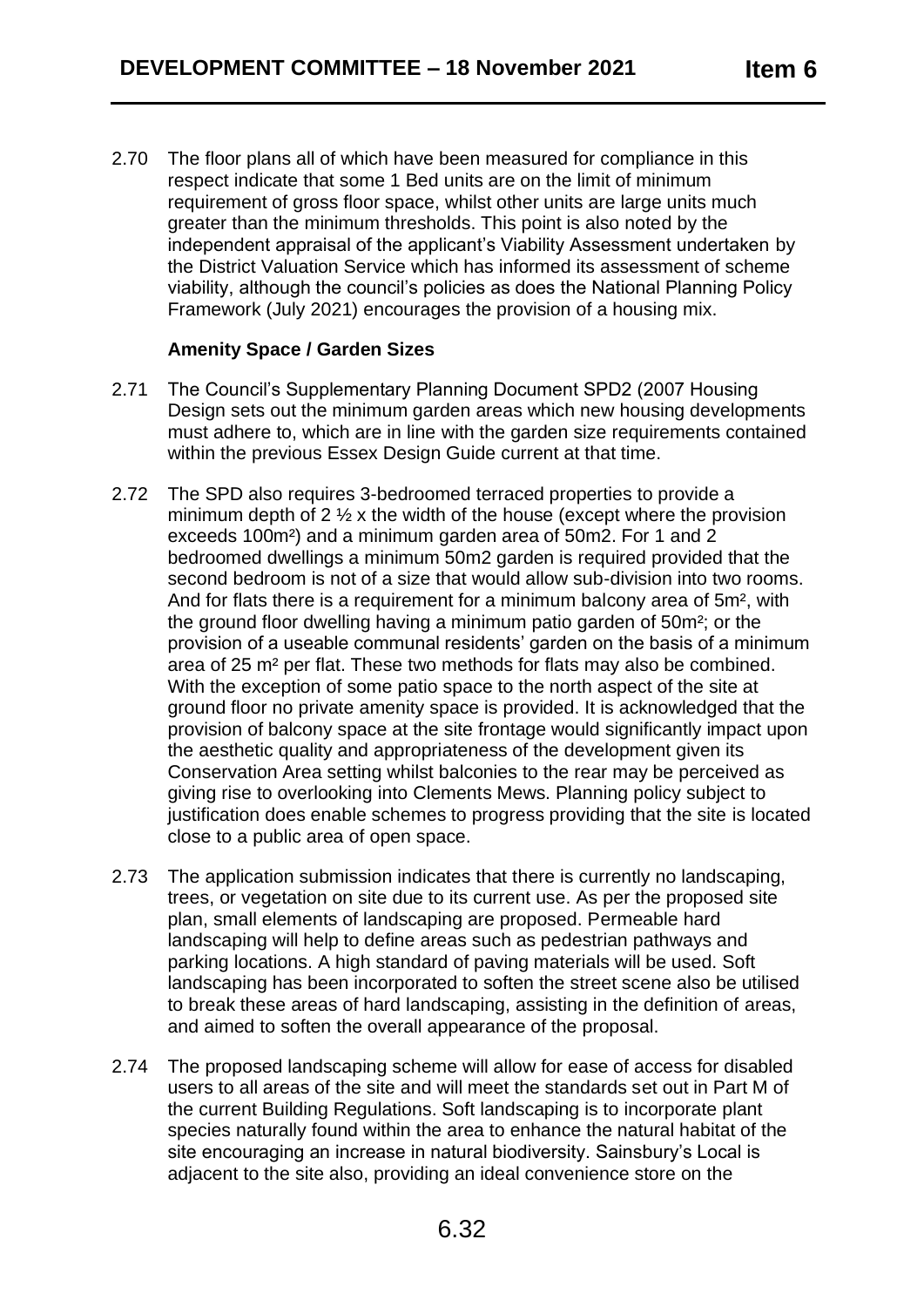doorstep. The site being situated in the town centre provides potential residents with a great location for local amenities. Shops, convenience stores, pubs and restaurants are all close by. In addition to the amenity area to the rear, the reservoir opposite the application site has a large public area of open space, including a lake to walk around.

2.75 On the basis of its location and the case progressed by the application, it is considered that this proposal is acceptable as ultimately a lowered level of amenity in terms of private amenity space at least is an accepted circumstance within a town centre. The reservoir areas of open space set to the south of the Freight House is accessed readily from the site facilitated by a pedestrian crossing point at Bradley way.

### **Water Efficiency**

2.76 Until such time as existing policy ENV9 is revised, this policy must be applied in light of the Ministerial Statement (2015) which introduced a new technical housing standard relating to water efficiency. Consequently, all new dwellings are required to comply with the national water efficiency standard as set out in part G of the Building Regulations (2010) as amended.

## **Lifetime Homes**

- 2.77 Policy H6 of the Council's Local Development Framework's Core Strategy states that all new housing developments will be required to comply with the Lifetime Homes Standard. In addition, at least 3% of new dwellings on developments of 30 dwellings or more will be required to be built to full wheelchair accessibility standards. In the case of developments comprising between 10 and 30 dwellings, at least one dwelling will be expected to be built to full wheelchair accessibility standards.
- 2.78 Given the lower threshold based upon the scale of the development in this instance 1 dwelling will be expected to be built to full wheelchair accessibility standards. The only concession to this requirement is where such a provision would render the development unviable. A planning condition is proposed to the planning consent to address this attainment.

### **Refuse Storage/Collection**

- 2.79 The Council operates a 3-bin system per dwelling consisting of a 240l bin for recyclate (1100mm high, 740m deep and 580mm wide), 140l for green and kitchen waste (1100mm high, 555mm deep and 505mm wide) and 180l for residual waste (1100mm high, 755mm deep and 505mm wide). Previously the provision of between 3,600l and 4,800l of bin capacity has been recommended by Rochford District Council's Street Scene officer in relation to similar apartment developments of similar scale and configuration.
- 2.80 The supporting information provides a detailed breakdown on the refuse provision breaking down the waste and storage capacity to non-recyclable waste (60% of total waste), 20% dry recyclables, 10% kitchen waste 10%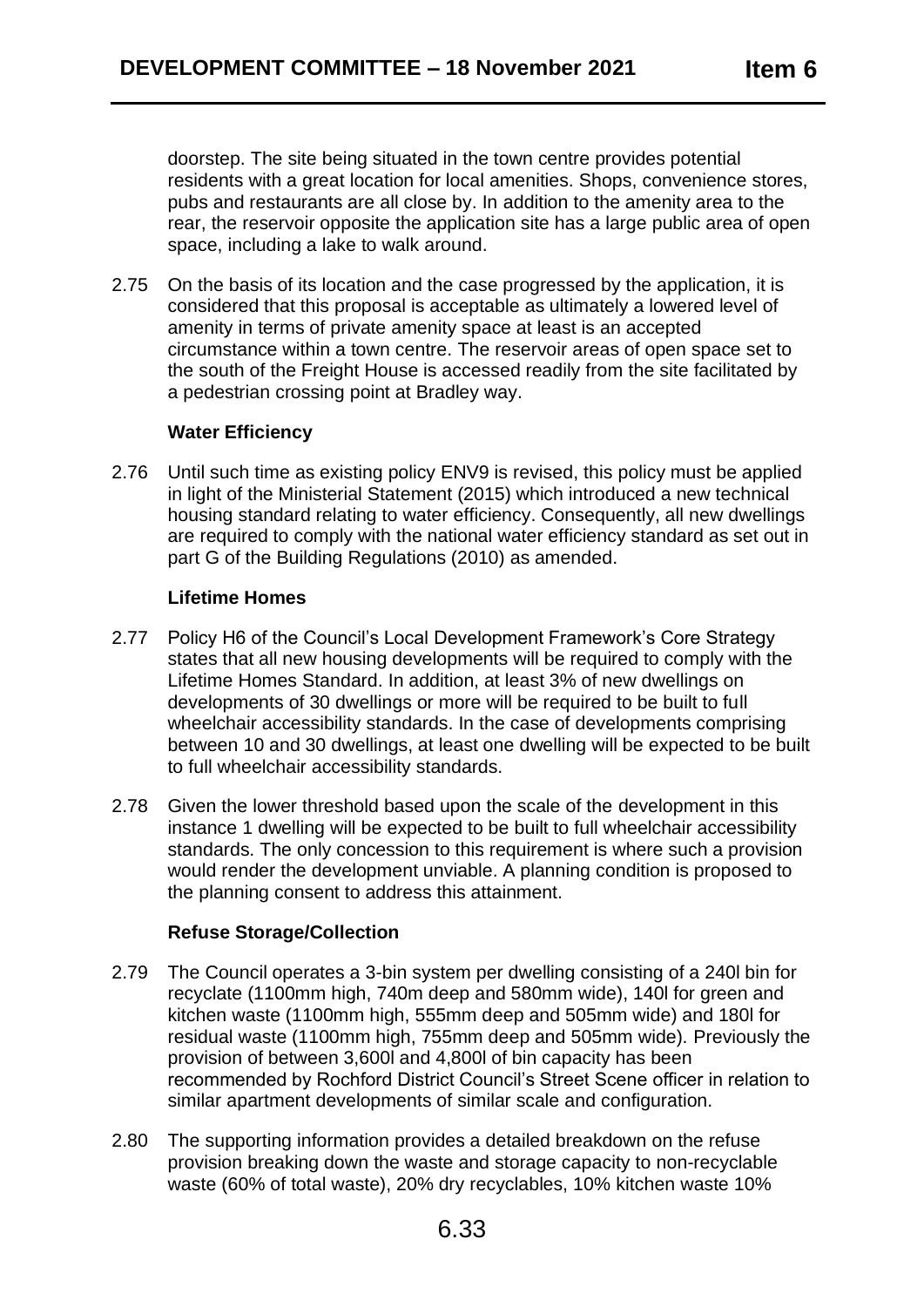residual waste. Bins are to be provided in the following manner: 3 x 1100 litre bins for non-recyclable waste, 1 x 1100 litre for dry recyclables, 1 x 660 litre for kitchen waste and 1 x 660 litre for residual waste. The proposals make provision for commercial waste on the basis of 1 240 litre bin for nonrecyclable waste, 1 x 240 litre bin for dry recyclable and 1 x 240 litre bin for residual waste.

- 2.81 Although the updated statement has not accounted for the fact that there is no access to the site off Union Lane as it refers to 'Service and refuse vehicles will access the Site via the Union Lane access in reverse gear and then exit back out onto Union Lane in forward gear' it is clear from the revised plans that this area is to the left of the access way to the car park just behind the section which fronts West Street. Unless brought onto the kerb side a longwheeled vehicle would need to reverse into the site which is close to the street. It is considered that the access at 5.50m wide is adequate to accommodate this movement.
- 2.82 The Council's Appendix 1 to the Development Management Plan explains that a minimum of 5m width should be provided for a refuse vehicle. Access roads to be used would need to be engineered to take the weight of a 26-tonne refuse vehicle. Providing that the access road is constructed to a standard capable of accommodating a 26 tonne refuse lorry it is not considered that this arrangement if not brought onto the kerb side would be acceptable.

### **Renewable or Low-Carbon Energy**

- 2.83 Policy ENV8 of the Local Development Framework's Core Strategy requires developments of 5 or more dwellings to secure at least 10 per cent of their energy from decentralised and renewable or low-carbon sources unless this is not feasible or viable.
- 2.84 A planning condition is recommended to require compliance with the above policy unless it is demonstrated that this would not be viable or unless provision of such would be at the expense of provision of a higher specification energy efficient building fabric (to meet code level 4 with regard to energy efficiency) in which case a report demonstrating the case shall be submitted to and agreed in writing by the Local Planning Authority.

### **Transport, Access, and Sustainability**

- 2.85 Paragraph 113 of the framework states that: 'All developments that will generate significant amounts of movement should be required to provide a Travel Plan, and that applications should be supported by a Transport Statement or Transport Assessment so that the likely impacts of the proposal can be assessed'.
- 2.86 Transport Assessments (TAs) primarily focus on evaluating the potential transport impacts of a development proposal. Transport Statements (TSs) are required for developments that have comparatively limited transport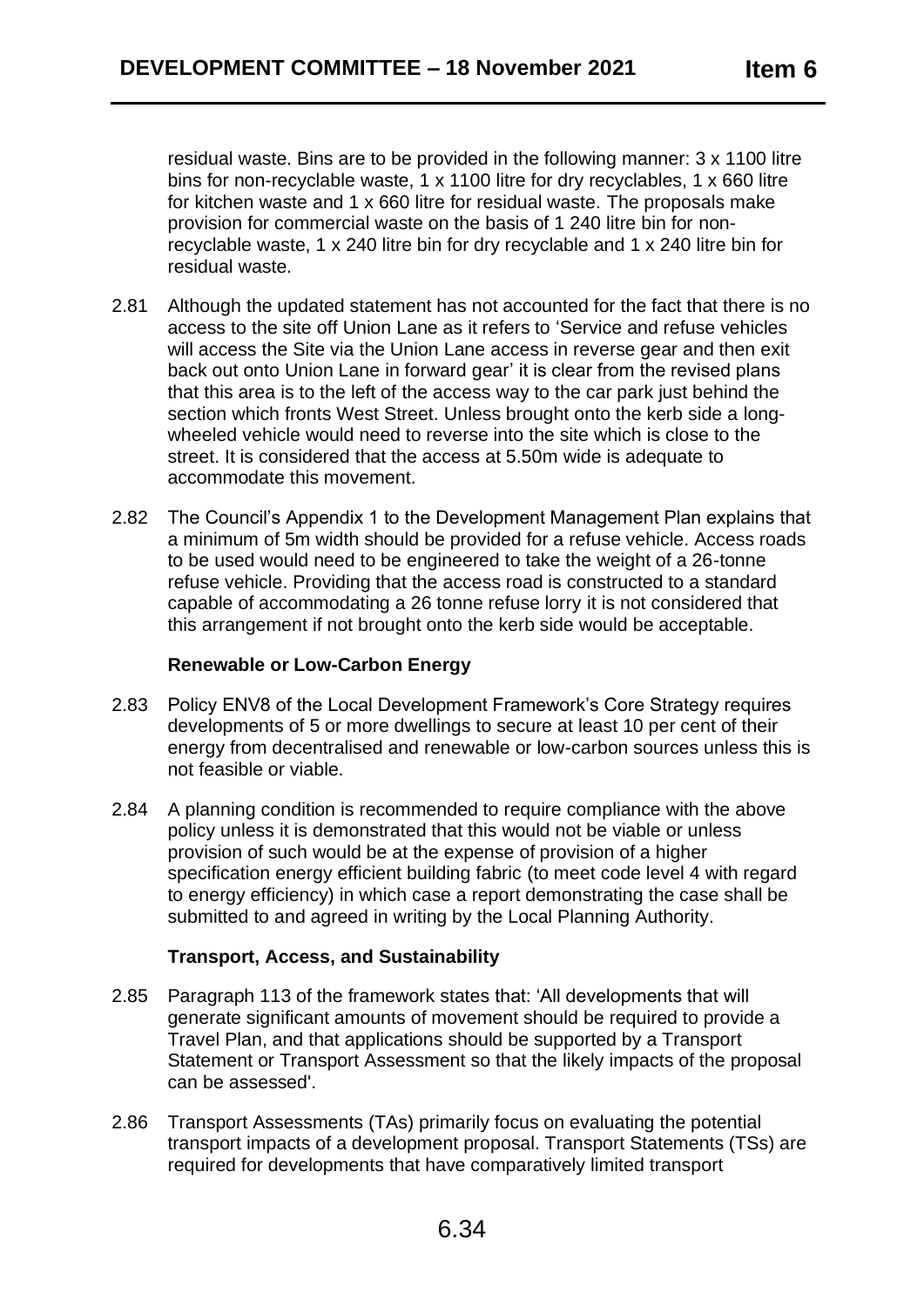implications. They should both set out the transport issues in terms of the difference in existing and future conditions as a result of the development. The guidance indicates how a Transport Assessment should demonstrate how the development is accessible to key services, maximises sustainable transport opportunities and minimises single occupancy vehicle trips.

- 2.87 A Transport Assessment may propose mitigation measures which are necessary to avoid unacceptable or "severe" impacts. Travel Plans can play an effective role in taking forward those mitigation measures which relate to the ongoing occupation and operation of the development. Transport Assessments and Transport Statements can be used to establish whether the residual cumulative impacts of a proposed development on the road network would be severe, which may be a reason for refusal of a planning application.
- 2.88 For developers, Travel Plans can help reduce development costs, make a site more accessible and improve the efficiency of the planning process. They can also help deliver improved relations with neighbours by easing traffic in the local area, delivering environmental improvements, improved corporate image (for businesses specifically, including developers), healthier, happier staff leading to less time loss due to illness and greater staff retention, financial savings through more effective use of business travel and reduced commuting costs, reduced demand for car parking, with associated savings in land allocated, time savings through more effective business travel/commuter travel and can also help reduce the need for costly highways improvements schemes.
- 2.89 The Local Development Framework's Core Strategy policy T5 (Travel Plans) indicates that Travel Plans will be required for developments involving both destinations and trip origins. New schools, visitor attractions, leisure uses, and larger employment developments will be required to devise and implement a travel plan, which aims to reduce private occupancy car use. Existing schools and employers will be encouraged to implement travel plans. It advises that a Travel Plan will be required for any residential development comprising 50 or more units and should be tailored to meet the specific requirements of the development. Given the sale of this development a Travel Plan is not required.
- 2.90 Aside from the Travel Plan itself, Rochford District Council has no published policy or guidance which sets out the thresholds and triggers for particular types of development proposals requiring specific Transport Assessments or Transport Statements which are the established methods of establishing whether the residual cumulative impacts of a proposed development on the road network would be severe. Each particular development proposal depending on its scale and location (when considered in conjunction with other factors including other residential developments and prevailing highway conditions) would need to be considered on their individual merits.
- 2.91 A Transport Statement is submitted in support of the application. The purpose of the Transport Statement is to identify the transport issues and benefits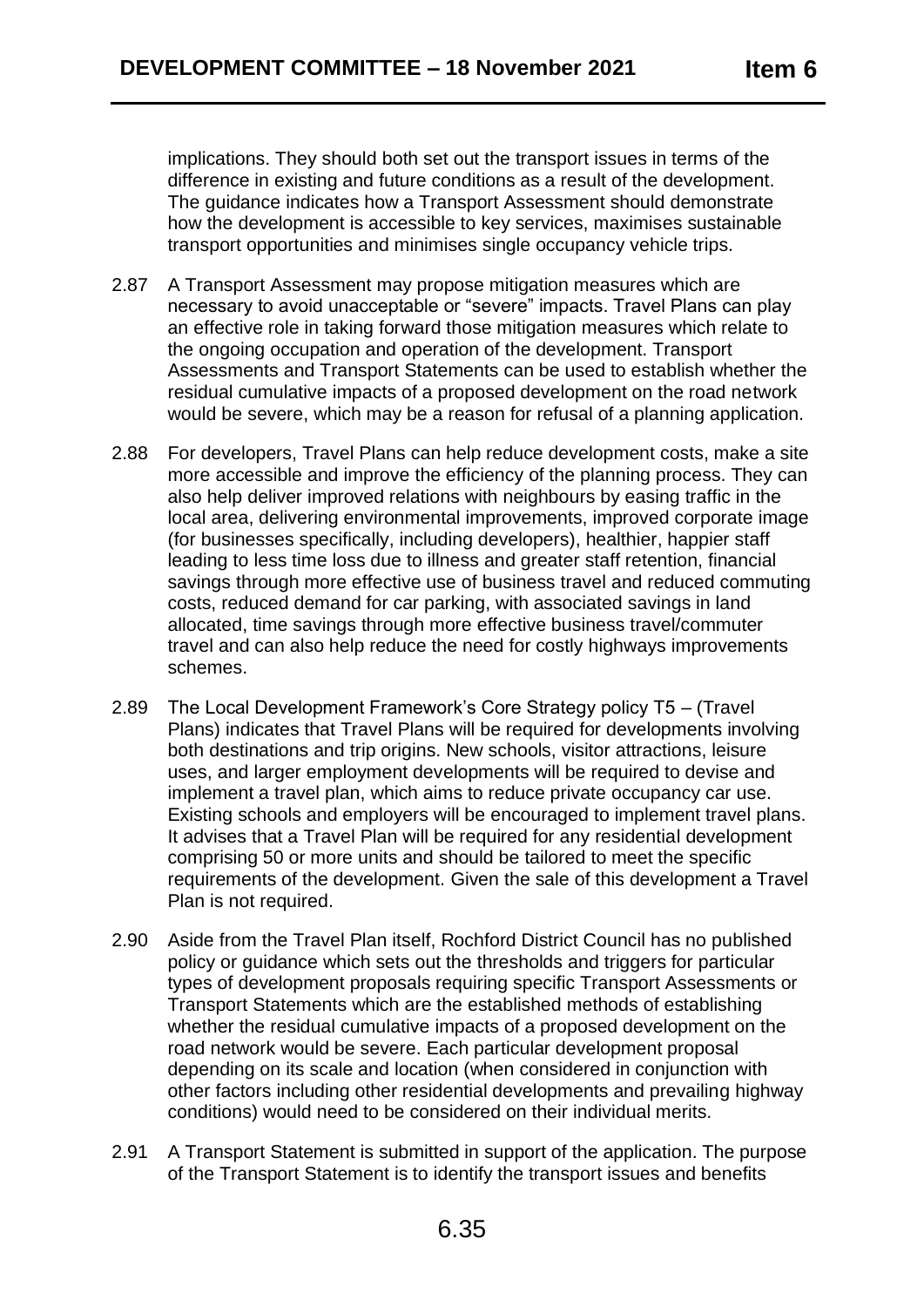associated with a proposed development. The Transport Statement will often where appropriate be used by the Highway Authority and Local Planning Authority as the decision maker to determine whether the impact of the development on transport is acceptable.

- 2.92 A Transport Assessment is submitted in support of the application which indicates that the site is well served by bus routes including bus routes 6/3, 8/15 and 7/8 the latter of which provides two buses an hour providing feasible routes to destinations such as Leigh on Sea, Southend and Hockley. Rochford Railway Station is located 220m southwest of the site from where 6 trains an hour depart during the peak AM hour 3 of which terminate at Liverpool Street Station (west bound) via Stratford and three trains terminate at Southend Victoria Station (eastbound). Typical journey times from the station are as follows indicated to be London Liverpool Street (50 minutes); Stratford (41 minutes); Shenfield (27 minutes); Rayleigh (8 minutes); Billericay (19 minutes); and Southend Victoria (10 minutes). The statement indicates that Rochford Station has 12 sheltered cycle storage spaces located in the Station Car Park. It also has a car park with 205 parking spaces (two of which are designated 'accessible').
- 2.93 The Transport Statement also considers the location of the site in terms of reasonable walking distances to facilities quoting the Institution for Highways and Transportation (IHT) document entitled 'Providing for Journeys on Foot' The document refers to 2km as the maximum distance that the population would consider walking. The statement includes a plan showing walking distances associated with the site which include four education institutions, a hospital, and Rochford Shopping Area. Rochford Shopping Area includes restaurants, two pharmacies, convenience stores and public houses, all of which are located within reasonable walking distance. A cycling isochrone is indicated by the statement setting out a 5km distance as the furthest reasonable cycling distance, which indicates that Hockley, Prittlewell and Southend-on-Sea are accessible within this distance.
- 2.94 The statement uses the 2011 Census Data to provide an indication of the mode that people use to travel to work in Super Output Area 'E02004566 : Rochford 004', in which the site resides, which indicates that the most popular mode of travel to work is by ''Driving a car or van' at 65.5%, with walking & cycling at 10.7%. A smaller proportion (16.8%) travel by public transport modes. 2.20. A total of 27.5% therefore, utilise sustainable transport modes. To understand the local car ownership the data from the Census 2011 has been obtained, specifically in relation to flats for the 'E02004566 : Rochford 004'area. This data shows that the 'E02004566: Rochford 004' area has around 23% of households who do not own a car, with 77% of households owning 1 or more cars. 2.23. Based on the figures provided above, the average car ownership per dwelling is 1.13.
- 2.95 The peak hour trip generations for employees of all the above elements have been calculated below for the peak hours. Retail Element 5.11. Given that the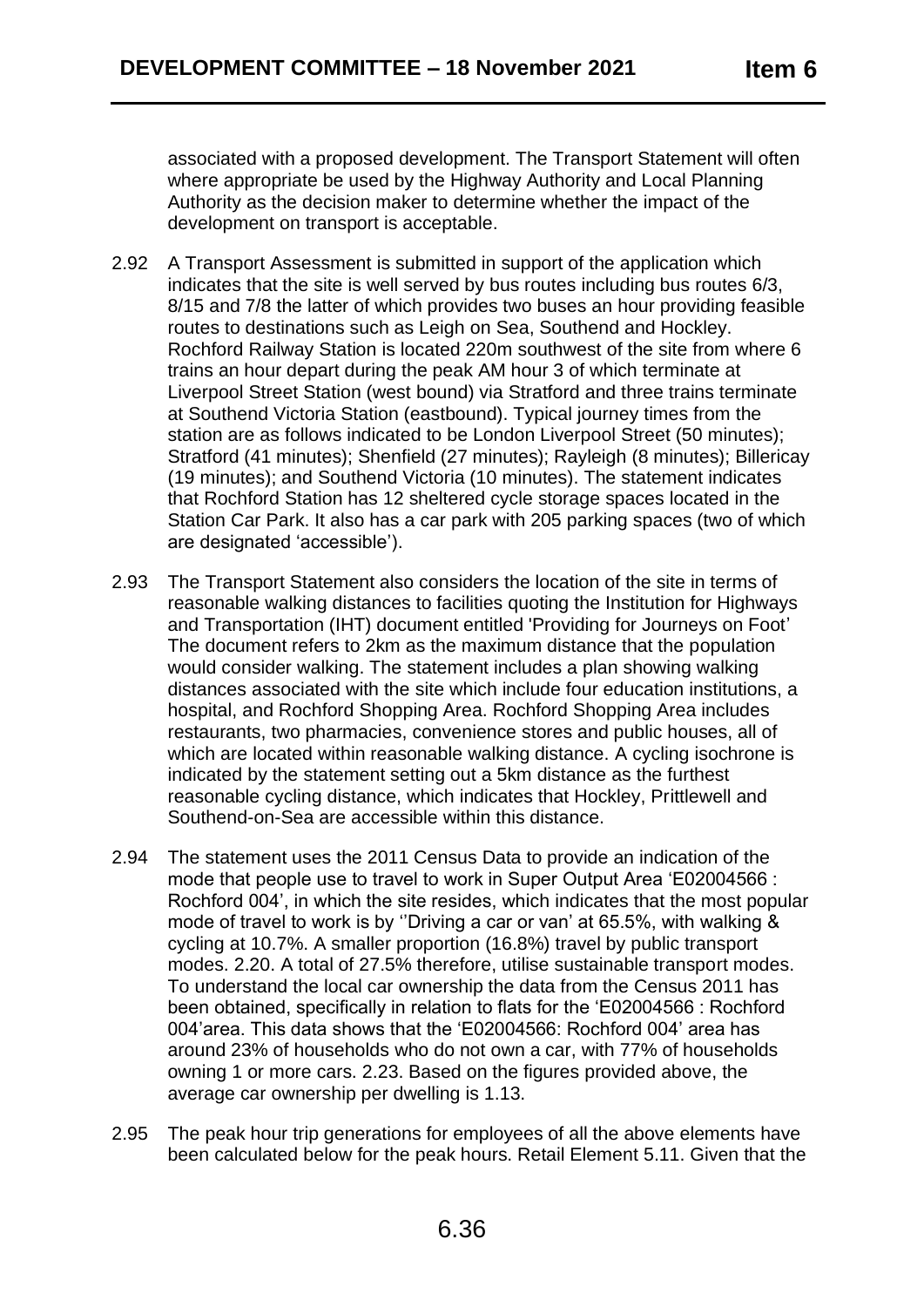Site is located at the edge of the Town Centre, it is likely that the trips associated with the retail use will be limited to existing retail trips.

- 2.96 The Transport Assessment indicates that for the retail element, the Site generates 1 two-way vehicular trips during the AM Peak Hour, 4 two-way vehicular trips during the PM Peak Hour and 55 vehicular two-way trips over the course of a day. These trips are, however, likely to already be on the highway network. The relevant TRICS report is provided in Appendix C. Residential Element. For the residential element of the Site, reference has been made to the TRICS database to derive the anticipated vehicular trip rates that are associated with the site's characteristics.
- 2.97 The Transport Assessment indicates that for the residential element, the Site generates 9 two-way vehicular trips during the AM Peak Hour, 11 two-way vehicular trips during the PM Peak Hour and 101 two-way vehicular trips over the course of a surveyed day. It can be seen from the table above that the development would generate a total of 14 two-way vehicular trips in the AM Peak Hour and 34 two-way vehicular trips in the PM Peak Hour. The anticipated level of car use accords well with the proposed quantum of residents' parking (22 car parking spaces), as there are 13 two-way trips during the AM Peak Hour and 18 two-way trips during the PM Peak Hour associated with the site's residential use.
- 2.98 In assessing the impacts, although It is noted that within the Area Action Plan at page 29 has a table indicating a need for junction improvements at West Street/Bradley Way (which the development will sit upon) as well as public realm enhancements in the Market Square, which the council is very conscious of the need to progress to improve the sense of place and restore business/consumer confidence and facilitate regeneration, it is not considered that this development by reason of its impacts would trigger the requirement for such works to be undertaken as would need to be bound by the terms of a Section 106 agreement. The requirements as would need to be set out within any legal obligation would need to be relevant and proportionate to the development concerned. It is noted that Essex Highways has not commented or provided any case setting out wider infrastructure improvement requirements in connection with this application.
- 2.99 Furthermore, the Action Plan is aspirational in that it is not explicit in terms of the mechanisms by which it anticipates these improvements being met in whether it relies on new developments to deliver these improvements or whether it has a clear plan in place to secure funding to facilitate such improvements. Rochford Council does not have an adopted planning obligations strategy or adopted Community Infrastructure Levy (CIL) which clarifies or sets benchmarks associated with infrastructure improvements in connection with given developments. Therefore, it is somewhat difficult to see how these improvements can be achieved off the back of a particular development proposal as opposed to a combined funded capital scheme allocated to improve traffic circulation and related Town Centre improvements.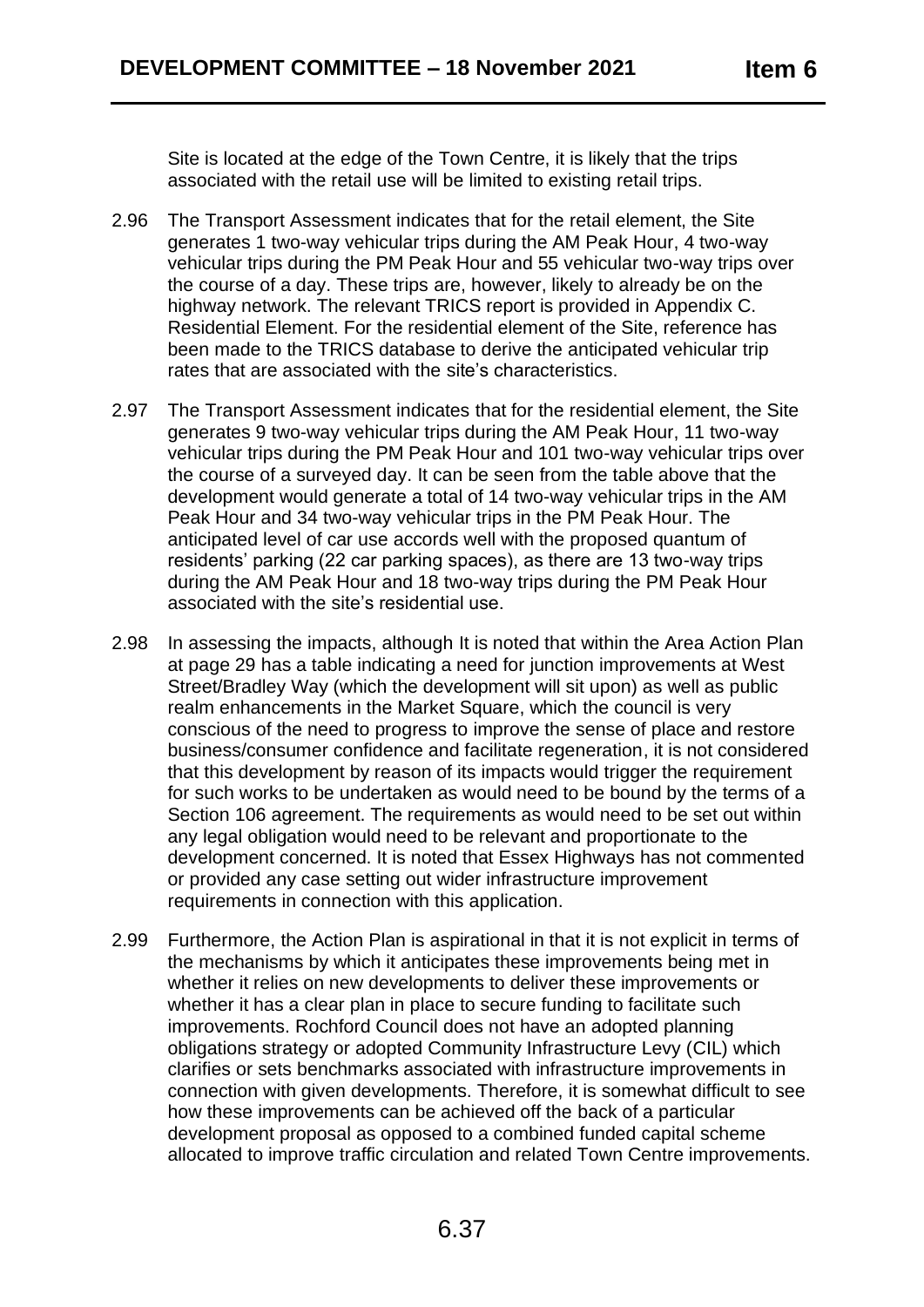# **Ecology**

- 2.100 The National Planning Policy Framework at paragraph 180 indicates the importance of avoiding impacts on protected species and their habitat where impact is considered to occur appropriate mitigation to offset the identified harm. The council's Local Development Framework Development Management Plan at Policy DM27 requires consideration of the impact of development on the natural landscape including protected habitat and species. National planning policy also requires the planning system to contribute to and enhance the natural environment by minimising impacts on biodiversity, providing net gains in biodiversity where possible. In addition to the UK Biodiversity Action Plan, proposals for development should have regard to Local Biodiversity Action Plans, including those produced at District and County level.
- 2.101 Taking into consideration the site characteristics as described under section 3 of this report, the existing building to be demolished has no potential to host Bat species whilst the site being laid to hardstanding framed by a wall boundary to two aspects has no biodiversity value. The development due to site constraints has limited potential to provide biodiversity enhancements and therefore for the reasons cited the development will have a neutral impact in this respect.

## **Ecology and RAMS Mitigation**

- 2.102 The site is within the Essex Coast Recreational Disturbance Avoidance and Mitigation Strategy (RAMS) zone of influence for the Crouch and Roach Estuaries Special Protection Area and Ramsar site. The proposed development falls within the scope of the RAMS as relevant development. Given that the proposal is for additional housing, and its proximity to the SPA there is a reasonable likelihood that it would be accessed for recreational purposes by future occupants of this development. This additional activity would have the potential, either alone or in combination with other development in the area, to have a likely significant effect on the European site.
- 2.103 The Conservation of Habitat and Species Regulations 2017 (the Regulations) require that the competent authority must ensure that there are no effects from the proposed development, either alone or in combination with other projects, that would adversely affect the integrity of the SPA. The likely significant effects arising from the proposal need to be considered in combination with other development in the area and adopting the precautionary principle.
- 2.104 The Essex Local Planning Authorities within the Zones of Influence have developed a mitigation strategy to deliver the measures to address direct and in-combination, effects of recreational disturbance on the SPA. Recreational Disturbance Avoidance and Mitigation Strategy (RAMS) sets out a strategic approach to mitigation by several councils across the wider area. It details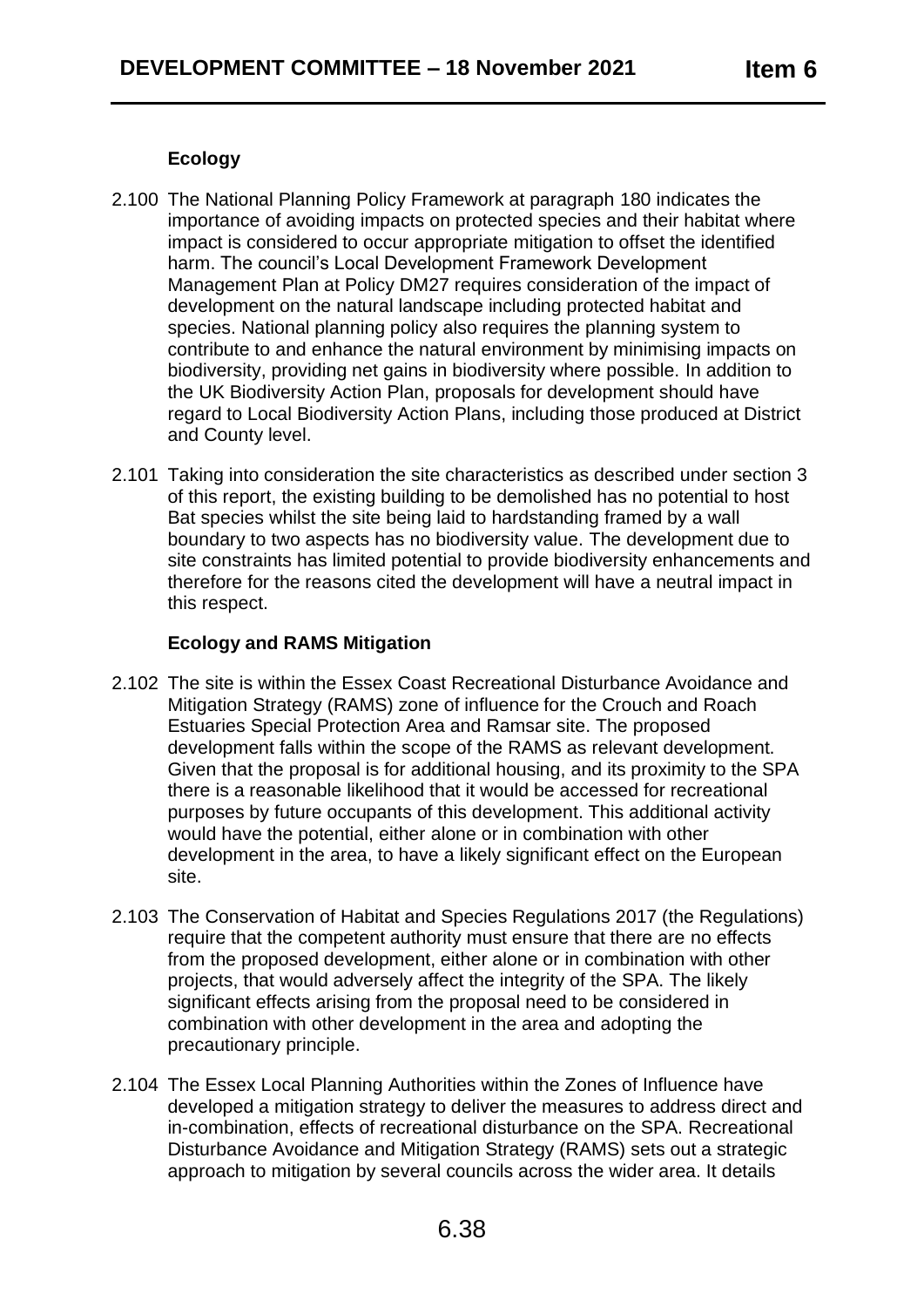mitigation measures that would be funded by financial contributions at a specified tariff per dwelling. Since these include a range of habitat-based measures such as education, communication, and monitoring, and have been endorsed by Natural England (NE), the authority's position is that such measures would adequately overcome any adverse effects of the proposal on the SPA. A tariff to fund the mitigation, which is payable for all additional new dwellings is currently set at £127.30 per dwelling. The applicant has indicated the preference that RAMS mitigation to offset the impacts of 29 new dwellings be made subject of a Unilateral Undertaking. This arrangement is covered by the officer recommendation at the head of this report.

# **Archaeology**

2.105 The National Planning Policy Framework at Chapter at Chapter 16 (Conserving and Enhancing the Historic Environment) focusses on the potential impacts of development on heritage assets and mentions paragraph 192 (b) potential impacts upon archaeological interests. Essex County Council Specialist Archaeological advice has been sought. There is no objection to the proposed development subject to three conditions which form part of the officer recommendation.

# **Contamination**

- 2.106 The National Planning Policy Framework at paragraph 184 (Ground Conditions and Pollution) indicates that where a site is affected by contamination or land stability issues, responsibility for securing a safe environment rests with the developer and/or the landowner. Paragraph 185 indicates that planning policies and decisions should ensure that new development is appropriate for its location, taking into account the likely effects (including cumulative effects) of pollution on health, living conditions and the natural environment. Any potential adverse impacts arising from a development should be mitigated. Given the historic use of the site ground contamination is a particularly relevant matter for consideration.
- 2.107 The legislative framework for the regulation of contaminated land is embodied in Part IIA of the Environmental Protection Act 1990, implemented in the Contaminated Land (England) Regulations 2000. This legislation allows for the identification and remediation of land where contamination is causing unacceptable risks to human health or the wider environment. The approach adopted by UK contaminated land policy is that of "suitability for use" which implies that the land should be suitable for its current use and made suitable for any proposed future use.
- 2.108 A Phase 1 Environmental Report has been submitted in support of the application. The purpose of this report is to assess the risks to sensitive receptors both on and offsite due to soil and groundwater contamination as a consequence of the proposed development. In this preliminary contamination assessment, the site has been modelled using the Source-Pathway-Receptor approach to produce a site-specific conceptual model. The 'Source' is the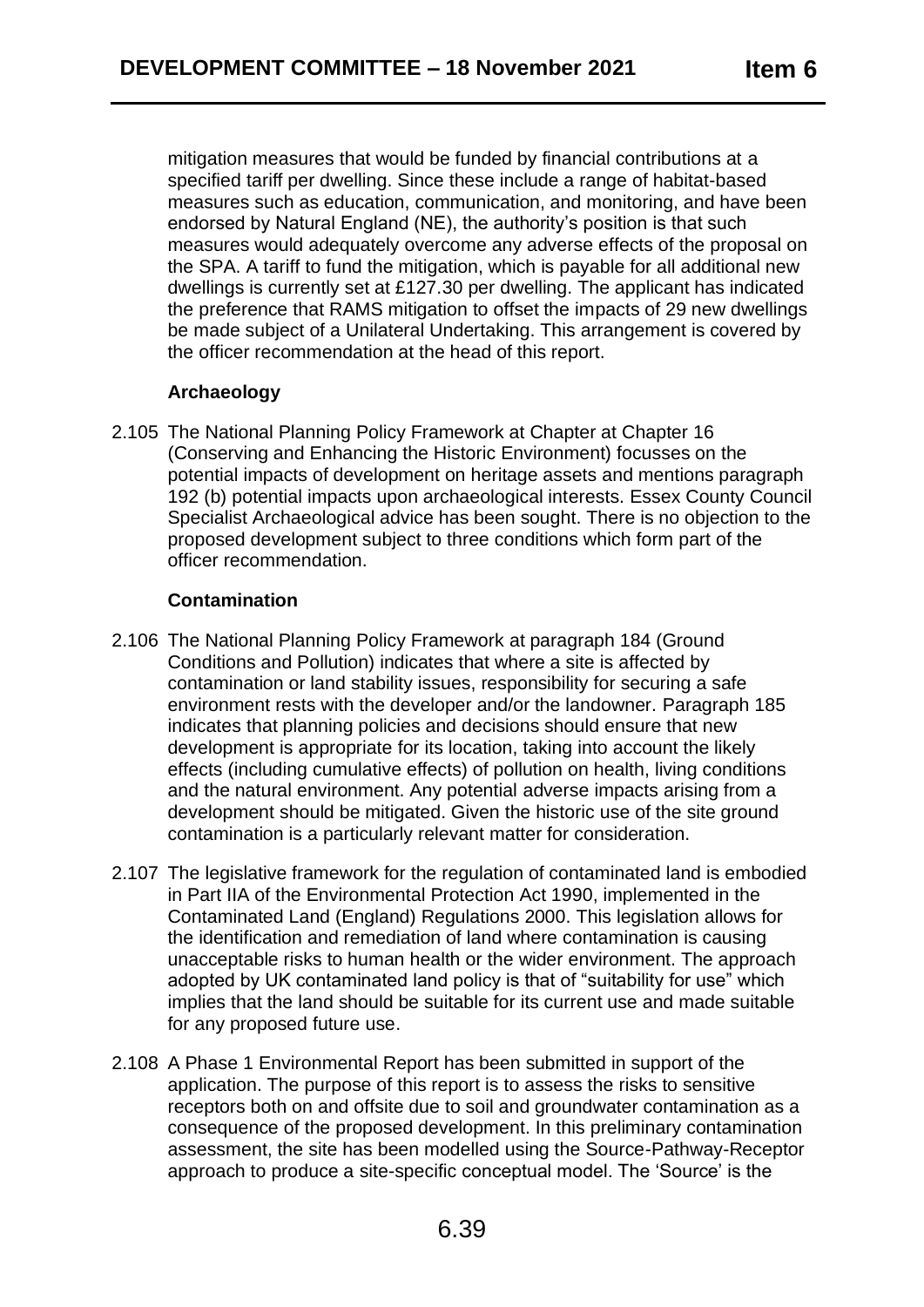substances or potential contaminants which may cause harm; the 'Pathway' is the linkage or route between a source and receptor; whilst the 'Receptor' are humans, plant life, groundwater and any entity which can be impacted and harmed by a contaminant. Geological records indicate that the site is underlain by an aquifer in the superficial stratum and therefore there is a potential for contaminants to be transported both to and from site in the groundwater.

- 2.109 The assessment identifies potentially contaminating commercial activities which have been identified in the vicinity. The general topography falls to the southeast. This is assumed to be the general direction of the hydraulic gradient, therefore sources to the northwest and within the near vicinity are considered to have the most potential to impact the site. These include hospitals, garages, and an electricity substation as well as a now inactive petrol filling station. No credible pathways for ground gas have been identified.
- 2.110 The Phase 1 Contamination Assessment has identified potential contamination of the site from its use as a garage. There was a mild hydrocarbon odour, and some evidence of oil staining as might be expected in such premises. Due to the lack of any major development historically it is considered unlikely that there is a significant depth of fill material beneath the site, in addition the north end of the site appeared to be cut into the general slope of the ground and therefore there is not considered to be an on-site source of ground gas.
- 2.111 The level of information provided by the Landmark report and historic Ordnance Survey maps, together with the other information within the report is considered suitable to provide the data for a satisfactory risk assessment for the site. While there will always be uncertainties due to known or unknown gaps in information it is considered that sufficient information is available to reduce those uncertainties to within acceptable limits for the nature of the site under review. An asbestos survey of existing structures and infrastructure (as defined under Section 5(a) of the Control of Asbestos Regulations 2012) was beyond the brief of the report. The risk assessment has been undertaken on the basis that should asbestos be identified within buildings or infrastructure; these materials will be removed appropriately by licensed contractors and asbestos materials disposed of in accordance with legal requirements prior to demolition or other works in order to avoid contaminating soils at the site.
- 2.112 The report indicates that in order to determine if the current or former usage of the property is a potential cause of contamination it is recommended that some site investigation should be undertaken based upon the requirements of BS 10175 which is the code of practice for the investigation of potentially contaminated sites. This may need to be phased with a preliminary investigation to determine if any further, or more detailed investigation is required. It is proposed that soil samples be taken from representative locations around the site and tested for a typical range of determinants, comprising asbestos, heavy metals, pH, speciated aromatic and aliphatic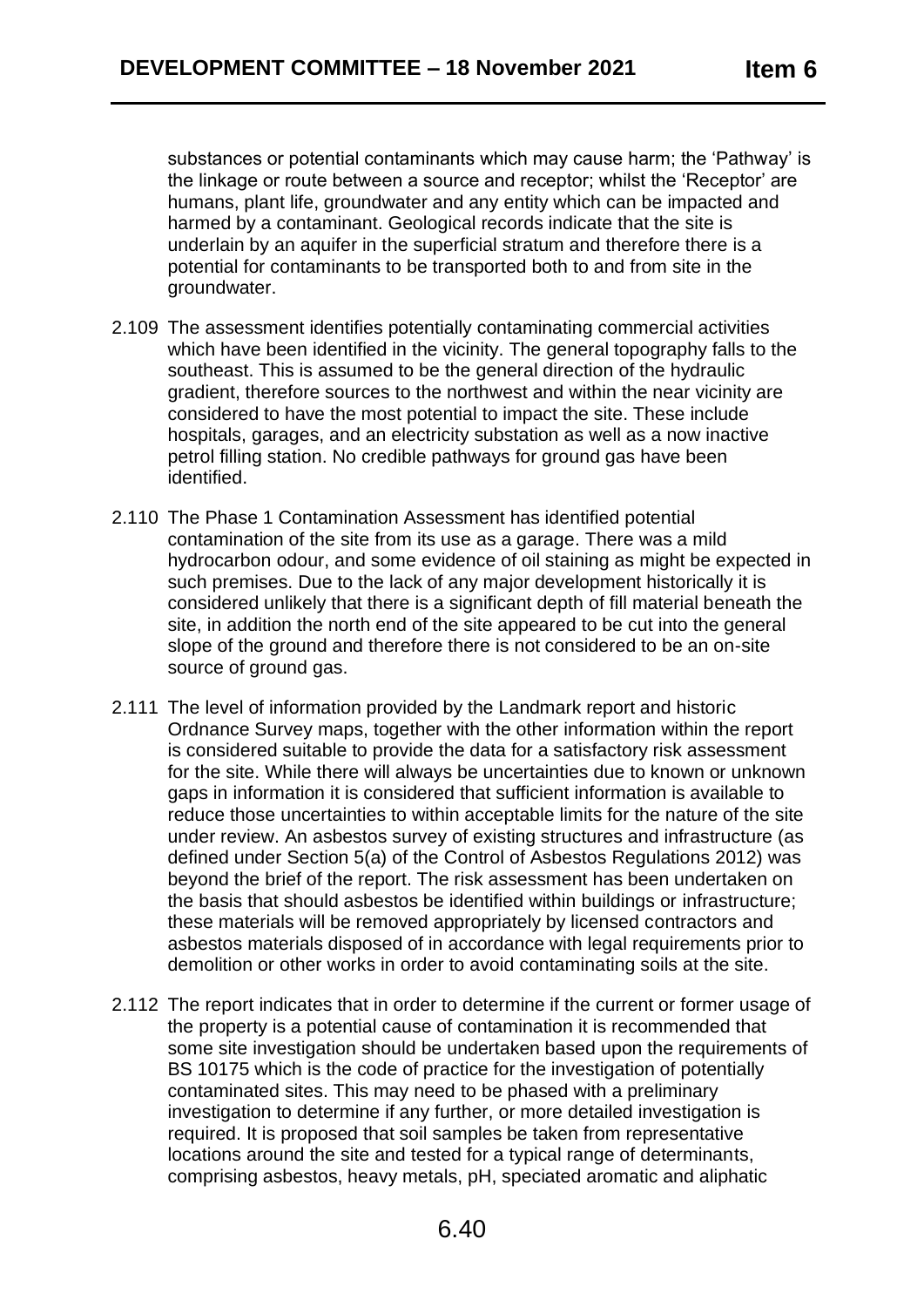hydrocarbons, speciated PAHs and PCBs. The report indicates that if significant organic containing material is identified within the made ground, then monitoring of potential ground gases, over a suitable period of time, will be required in order to determine the requirement for gas mitigation measures.

- 2.113 The report indicates that during the works a watching brief should be maintained by an experienced person. Should any visual or olfactory evidence of contamination be noted during the works GO Contaminated Solution Ltd and the local authority Environmental Health Officer (EHO) should be contacted. GO Contaminated Solution Ltd shall assess if further intrusive investigation and remediation is required. Proposals will be issued to the EHO for comment prior to undertaking the additional investigation or implementing the remediation strategy. The form of investigation proposed in 11.1.1 will indicate if there is any contamination present and if it is necessary will enable remedial works to be formulated. If any potentially contaminated spoil is to be removed from site, the Waste Acceptance Criteria (WAC) testing should be agreed with the facility to which the spoil is being transported. It is recommended that consideration is given to this testing as part of the phase 2 investigation. Guidance can be obtained from Environment Agency document Waste Sampling and Testing for Disposal to Landfill.
- 2.114 The report advises that external works in regard to water supply reference should be made to the UK Water Industry Research (UKWIR) publication "Guidance for the Selection of Water Supply Pipes to be used in Brownfield Sites" (Ref 10/WM/03/21; the ′UKWIR Guidance′). This document provides guidance to ensure that water quality is safeguarded by identifying suitable pipe materials and components to be used below ground in potentially contaminated sites. An upgraded water supply pipe may be required by the water supply company. It is recommended that this report is provided to the water supplier with a request for the testing, if any, that they require.
- 2.115 Based upon the information currently available, there would appear to be a moderate risk of potentially significant contamination on site. The following should be considered at this stage. It is considered that provided the recommendations of this report are implemented there is no increased risk to human health from redevelopment of the site for the proposed residential use.
- 2.116 The site walkover identified an oil tank and bund in the northwest corner of the site with what appears to be a significant amount of oily liquid standing within the bund. The report recommended that some preliminary intrusive environmental site investigation is undertaken to determine if contamination is present on the property. It also indicates that a full Scope of Works document might require to be prepared and agreed with the local authority, prior to undertaking any intrusive investigation.
- 2.117 Should any visual or olfactory evidence of contamination be noted during the works this should be investigated by a suitably qualified person and their recommendations implemented. If any potentially contaminated spoil is to be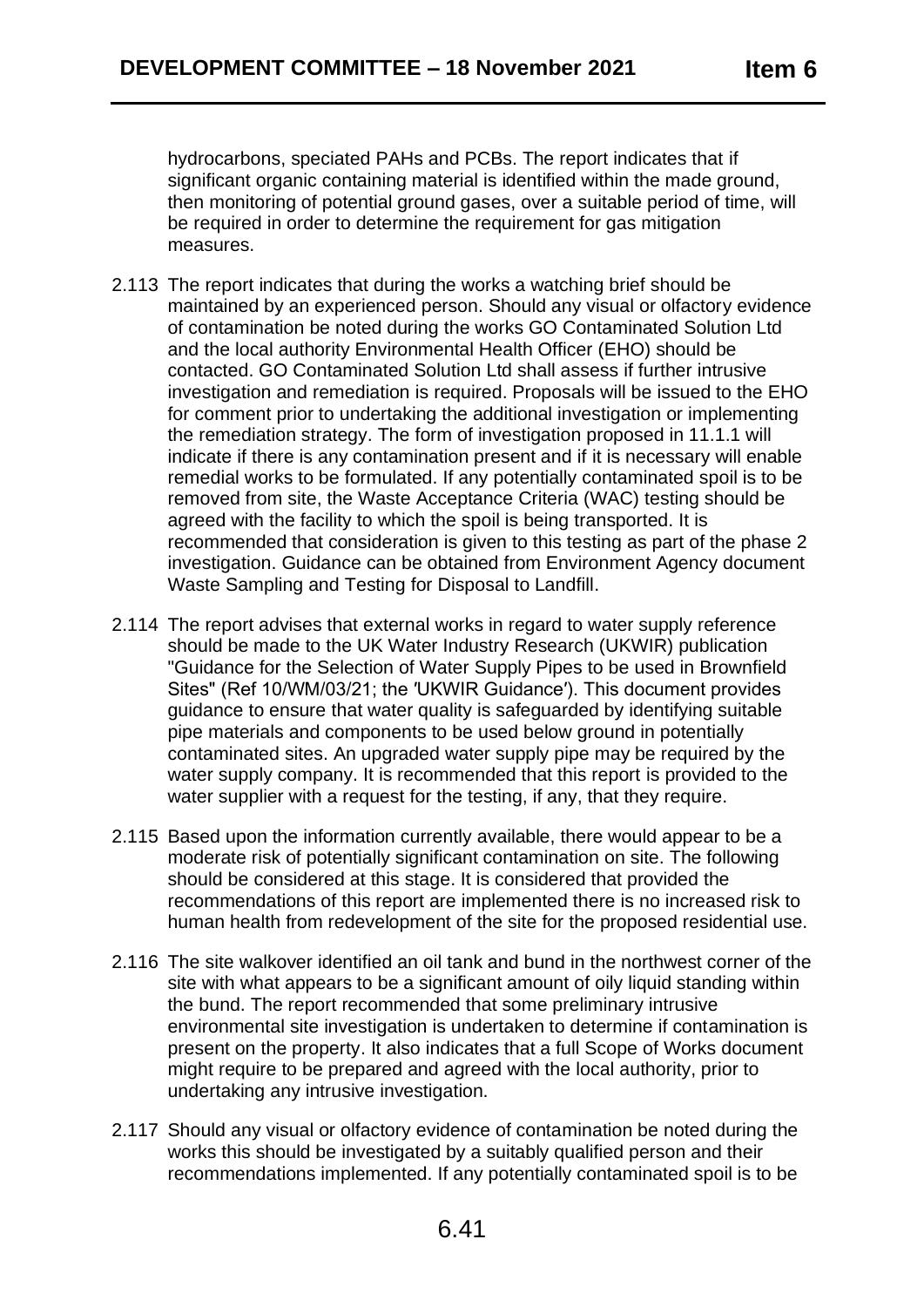removed from site, the Waste Acceptance Criteria (WAC) testing should be agreed with the facility to which the spoil is being transported. If significant organic containing material is identified within the made ground, then monitoring of potential ground gases, over a suitable period of time, may be required in order to determine the requirement for gas mitigation measures. Information to be contained in site Health & Safety Plan

2.118 The Council's Core Strategy policy ENV11 advises that the presence of contaminated land is not in itself a reason to resist development but requires that sites be subject to thorough investigation and that necessary remediation. The Environment Agency as the statutory body and competent authority has been consulted on this application and has provided specific advice in this regard. It has clearly indicated that without planning conditions (requiring further assessment informing suitable mitigation measures where necessary) it would object to the development. The conditions as recommended in essence would entail that no development including any groundworks can take place without a more detailed assessment of the risk to all receptors that may be affected and any necessary remediation strategy. As such the authority would have to cover this matter by way of a prior to commencement condition which now since the regulations have changed would require the agreement of the applicant. This matter has specifically been raised by the case officer with the agent in writing seeking agreement to the imposition of prior to commencement conditions without which the recommendation would be that the application be refused as the development would not be acceptable. This reflects the advice of the Environment Agency.

# **Air Quality**

- 2.119 The National Planning Policy Framework at paragraph 186 indicates that planning policies and decisions should sustain and contribute towards compliance with relevant limit values or national objectives for pollutants, taking into account the presence of Air Quality Management Areas and Clean Air Zones and the cumulative impacts from individual sites in local areas. Opportunities to improve air quality or mitigate impacts should be identified, such as through traffic and travel management, and green infrastructure provision and enhancements.
- 2.120 It is recognised that air pollution can have wide-ranging impacts upon human health and the natural environment. It is the responsibility of the Local Authority to monitor local air quality and, where air of poor quality is found, to designate an Air Quality Management Area (AQMA) and develop an action plan to improve it.
- 2.121 Residential developments depending on their scale when increasing car movements within a given vicinity can impact upon air quality, specifically with regard to the emissions of nitrogen dioxide (NO2) and particulate matter (PM10). Parts of Rayleigh and Rawreth Industrial Estate are designated as Air Quality Management Areas (AQMA's). Pollution levels are particularly characteristic and prevalent at busy road junctions.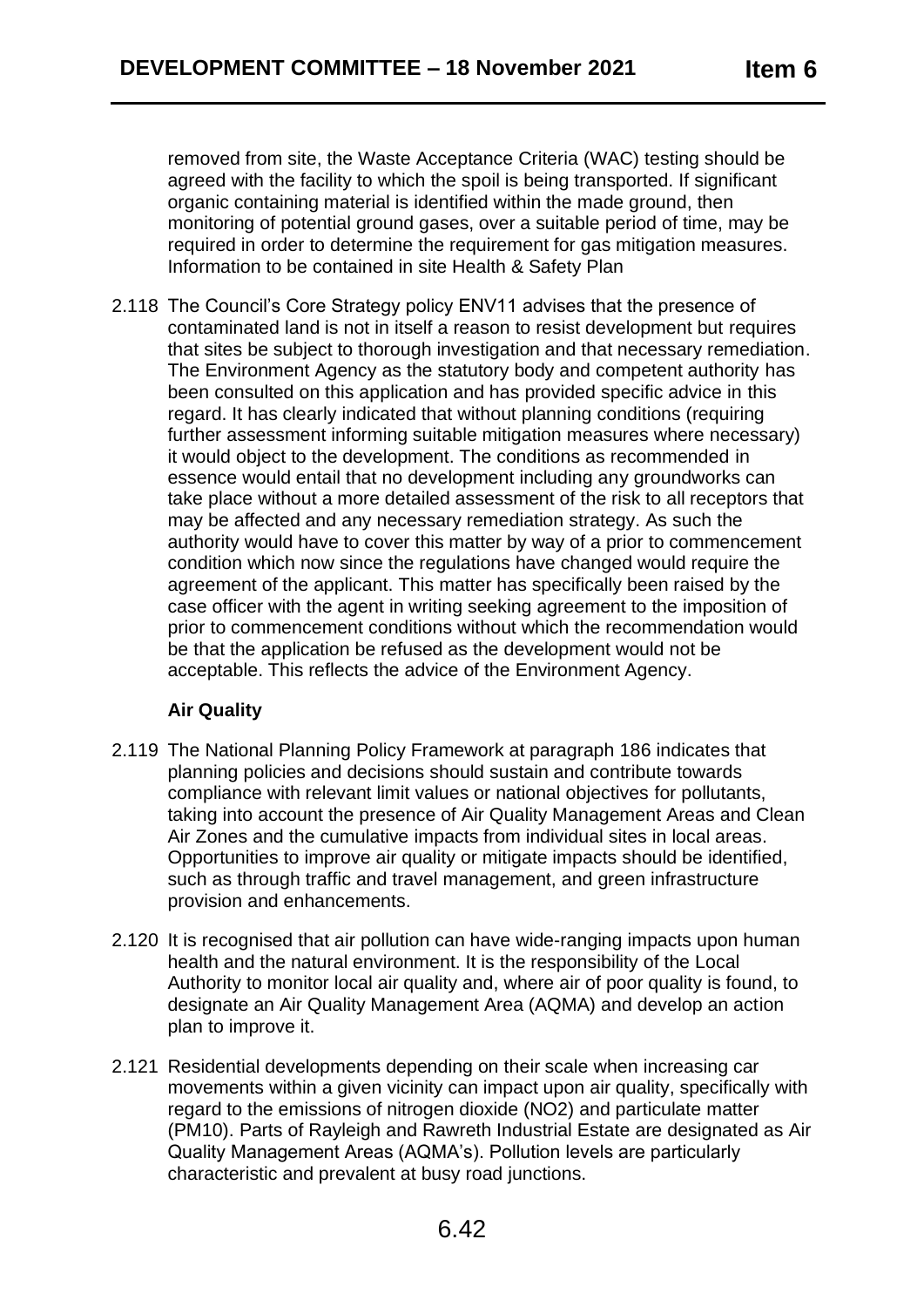- 2.122 The Council's Core Strategy policy ENV5 states that new residential development will be restricted in Air Quality Management Areas (AQMA), in order to reduce public exposure to poor air quality. In areas where poor air quality threatens to undermine public health and quality of life, the Council will seek to reduce the impact of poor air quality on receptors in that area and to address the cause of the poor air quality.
- 2.123 The Local Development Framework's Development Management Plan at policy DM 29 indicates that air quality assessments will be required to accompany all planning applications for major development to assess the cumulative impact on local air quality. The guidance produced by Environmental Protection UK in 'Development Control: Planning for Air Quality (2010 Update) or the most up to date guidance, should be referred to in the development of air quality assessments. Planning obligations should be sought to either mitigate the impact of development on local air quality or support the future monitoring of potentially significant road junctions, as appropriate. The approach taken should be proportional with the scale of the development and should be determined in consultation with the Council's Environmental Health team.
- 2.124 The Council's Core Strategy policy ENV5 states that new residential development will be restricted in Air Quality Management Areas (AQMA) in order to reduce public exposure to poor air quality. In cases where poor air quality threatens to undermine public health and the quality of life the council will seek to reduce the impacts of poor air quality on receptors in that area and to address the cause of the poor air quality. Proposed development will be required to include measures to ensure that it does not have an adverse impact on air quality.
- 2.125 However, this site does not fall within an AQMA. Although it is understood that traffic flows within the vicinity of the site particularly at peak travel times and peak flows are relatively high, Rochford is not subject to statutory designation as an Air Quality Management Area (AQMA). On the basis of this fact, it can be concluded that air quality in terms of pollutants which are of risk to human health are within acceptable limits whilst there is no evidence to support the notion or consideration that vehicle movements in connection with this development alone or coinciding with current traffic would tip the balance in terms of a demonstrated detrimental impact. As such the development is considered acceptable in this respect.

# **Flood Risk**

2.126 The National Planning Policy Framework indicates at paragraph 167 that local planning authorities when assessing development proposals should ensure that flood risk is not increased elsewhere. Where appropriate, applications should be supported by a site-specific flood risk assessment. There is a policy requirement for development proposals to demonstrate that it is appropriately flood resistant and resilient, that it incorporates sustainable drainage systems unless there is clear evidence that this would be inappropriate, that any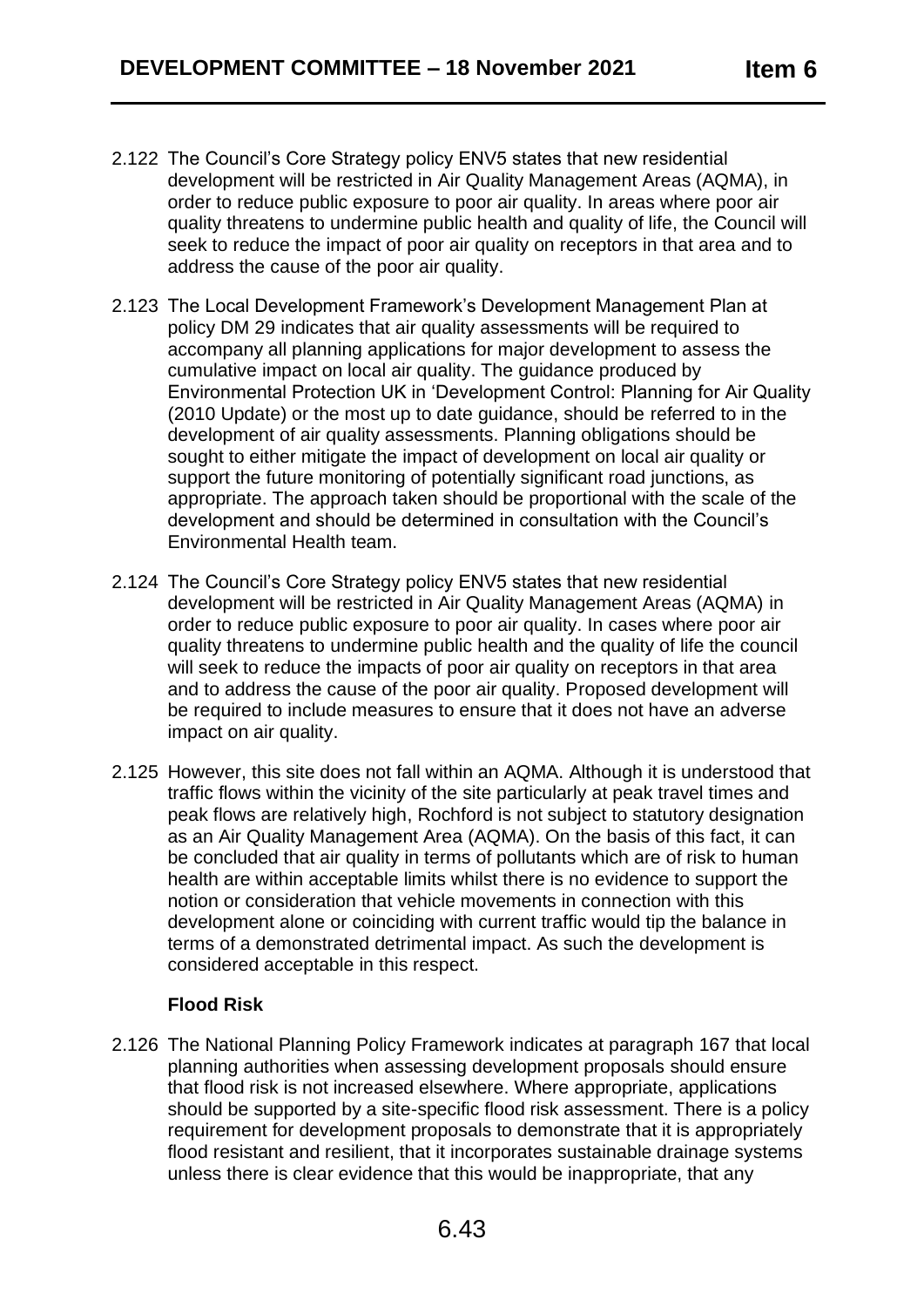residual risk can be managed whilst providing safe access and escape routes where appropriate as part of an agreed emergency plan.

- 2.127 Any proposal that will increase the flood risk will be required to be accompanied by a flood risk assessment to consider the level of risk posed and the intended mitigation and management measures. The local planning authority will also seek to ensure that development does not adversely affect the water catchments of existing water courses.
- 2.128 One potential cause of flooding is surface water flooding, which occurs when the local drainage system is unable to cope with the amount of rainfall. Surface water run-off from new development can lead to an increased risk of flooding; however, Sustainable Drainage Systems (SUDs) offer an alternative approach to drainage within developed areas. The Core Strategy at policy ENV4 requires developments of 10 units or more to incorporate SUDS. However, there may still be occasions where smaller developments have the potential to give rise to concerns in respect of surface water flooding, particularly in areas that have been identified as being susceptible to such flooding, including through Surface Water Management Plans. Other instances where there may be a perceived risk of surface water flooding include where historical instances of such flooding have been documented.
- 2.129 The Environment Agency (EA) Flood Map for Planning, indicates that the proposed development is located within Flood Zone 1 and 2. Areas identified to be at 'High' risk have a greater than 3.3% annual risk of flooding from this source. Areas identified to be at 'Medium' risk have between 3.3% and 1% annual risk of flooding from this source. Areas identified to be at 'Low' risk have between 1% and 0.1% annual risk of flooding from this source. Due to previous land use, contamination on-site needs to be investigated so to allow infiltration. Infiltration tests are also required to understand infiltration rates on site.
- 2.130 The applicant has commissioned a Flood Risk Assessment (FRA) which has been the subject of consultation with Essex County Council as the Lead Local Flood Authority (SuDS). It issued initially a number of holding objections which however on the submission of further technical detail submitted further to consultation with the Lead Local Flood Authority has subsequently been confirmed as being acceptable by SuDS. Conditions are recommended as per officer recommendation coinciding with the advice received from the statutory consultee in this regard which is covered under Section 4 of this report.
- 2.131 The accompanying FRA has demonstrated that the proposed development site may remain unaffected in the 1:100 year +CC (35%) fluvial event however the site could experience flood depths of up to 0.59m in the 1:100 year +CC (65%) event. Furthermore, the site could experience flood depths of 600mm to 900mm in places in the 1:100 year pluvial event based on the EA RoFSW dataset. The South Essex Strategic Flood Risk Assessment (SFRA, 2018) states that for new dwellings, Finished Floor Levels (FFLs) should be set a minimum of 300mm above the 1:100 year plus climate change flood level, and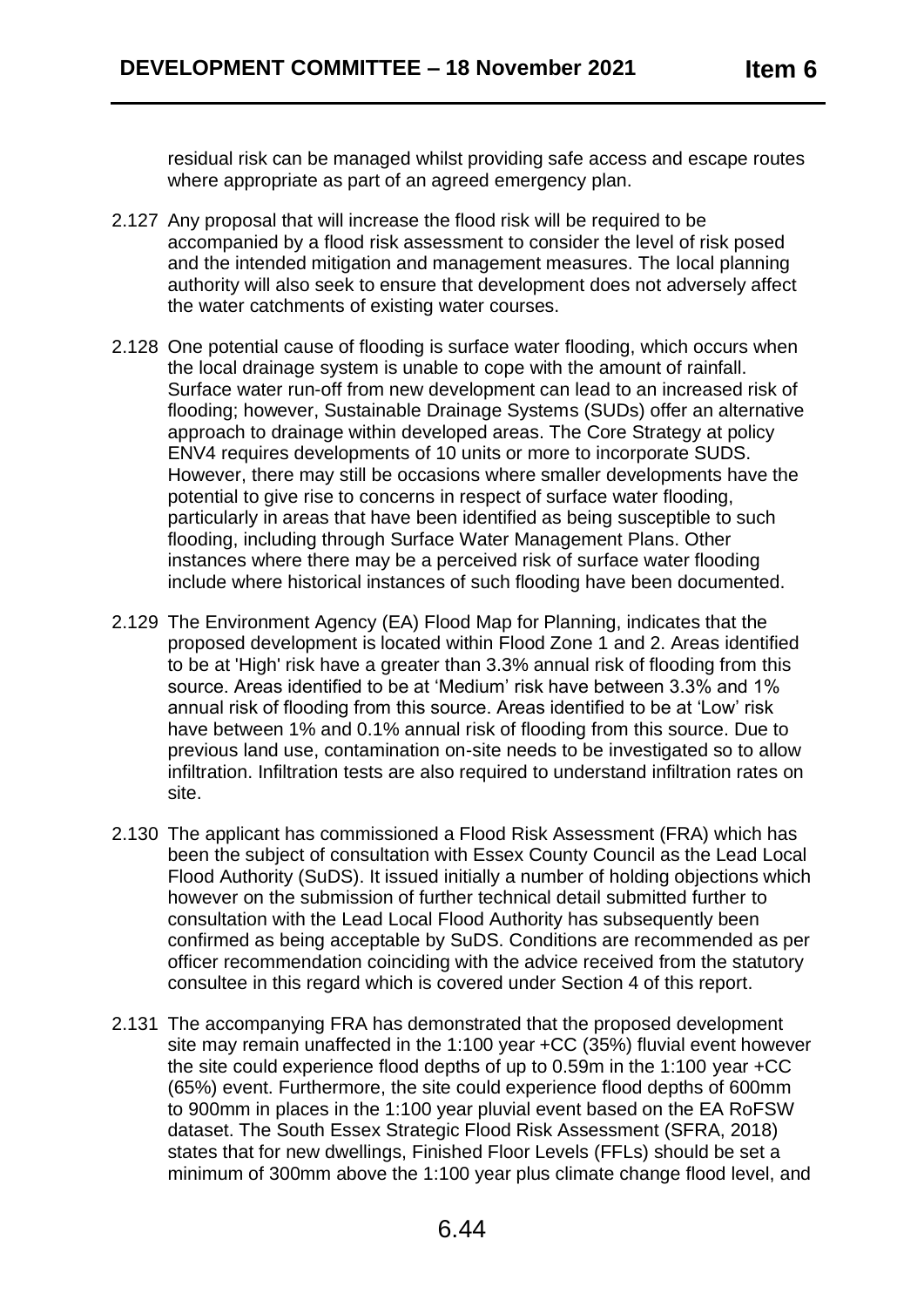that sleeping accommodation should be restricted to the first floor or above to offer the required place of safe refuge.

2.132 Ground floor dwellings (and therefore sleeping accommodation) is proposed within the proposed development. As such, it is recommended that the FFLs of the dwellings are set no lower than 5.67mAOD, which will be 300mm above the 1:100 year +CC (35%) flood level, and 10mm above the 1:100 year +CC (70%) flood level. While ground floor sleeping accommodation is proposed, raising the FFLs 300mm above the 1:100 year +CC (35%) flood level could provide safe refuge at the ground floor in this event. 5.2 The South Essex SFRA (2018) states that for new non-residential development it may not be necessary to raise the FFLs. As such, it may not be considered a policy requirement to raise the FFLs of the retail units to those of the dwellings but could provide a more flood resilient development should this be possible.

## **Surface Water Drainage and SuDS**

- 2.133 The National Planning Policy Framework at paragraph 169 indicates that major developments should incorporate sustainable drainage systems unless there is clear evidence that this would be inappropriate. The advice of the National Planning Policy Framework is that the arrangements should take advice of the Lead Local Flood Authority, have appropriate proposed minimum operational standards, and have maintenance arrangements in place to ensure an acceptable standard of operation for the lifetime of the development and where possible provide multifunctional benefits.
- 2.134 The Local Planning Authority or Essex County Council (the SUDS Approval Body or SAB from April 2014) is the authority responsible for the determination of planning applications for SUDS. This means that all new development which has surface water drainage implications will potentially require SAB approval and need to conform to National and Local Standards. Essex County Council strongly promotes the management of rainfall at the surface and therefore the use of above ground SUDS features (e.g., swales, filter strips, basins, ponds, and wetlands etc.) will be required rather than pipes, soakaways and underground storage structures, as these bring more benefits to the community in their amenity and biodiversity value as well as being easier and more economical to maintain and need not be more expensive to install. Also, SUDS proposals which provide for limiting surface water run off rates from the site to existing green field rates will be expected.
- 2.135 SuDS can help to reduce flooding by controlling surface water run off as close to the source as possible before the water enters the water course. Such systems can also protect water resources and improve wildlife interests of developments. There are a number of sustainable drainage options available, such as green roofs, rainwater use, and permeable surfaces, although the suitability of each technique would depend on a number of factors including site size and geology.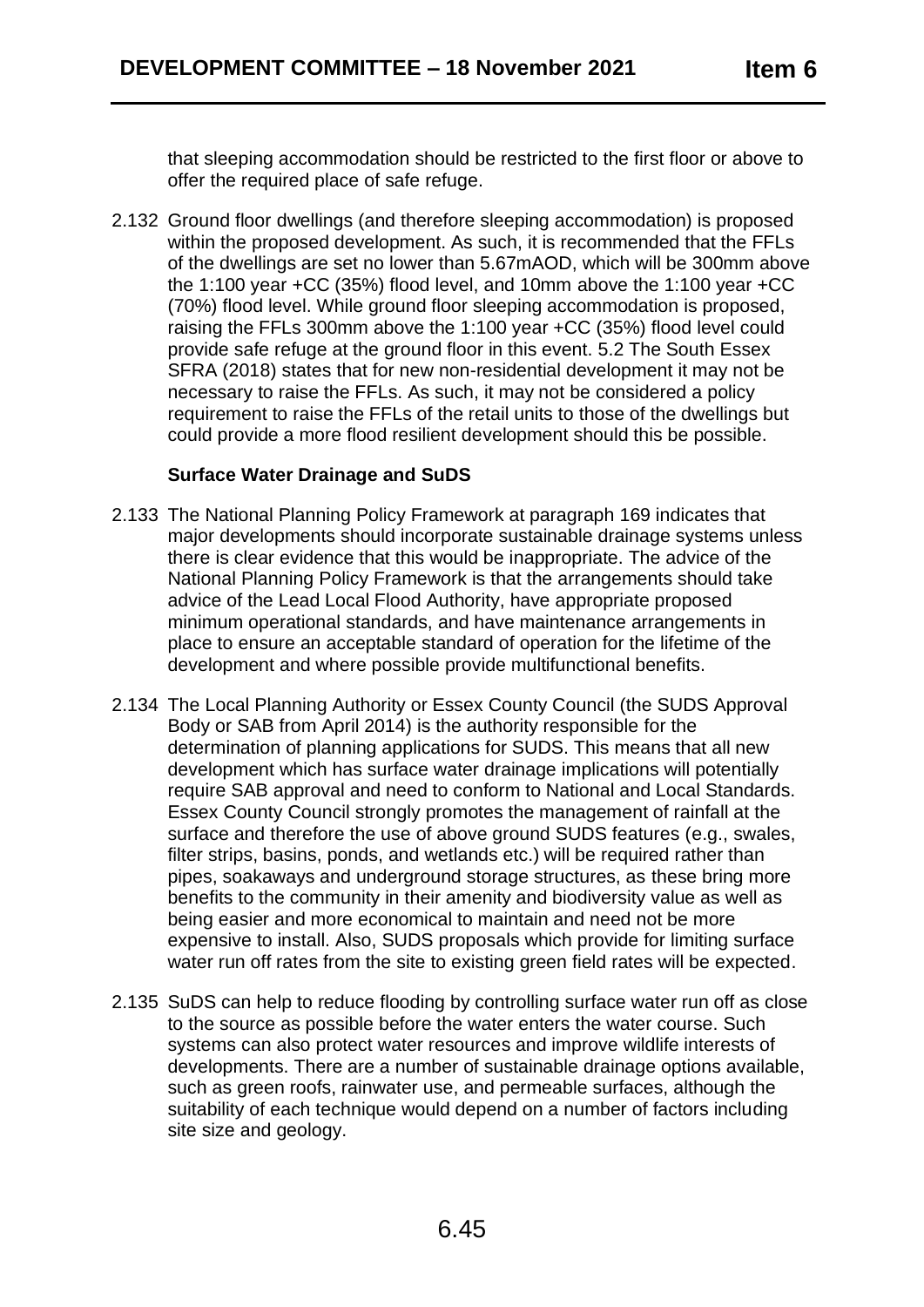- 2.136 A Surface Water Drainage Strategy was submitted in July 2021 which set out the approach in this regard. The strategy indicates that in order to mitigate flood risk posed by the proposed development, adequate control measures are required to be considered. These measures will manage surface water runoff at source such that the flood risk on/off site is not increased over the lifetime of the development.
- 2.137 The Strategy identifies that given that the site is currently brownfield, it is considered to be wholly impermeable as existing. It is identified that the development will result in no increase in impermeable area. The South Essex SFRA (2018) states the following technical standards: "For developments which were previously developed, the peak runoff rate from the development to any drain, sewer or surface water body for the 1 in 1 year rainfall event and the 1 in 100 year rainfall event must be as close as reasonably practicable to the greenfield runoff rate from the development for the same rainfall event, but should never exceed the rate of discharge from the development prior to redevelopment for that event." (S3) "Where reasonably practicable, for developments which have been previously developed, the runoff volume from the development to any highway drain, sewer or surface water body in the 1 in 100 year, 6 hour rainfall event must be constrained to a value as close as is reasonably practicable to the greenfield runoff volume for the same event, but should never exceed the runoff volume from the development site prior to redevelopment for that event."
- 2.138 The report identifies that attenuation storage is needed to temporarily store water during periods when the runoff rates from the development site exceed the allowable discharge rates from the site. Rainfall depths for the 1 in 100 years return period plus 40% of climate change were produced using Micro drainage Software to estimate the largest volume and critical storm, for typical storm durations.
- 2.139 The report recommends the carpark is constructed using permeable pavement in order to provide runoff interception, treatment and conveyance. Type C (no infiltration) permeable pavement with perforated pipe to collect and convey runoff to a geocellular tank. A 64m2 tank with a depth of 0.8m (with 800mm cover) is required to provide the 50m3 of attenuation storage necessary during a 1 in 100 year +40% rainfall event. The report indicates that final design is to be confirmed at detailed design stage. The discharge from the attenuation tank will be limited to 1.0 l/s during the 1 in 100 year event + 40% climate change (1%AEP+CC) via a 50mm diameter hydrobrake to the existing surface water sewer on the southern site boundary. This arrangement it is stated is in keeping with Design and Construction Guidance for foul and surface water sewers which states flow controls must have a minimum diameter aperture of 50mm.
- 2.140 The Environment Agency has stated that the climate change will increase the peak rainfall intensity allowance in small and urban catchments. The risk of flooding from surface water is likely to increase on site over the lifetime of the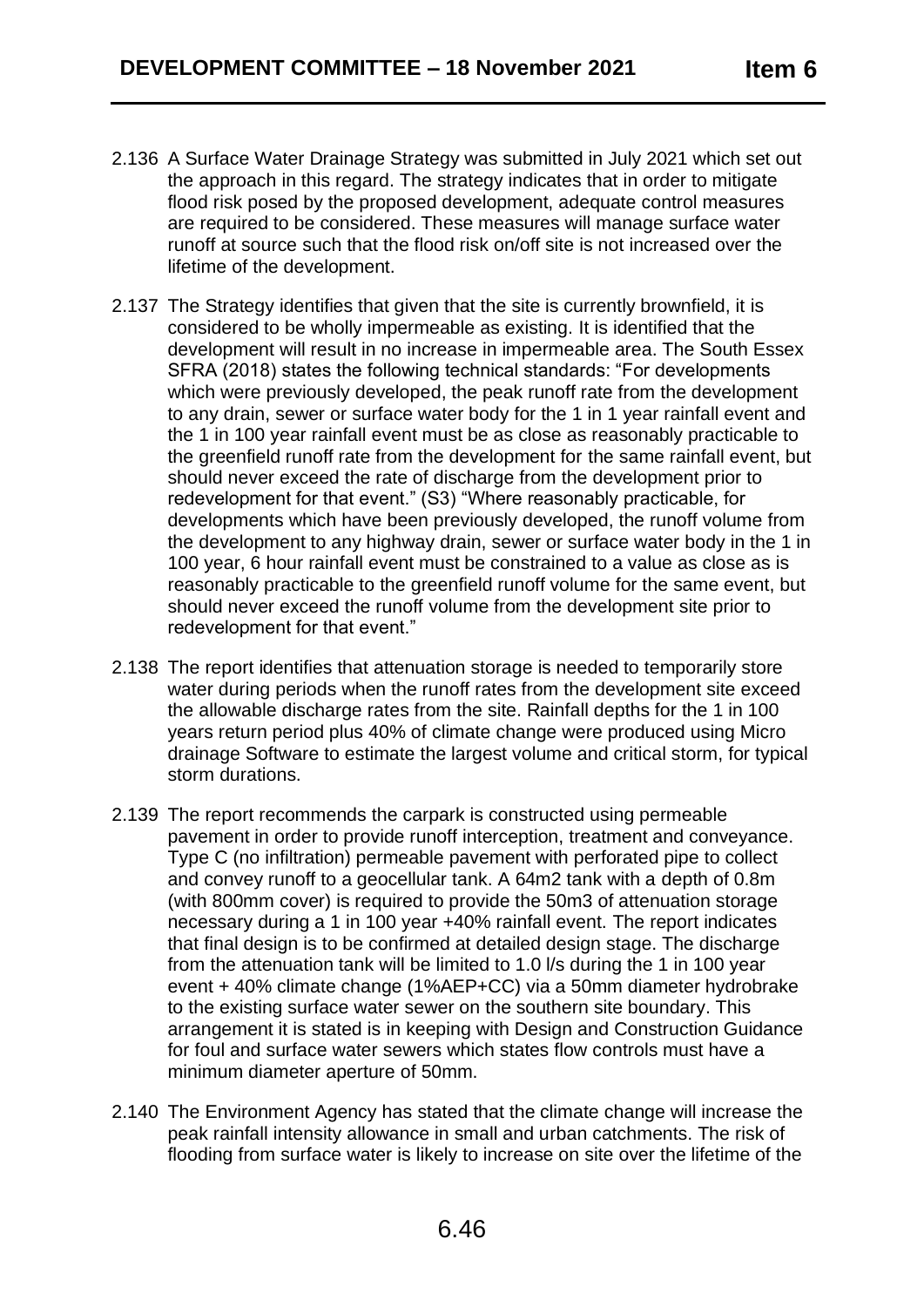development. Surface water management systems should be designed to accommodate runoff from the 1:100 year +CC (40%) storm event on site.

- 2.141 In the event of drainage system failure under extreme rainfall events or blockage, overland flow may occur within the site. In the event of the development's drainage system failure, the surface water flow will be dictated by topography on site. It is advised that the finished floor level of the entrance to the proposed buildings should be a minimum of 150mm above the external ground levels, as per the existing building. In the event of drainage system failure, extreme rainfall events or blockage, flooding would occur within the site. In the event it should be ensured water runoff should not impact on the building
- 2.142 The strategy indicates that adequate treatment must be delivered to the water runoff to remove pollutants through SuDS devices, which are able to provide pollution mitigation. Pollution Hazards and the SuDS Mitigation have been indexed in the CIRIA 753 'The SUDS Manual'. It is indicated that the water treatment provided by the permeable pavement should be enough to remove the pollutants arising on the driveway. Passive skimmers (or similar oil intercepting product) should be used for the area of covered car park to treat incidental runoff from cars drippings
- 2.143 The strategy indicates that all onsite SuDS and drainage systems will be privately maintained. A long-term maintenance regime should be agreed with the site owners before adoption. In addition to a long-term maintenance regime, the strategy recommends that all drainage elements implemented on site should be inspected following the first rainfall event post-construction and monthly for the first quarter following construction. The property owner will be responsible for the management and maintenance of SuDS devices.
- 2.144 The strategy indicates that as it is yet to be understood if infiltration is feasible on-site, the surface water is proposed to be discharged into a surface water sewer. According to the Anglian Water wastewater plan within appendix IV (540810- 1), there is a surface water sewer within the site boundary. The strategy recommends that the car park is constructed using permeable pavement in order to provide runoff interception, treatment and conveyance. A Type C (no infiltration) permeable pavement with perforated pipe will collect and convey runoff to a geocellular tank. A 64m2 tank with a depth of 0.8m (with 800mm cover) is required to provide the 50m3 of attenuation storage necessary during a 1 in 100 year +40% rainfall event.
- 2.145 The strategy indicates that the final design is to be confirmed at detailed design stage. The discharge from the attenuation tank will be limited to 1.0 l/s during the 1 in 100 year event + 40% climate change (1%AEP+CC) via a 50mm diameter hydro brake to the existing surface water sewer on the southern site boundary. This is in keeping with Design and Construction Guidance for foul and surface water sewers which states flow controls must have a minimum diameter aperture of 50mm. The provision of Permeable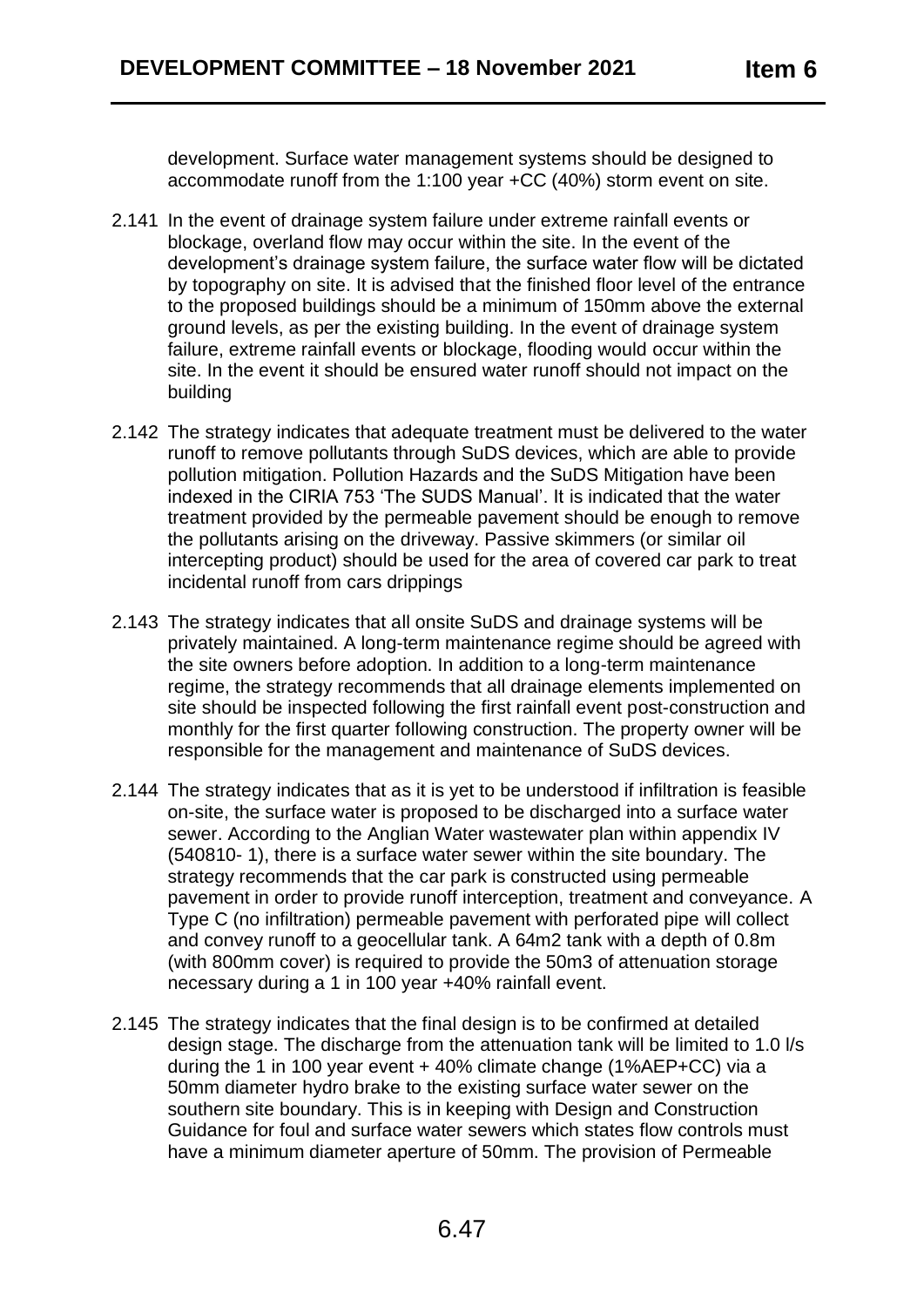Paving and Proprietary Treatment Systems are suitable to offer acceptable contamination treatment to runoff prior to being discharged to the ground.

- 2.146 Runoff from the roof should be treated from silt and other fines by bespoke water treatment devices. Passive skimmers are proposed to treat incidental runoff from the covered car park. All of the proposed onsite SuDS and surface water drainage systems should be privately maintained. A long-term maintenance regime should be implemented by the residents as outlined in this report. In addition to a long-term maintenance regime, it is recommended that all drainage elements implemented on site should be inspected following the first rainfall event postconstruction and monthly for the first quarter following construction.
- 2.147 Additional information was submitted 28<sup>th</sup> September 2021 in the form of an updated surface water drainage strategy to address technical matters raised by the Lead Local Flood Authority. This updated strategy included exceedance flow arrow(s) and the half drain time requested by the LLFA. The strategy indicated that in terms of the Lead Local Flood Authority's point regarding half drain time; the policy states the following: 'Demonstrate that all storage features can half empty within 24 hours for the 1 in 30 plus 40% climate change critical storm event' The submission states that as per the calculations, the tank has a depth of 800mm with an invert level of 4.424mAOD. During the 1 in 30 plus 40% for climate change critical storm event, the tank level drains to 4.824mAOD at minute 933 (933mins <24hrs) meaning that the tank is half empty at this point  $(4.424 \text{mAOD} + 400 \text{mm} =$ 4.824mAOD) and within the 24 hours necessary. As such, the calculations do demonstrate a half drain time of less than 24 hours in the 1:30 year +CC event.
- 2.148 The Lead Local Flood Authority has now confirmed its acceptance of the drainage strategy.

# **Flooding and Sequential Testing**

2.149 The National Planning Policy Framework at paragraph 161 indicates that all plans should, apply the sequential risk-based approach to the location of development taking into account all sourced of flood risk and the current and future impacts of climate change – so as to avoid where possible flood risk to people and property. On the basis of the site being in Zone 1 and 2 (2 being a greater degree of risk) the council in assessing the proposal is duty bound to apply the Sequential Test which places the onus on the applicant to demonstrate that from a sequential stand point, that development at this site would be acceptable. The sequential test approach points to other sites within the district (or sometimes a more defined area of consideration) capable of providing housing with far less flood risk and consequences attached which reflects the planning policy and Planning Practice Guidance position that development should be directed away from Flood Zones 2 and 3).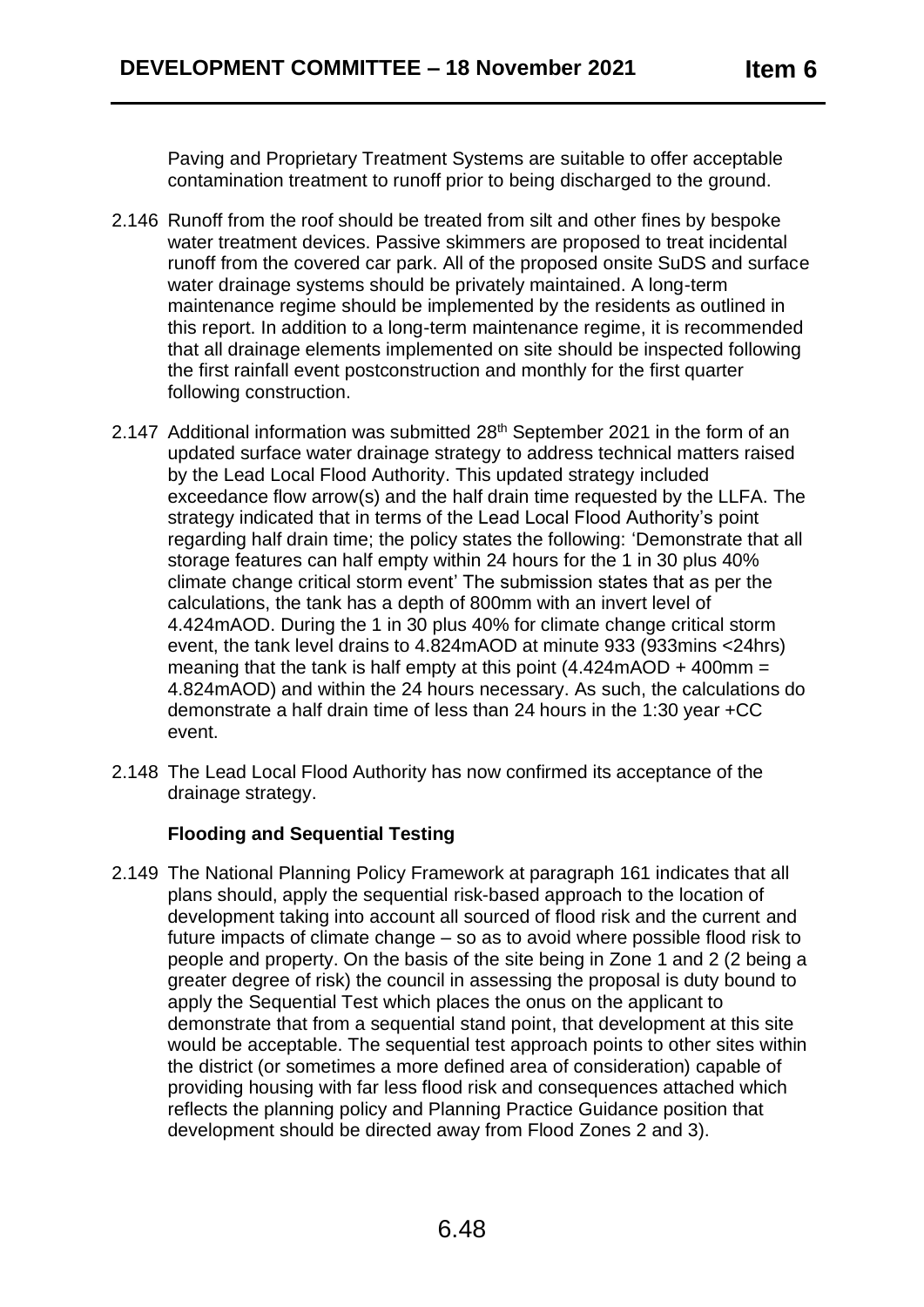- 2.150 The Sequential Test is a separate matter to Flood Risk as a stand-alone issue although it is appreciated that there is a relationship between these considerations.
- 2.151 The Sequential Test considered by the applicant supporting the application's case identified one comparable town centre site, which was discounted as it is subject to a pending application (it also provides only 15 flats). The Exception Test is then addressed by the Flood Risk Assessment (FRA). The FRA confirms that, provided the finished floor levels are no lower than 5.67m AOD, this will be above the 1:100 year (plus climate change) flood level and therefore acceptable. Breley Design (The Agent) has confirmed that the lowest Finished Floor Level will be no lower than 5.7m and no amendments to the submitted drawings are required.
- 2.152 Ambiental have reviewed the Rochford District Council Strategic Housing and Employment Land Availability Assessment (SHELAA) from 2017 to identify alternative sites. The SHELAA initially reviewed sites capable of delivering 5 or more dwellings, or economic development on sites of 0.25 hectares or more. However, the Council did not discriminate on the basis of site size and therefore all sites were considered.
- 2.153 The Sequential Test undertaken for this site outlines appropriate 'alternative sites' based on relevant size, that being approximately +/-50% of the proposed development site. The proposed development is for an 0.1847 hectare plot of land in Flood Zone 2. Therefore, the size criteria was between 0.092ha and 0.277ha.
- 2.154 In total, within the whole SHLAA Schedule of Sites, 223 sites were listed across the whole LPA area. As such, this Sequential Test reviews the 223 sites detailed in the SHLAA to ascertain if any were reasonably alternative available sites to support the client's proposed development. As part of the Sequential Test, Ambiental set out criteria for determining suitability and availability, against which all the shortlisted sites were reviewed to determine if these, could at the time of writing, be deemed "available and suitable".
- 2.155 Sites were analysed for "suitability" and "availability" against conditions in numerical order, therefore sites would need to meet condition 1 to then be reviewed for condition 2 and so on. Failure at any condition deemed the site to fail that test. If no data was available to assess a site under a particular condition, it automatically passed that particular condition. If a site was deemed to pass all three conditions, it was then shortlisted for further review within this report. Suitable and available sites were deemed to need to meet the following conditions; 1. Site located within Flood Zones 1 and 2; 2. The site area is within +/-50% of the proposed development site size of 0.1847Ha. 3. The site is suitable for development 4. The site is immediately available for development.
- 2.156 When assessing if the site was suitable for development, sites which were not located within Greenbelt or Greenfield were considered to be suitable. The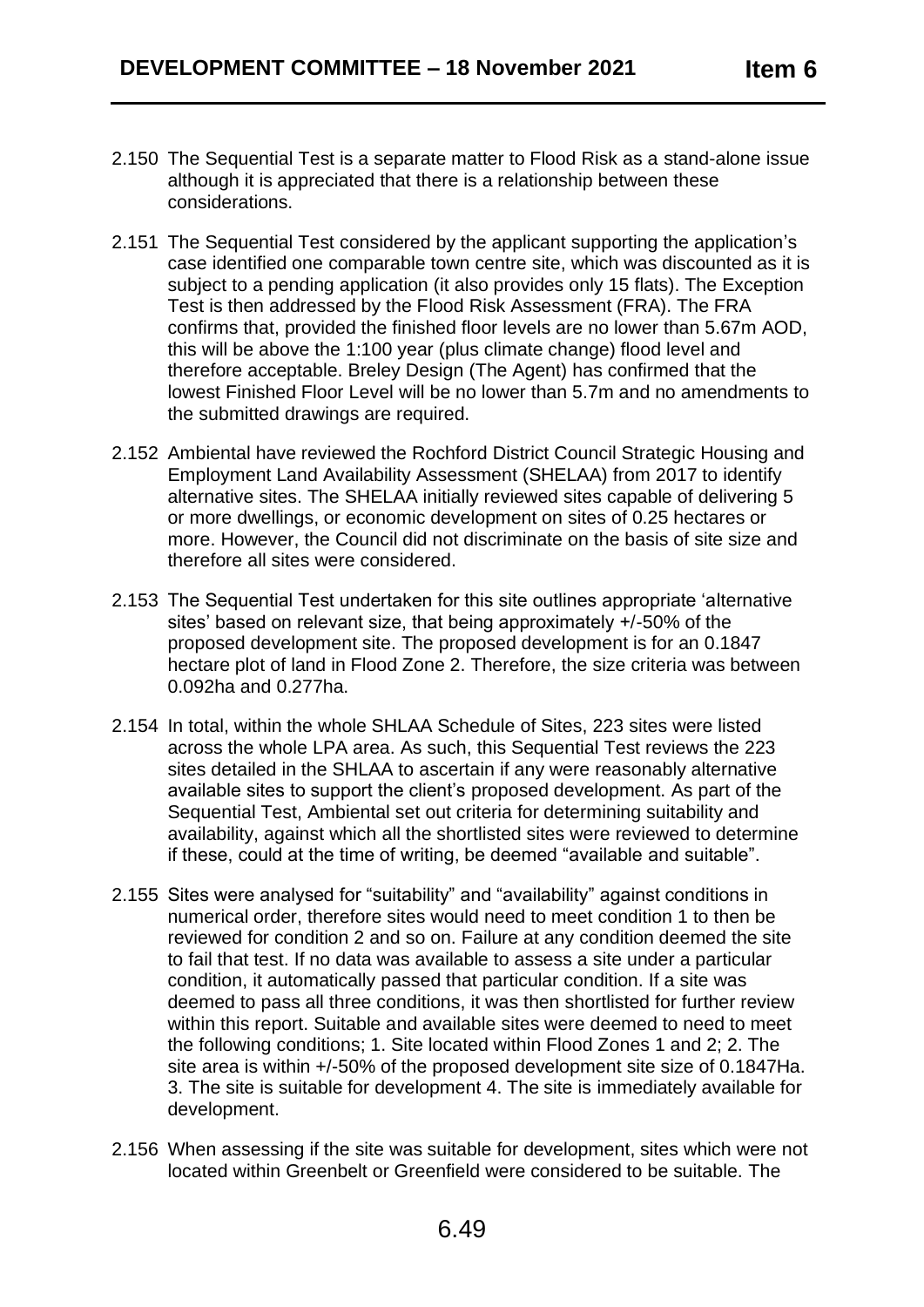constraints set out by these conditions reflect the relatively small nature of the proposed development at the site, with a view to redeveloping an existing brownfield site. Of the 233 sites reviewed, only 7 sites were found to pass the criteria. As the SHELAA was published in 2017, a visual check on the 7 sites was carried out using Google satellite and Google street view in order to assess whether any development had taken place on the site since the SHELAA was produced. Two of the sites were discounted as they were not considered to be available immediately.

2.157 Following the shortlisting of the sites, further information from the Council was provided, which stated that the Council are 'willing to accept a refined search area for sites within town centres given there is a clear regeneration imperative in these areas.' Therefore, the shortlisted sites were compared with the town boundary. This reduced the number of shortlisted sites from 5 down to 1. It was indicated that the one remaining site, is subject to a live planning application, and therefore is not considered to be available. It was on the basis that the proposed development site was considered to pass the Sequential Test. It is noted that the councils Strategic Policy accepts the case made in this regard such that the council does not object to the application in this regard.

## **Exceptions Test**

- 2.158 Using the principles of the National Planning Policy Framework, the proposed development is 'More Vulnerable'. The site is located within Flood Zone 2 (as defined by the Environment Agency Flood Risk maps) and is considered to be at 'very high' risk of flooding from surface water. Therefore, as the National Planning Policy Framework advises the local planning authority would need to apply the 'Exceptions Test'. As such, the development is required to demonstrate it can be made safe for its lifetime without increasing flood risk elsewhere which the submitted 'Flood Risk Assessment demonstrates. The first part of the Exception Test requires that a proposed development will provide wider sustainability benefits to the community that outweigh flood risk.
- 2.159 Taking this matter into consideration, given the emphasis within the National Planning Policy Framework at Chapter 2 on promoting and supporting sustainable development (Chapter 12), delivering a sufficient supply of homes (Chapter 5), ensuring the vitality of town centres (Chapter 7), making effective use of land (Chapter 11), Achieving well designed places (Chapter 12), and conserving and enhancing the historic environment (Chapter 16) – it is considered that there are a number of public benefits which outweigh the flooding risks which the application has demonstrated can be managed and which will be the subject of condition. It is the officers view that economic sustainability is inseparable from social and environmental sustainability and considerations. Developments which promote and deliver benefits to the community on sustainable principles such as appropriate housing within sustainable locations promoting choice of travel options and reducing reliance on motor cars thereby reducing fossil fuel consumption can have profound and lasting wider societal impacts and benefits.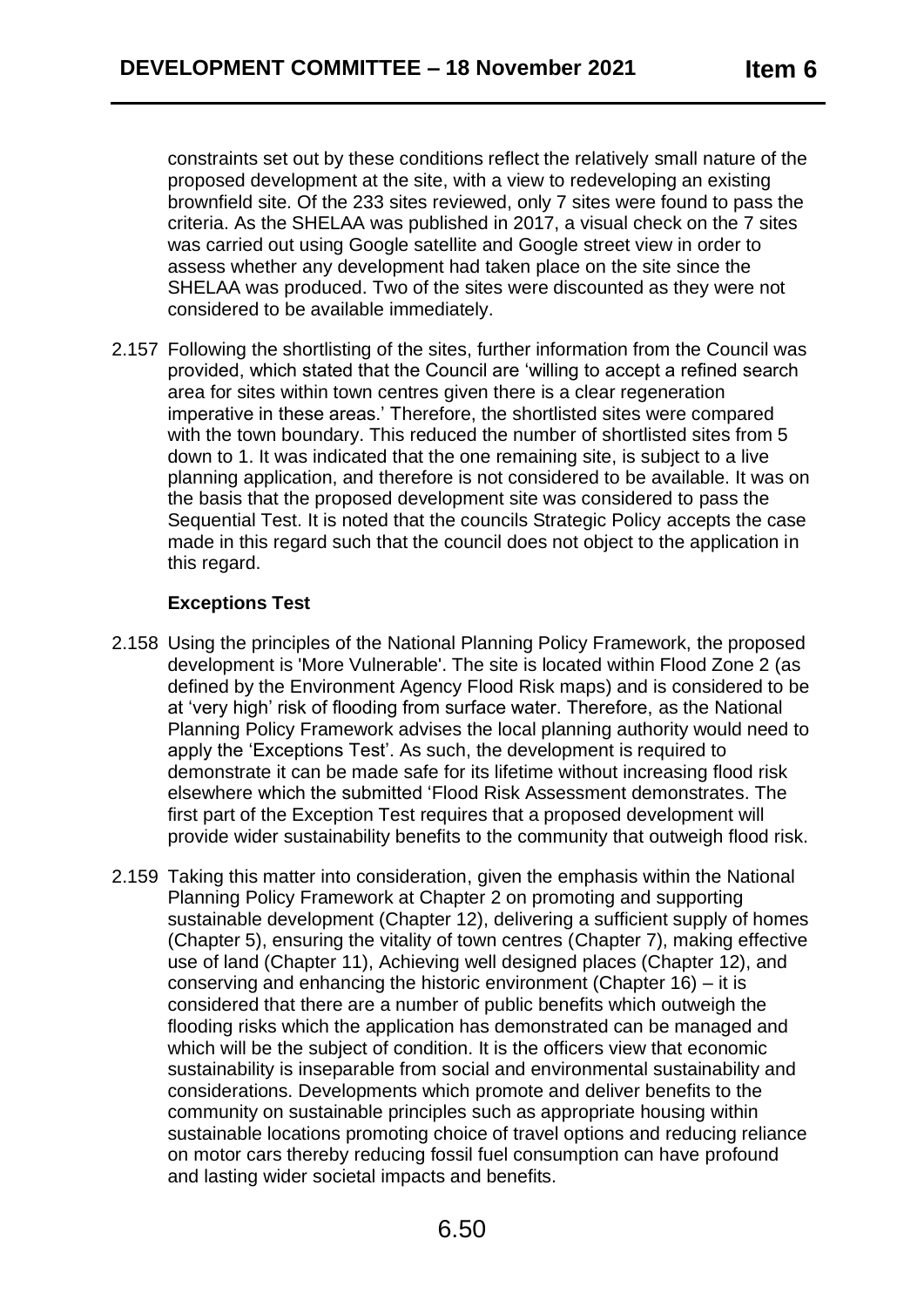2.160 Promoting Rochford as a 'place to live' and as a destination is key to the corporate objectives of the council in promoting vibrant town centres which offer a variety and choice or services. The site has been recognised as having a negative impact upon the Conservation Area setting within a prominent location which detracts from the overall visual amenity of the street scene and wider area and creates a perception which could be harmful to the image that the council endeavours to promote which is that of vibrant town centres. It is for these reasons it is considered that the public benefits of the development (if placed on a scale that were to be balanced) (the planning balance) far outweigh the risks associated with the development.

## **Residential Amenity Impacts**

- 2.161 Amenity is defined and understood as the prevailing set of environmental conditions that one would reasonably expect to enjoy on a daily basis. The representations received from a household at Clements Mews and the proprietor of the Milestone (Miley) Public House (the latter of which does not object are noted. The issues raised revolve around the height of the proposed plans which have been reduced such that the proposed development will not have an adverse effect on any adjacent property by way of overlooking, overshadowing, or overbearing physical presence.
- 2.162 The concerns regarding flooding risk have been fully addressed by the application whilst parking provision and the considerations around this issue are fully discussed within the officer's report. The matter raised regarding perceptions of noise associated with the commercial use are noted, however there is no basis for these concerns, and this is based on conjecture. It is appreciated that controls will need to be in place during the construction phase to ensure that start and finish times on site and deliveries and collections are controlled in addition to the parking and unloading associated with the development phase. In conclusion subject to conditions and adherence to such, it is not considered that the development would give rise to a set of circumstances so altered that when compared to the existing circumstance the impacts of the development would have a significant detrimental impact in this respect given the contextual setting of the development site.

#### *Officer Note*

- 2.163 (Note: The Finney case was a Court of Appeal ruling (reversing the ruling of Sir Wyn Williams) which ruled on 5th November in the case of Finney V Welsh Ministers (2019) EWCA Civ 1868) that it is unlawful to use Section 73 of The Town and Country Planning Act 1990 to amend or contradict the description of the development permitted by a planning permission).
- 2.164 The case relates to a consented development of two wind turbines with a maximum height of 100m which the section 73 application sought to increase to 125m. The case revolves around the legal scope of a Section 73 application following the grant of planning permission to fundamentally alter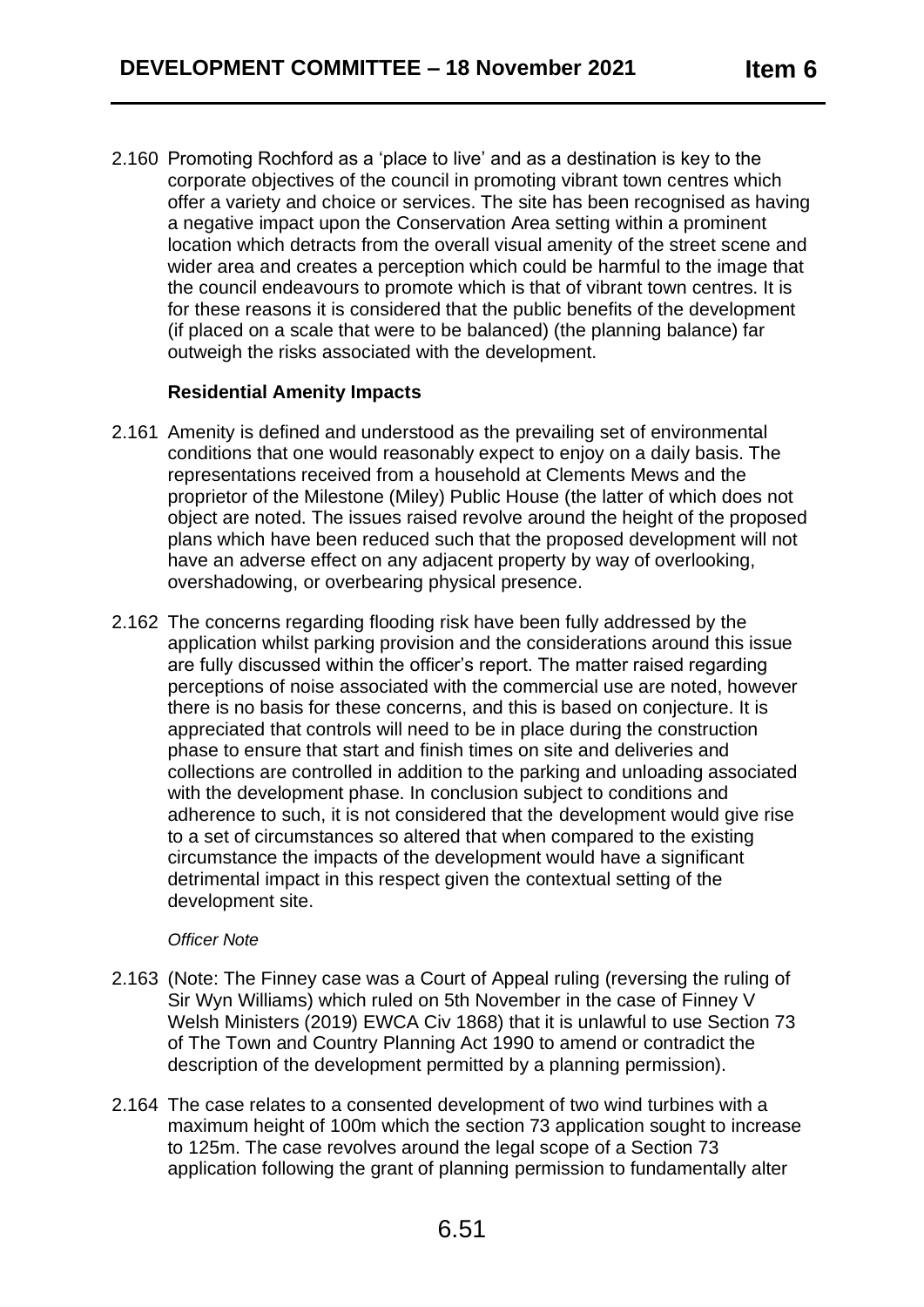the original planning proposals and confirms the position that a local planning authority cannot use section 73 to change the description of development and that a condition altering the nature of what was permitted would have been unlawful. Commentary around this matter indicates that it may in certain circumstances be advisable to seek planning permission in less specific terms.

2.165 A description of development which permits for example, up to x number of dwellings could still be changed via Section 73 following Finney, so long as the permitted number is not exceeded. Further flexibility could be achieved by applying for a generic description of development, e.g. 'residential development' with quantum to be controlled through planning condition capable of future variation). On the contrary, a development description that is specific to numbers and types will be more difficult to depart from because any number of dwellings which is higher or lower than that permitted would on the face of things be outside the scope of the development permitted.

# **3 CONSULTATIONS AND REPRESENTATIONS**

## **Rochford Parish Council**

3.1 Objection: Concern expressed regarding the lack of parking and the impacts of the development on an already overcrowded road network. Concern expressed regarding the overbearing height of the development which it is expressed is not in keeping with the street scene. Concern as there is not provision of lifts within the development it will not conform to the Lifetime Homes Policy.

# **Rochford District Council Housing Options and Enabling Officer**

3.2 Indicates that the council would support this application in principle subject to the development providing 11 Affordable housing units on this site, indicate that the council's housing section currently have 193 applicants on the Housing register who have expressed an interest in property in Rochford

### **Essex County Council Development and Flood Risk: Waste & Environment**

- 3.3 Originally issued a holding objection on the grounds of insufficient information to enable a proper assessment to be made.
- 3.4 Issued a holding objection on 22 July 2021 on receipt and consideration of the Flood Risk Assessment which provided no drainage strategy which was therefore insufficient to enable SuDS to assess the development.
- 3.5 Issued further response on 27 July on further consideration of the Surface Water Drainage Strategy maintaining its Holding Objection. The matters raised included the following: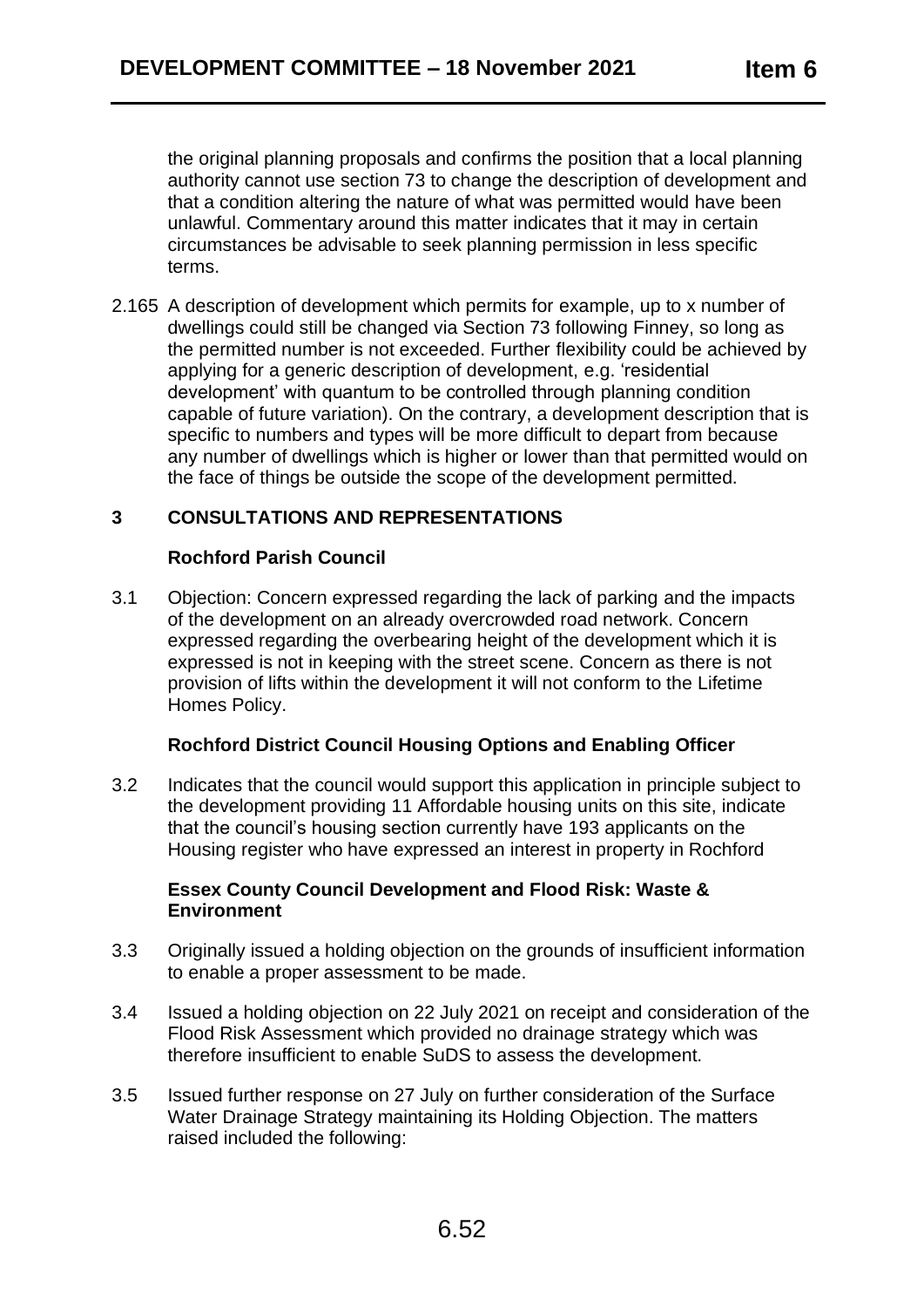- Provide verification of the suitability of infiltration of surface water for the development. This should be based on infiltration tests that have been undertaken in accordance with BRE 365 testing procedure and the infiltration testing methods found in chapter 25.3 of The CIRIA SuDS Manual C753
- Demonstrate that all storage features can half empty within 24 hours for the 1 in 30 plus 40% climate change critical storm event.
- Provide final modelling and calculations for all areas of the drainage system. Currently, only attenuation tank has been modelled. Pipe network should also be modelled with critical 2yr, 30r and 100 plus 40percent climate change allowance. The network should not predict surcharge in 2yr events and should not predict flooding in 30 year events. During 100 year plus 40pc cc event if any marginal 2 flooding is predicted then it should be directed away from the building using appropriate site grading.
- Additional level of treatment should be provided after the tank. This is help protect downstream waters against heavy pollutants loads in case of blockages and failures of the permeable pavement. Final treatment may be provided by devices such as downstream defender or similar to the outflows from the attenuation tank
- Provide detailed engineering drawings of each component of the drainage scheme.
- Provide engineering site layout of the proposed drainage network at the site. This should include the following details: manholes cover levels, invert levels, pipes dimensions, slopes, tank cover and invert levels both at inlet and outlets, outflow manholes and pipes levels, and top water level in the attenuation tank during the critical storm event of 100year plus 40percent CC allowance.
- Provide a drainage plan which details exceedance and conveyance routes, FFL, and ground levels. • Provide an updated written report summarising the final strategy and highlighting any minor changes to the approved strategy.
- 3.6 Issued further holding objection on 1 October indicating that : currently the storage proposed does not half empty within 24 hours for the 1 in 30 plus 40% climate change critical storm event, therefore demonstrate that the storage provided will be able to accommodate a 1 in 10 year storm events within 24 hours of a 1 in 30 year event plus climate change • The exceedance flow drawing shows that FFL level of 5.95mAOD is lower than the levels at car park such as 6.15mAOD, 6.00mAOD. The lower finished floor level of the building will cause overland flow into the buildings. Therefore suitable finished floor levels should be provided for the buildings.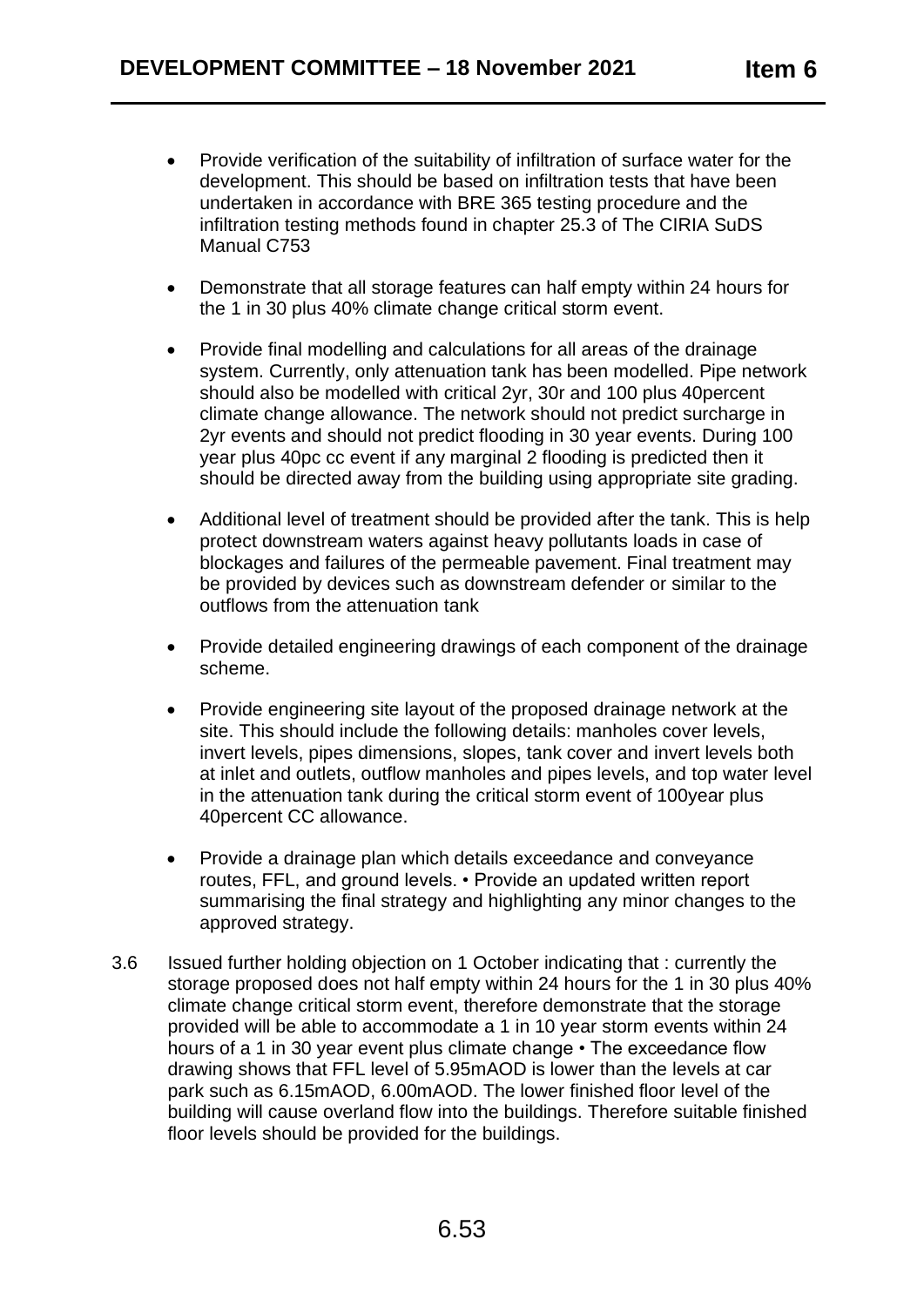3.7 Further consultation response received  $4<sup>th</sup>$  October 2021 removing holding objection. On the basis of the details submitted no conditions are recommended although standard advice was attached.

## **Essex County Council Specialist Archaeological Advice**

3.8 Indicates that the Historic Environment Record shows that the proposed development area lies within a potentially sensitive area of archaeological deposits within the historic core of post-medieval Rochford, and immediately adjacent to the medieval core (EHER 13579). Trial trenches on two sites immediately to the west revealed post medieval features (EHER 47694, 48096). Rochford was granted a market in 1257 and the street pattern of the medieval town took the form of ribbon development along East Street, West Street and North Street and along Weir Pond Road. This was extended in the post-medieval period. Recommends a condition relating to implementation of a programme of archaeological work in accordance with a written scheme of investigation which has been submitted by the applicant and approved by the local planning authority'.

# **Essex County Council Highways**

- 3.9 Objection on the basis of the originally submitted plans which indicated an access onto Union Lane. The objection was made on the following basis: From a highway and transportation perspective the impact of the proposal is not acceptable to the Highway Authority for the following reason (s): As far as can be determined from the submitted plans the applicant does not appear to provide sufficient land to deliver the required vehicular visibility splays of 2.4m x 43m in both direction/junction. The lack of such visibility would result in an unacceptable degree of hazard to all road users to the detriment of highway safety. This proposal would therefore be contrary to the aims and objectives of the Local Transport Plan 2006-2011, Appendix G - Highway and Transportation Development Control Policies as refreshed19 October 2007 NOTES The developer should be encouraged to undertake independent speed surveys to calculate visibility splays commensurate with the recorded vehicle speeds. The provision of a footway along the eastern side of Union Lane may address the visibility splay requirements as well as providing a facility for pedestrians.
- 3.10 No objection has been made to the revised plans which show an access and egress onto West Street which is a one-way street which entails that visibility is only required on emergence in an uphill direction from the access.

### **London Southend Airport**

3.11 No objection given the position and height of the development. Advises that the use of any crane or piling rig to construct the development would need to be the subject of discussion and agreement with the Airport Authority.

# **Rochford District Council Arboricultural and Conservation Officer**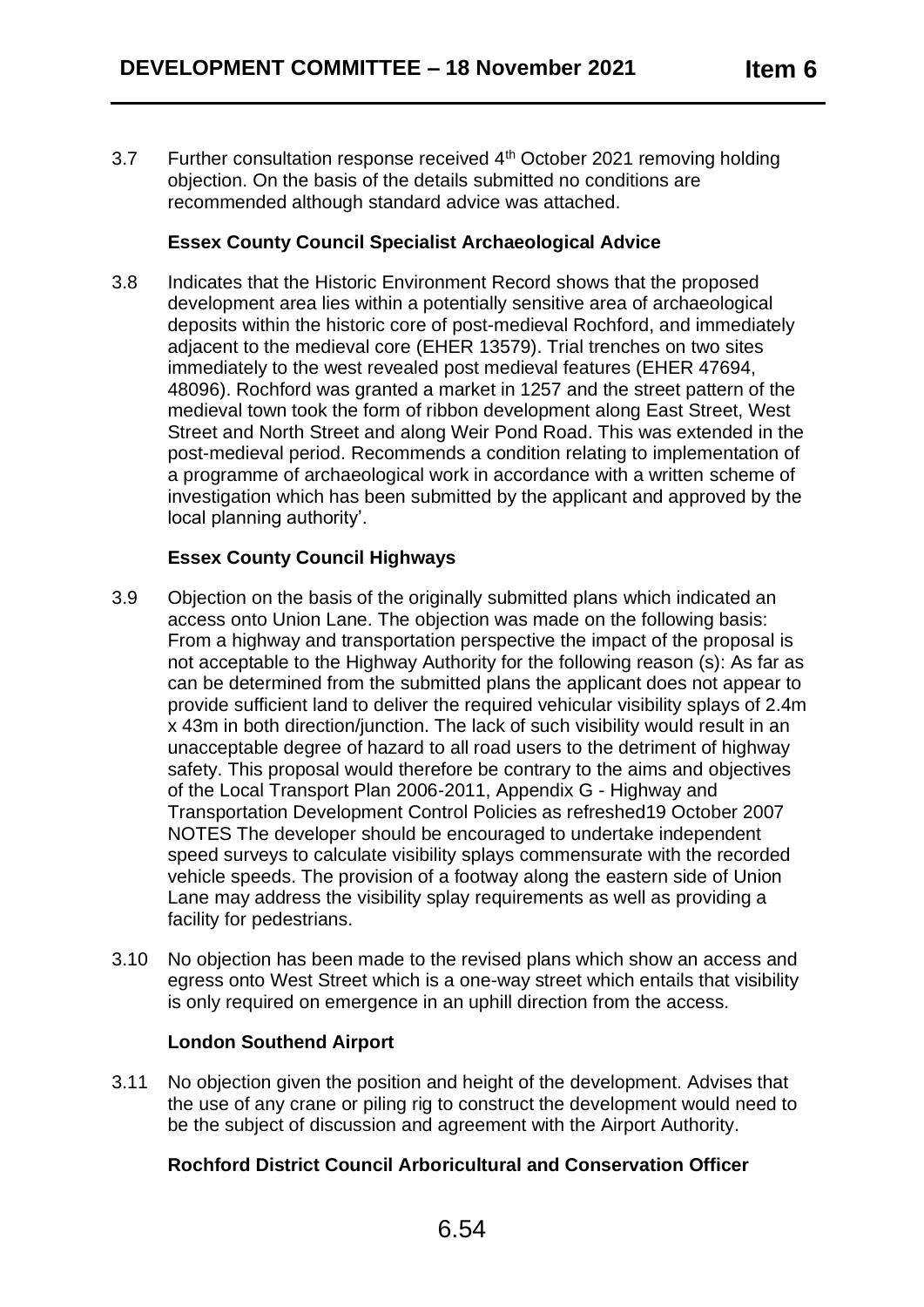3.12 No objection but recommends a condition requiring the submission of a method statement for the proposed hard surfacing and any excavation required adjacent to the boundary/neighbouring trees is to be provided and approved by Rochford District Council before development works commence.

## **Essex Police**

3.13 Initial response received indicated that the application made no reference to physical security within this application. Indicated that it required detail relating to matters such as lighting, boundary treatments and physical security measures. No further comment received although the agent indicates that discussions have taken place with Essex Police.

## **Historic England**

3.14 Indicates that it wishes to offer no comment suggesting that the local planning authority seeks the views of specialist historic building advisors.

## **Environment Agency**

- 3.15 No objection on the provision of strict adherence to the suggested planning conditions. It identifies that the previous uses at site of the proposed development as a garage presents a high risk of contamination which could be mobilised during construction to pollute controlled waters. Controlled waters are particularly sensitive in this location because the proposed development site is located upon a secondary aquifer A. It indicates that the site is located on a superficial geology comprising River Terrace Deposits, 1 (designated a secondary A aquifer). The basement geology is London Clay (a non-aquifer).
- 3.16 Indicates that the site is located on a superficial geology comprising River Terrace Deposits, 1 (designated a secondary A aquifer). The basement geology is London Clay (a non-aquifer). Previous activities at site suggest the potential for contamination. We therefore agree with the conclusions of the report that further investigation should be conducted. When conducting the investigation please consider specific contaminants associated with the former land uses and consider locations of underground storage tank and any related infrastructure when focusing the study. The application's Phase 1 Environmental Report provided by GO Contaminated Land Solutions (dated March 2019) demonstrates that it will be possible to manage the risk posed to controlled waters by this development. Further detailed information will be required before built development is undertaken. This should include testing of any groundwater, which should include, but are not limited to speciated hydrocarbons, PAHs, BTEX, MTBE and SVOCs/VOCs in line with CWG). A link is provided below to the DOE industry profiles for selecting contaminants to test for: https://www.claire.co.uk/useful-government-legislation-andguidance-by-country/76- key-documents/198-doe-industry-profiles.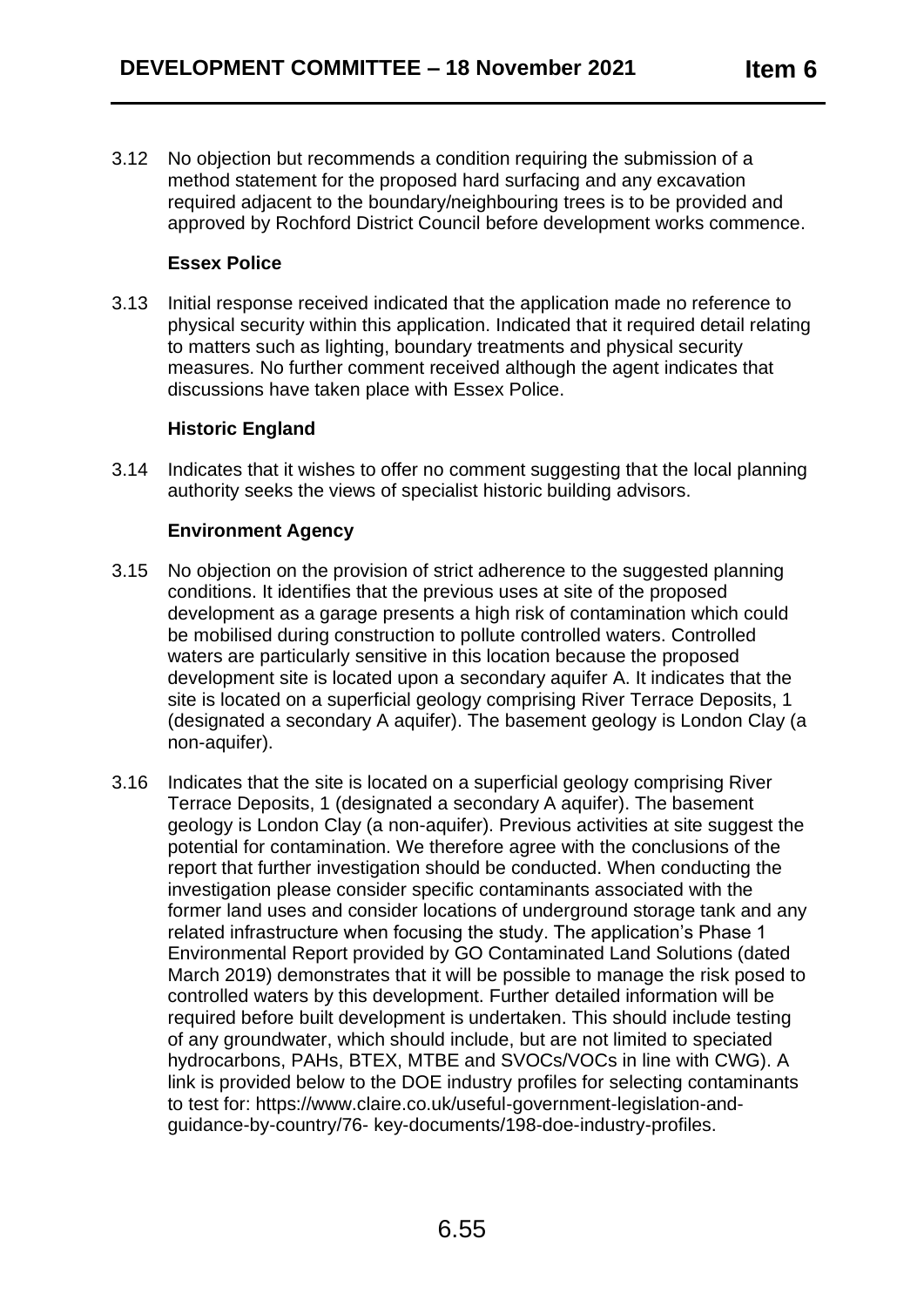- 3.17 Indicates that without the recommended conditions it would object to the proposal in line with paragraph 170 of the National Planning Policy Framework because it cannot be guaranteed that the development will not be put at unacceptable risk from, or be adversely affected by, unacceptable levels of water pollution.
- 3.18 Recommends the following conditions which are necessary to make the development acceptable:

### Condition 1

- 3.19 (1) Prior to each phase of development approved by this planning permission no development / No development approved by this planning permission (or such other date or stage in development as may be agreed in writing with the Local Planning Authority), shall take place until a scheme that includes the following components to deal with the risks associated with contamination of the site shall each be submitted to and approved, in writing, by the local planning authority: 1) A preliminary risk assessment which has identified: • all previous uses • potential contaminants associated with those uses • a conceptual model of the site indicating sources, pathways and receptors • potentially unacceptable risks arising from contamination at the site.
- 3.20 (2) A site investigation scheme, based on (1) to provide information for a detailed assessment of the risk to all receptors that may be affected, including those off site.
- 3.21 (3) The results of the site investigation and detailed risk assessment referred to in (2) and, based on these, an options appraisal and remediation strategy giving full details of the remediation measures required and how they are to be undertaken.
- 3.22 (4) A verification plan providing details of the data that will be collected in order to demonstrate that the works set out in the remediation strategy in (3) are complete and identifying any requirements for longer-term monitoring of pollutant linkages, maintenance and arrangements for contingency action. Any changes to these components require the express written consent of the local planning authority. The scheme shall be implemented as approved.

### Condition 2

3.23 No occupation of any part of the permitted development / of each phase of development shall take place until a verification report demonstrating completion of works set out in the approved remediation strategy and the effectiveness of the remediation shall be submitted to and approved, in writing, by the local planning authority. The report shall include results of sampling and monitoring carried out in accordance with the approved verification plan to demonstrate that the site remediation criteria have been met. It shall also include any plan (a "long-term monitoring and maintenance plan") for longer-term monitoring of pollutant linkages, maintenance, and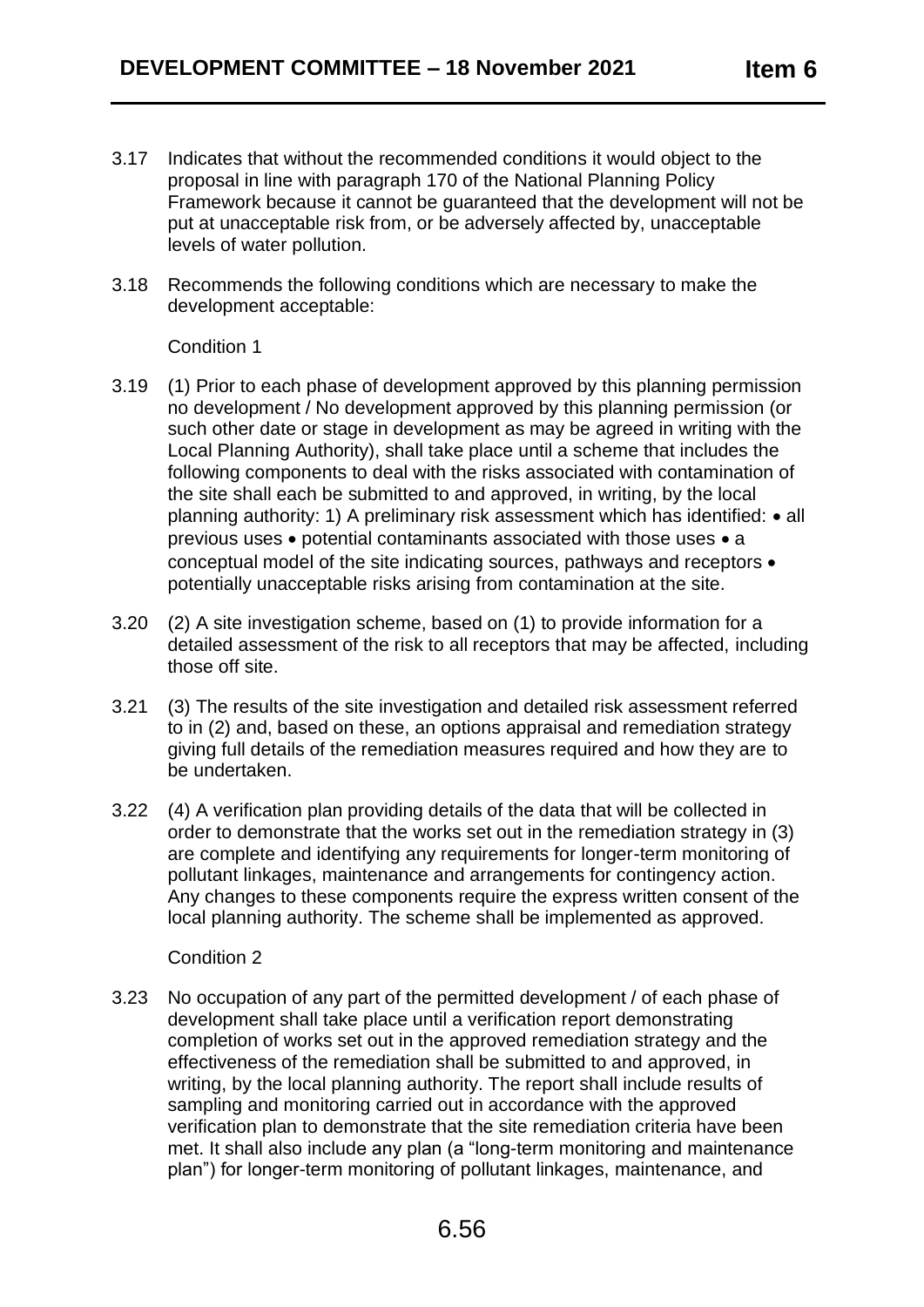arrangements for contingency action, as identified in the verification plan. The long-term monitoring and maintenance plan shall be implemented as approved.

## Condition 3

3.24 No development should take place until a long-term monitoring and maintenance plan in respect of contamination including a timetable of monitoring and submission of reports to the Local Planning Authority, shall be submitted to, and approved in writing by the Local Planning Authority. Reports as specified in the approved plan, including details of any necessary contingency action arising from the monitoring, shall be submitted to, and approved in writing by the Local Planning Authority. Any necessary contingency measures shall be carried out in accordance with the details in the approved reports. On completion of the monitoring specified in the plan a final report demonstrating that all long-term remediation works have been carried out and confirming that remedial targets have been achieved shall be submitted to and approved in writing by the Local Planning Authority.

### Condition 4

3.25 If, during development, contamination not previously identified is found to be present at the site then no further development (unless otherwise agreed in writing with the local planning authority) shall be carried out until the developer has submitted a remediation strategy to the local planning authority detailing how this unsuspected contamination shall be dealt with and obtained written approval from the local planning authority. The remediation strategy shall be implemented as approved.

Reason for Conditions 1,2,3 and 4: To protect and prevent the pollution of the water environment (particularly groundwater associated with the underlying Secondary and Principal Aquifers, from potential pollutants associated with current and previous land uses) in line with National Planning Policy Framework (NPPF; paragraphs 170 and 178), EU Water Framework Directive, Anglian River Basin Management Plan and Environment Agency Groundwater Protection Position Statements (2017) A4 – A6, J1 – J7 and N7. National Planning Policy Framework (NPPF) paragraph 170 states that the planning system should contribute to and enhance the natural and local environment by preventing both new and existing development from contributing to or being put at unacceptable risk from or being adversely affected by unacceptable levels of water pollution. Government policy also states that planning policies and decisions should also ensure that adequate site investigation information, prepared by a competent person, is presented (NPPF, paragraph 178).

# Condition 5

3.26 No drainage systems for the infiltration of surface water drainage into the ground is permitted other than with the express written consent of the Local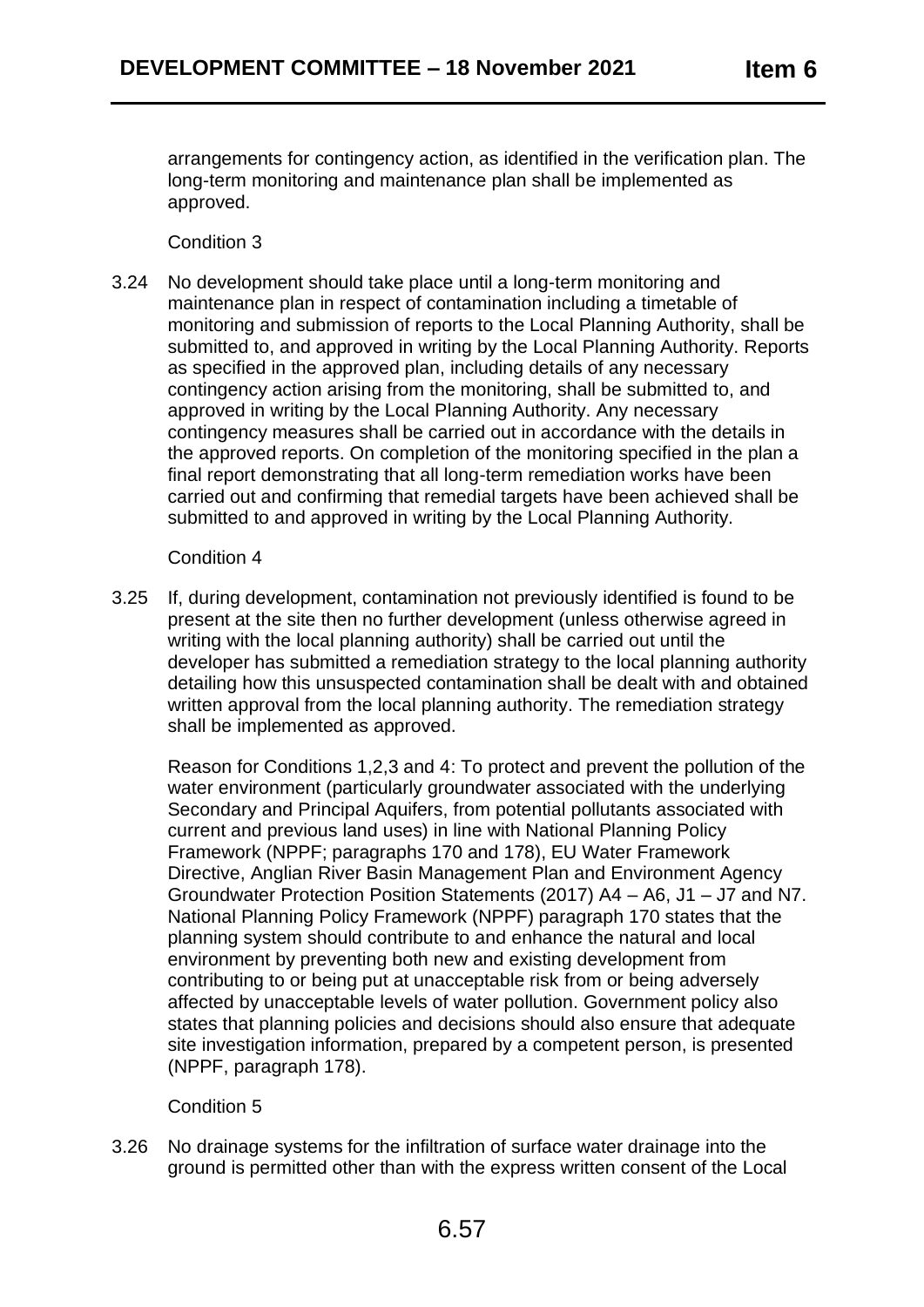Planning Authority, which may be given for those parts of the site where it has been demonstrated that there is no resultant unacceptable risk to controlled waters. The development shall be carried out in accordance with the approved details.

Reason: Infiltration through contaminated land has the potential to impact on groundwater quality.

Condition 6

3.27 Piling or any other foundation designs using penetrative methods shall not be permitted other than with the express written consent of the local planning authority, which may be given for those parts of the site where it has been demonstrated that there is no resultant unacceptable risk to groundwater. The development shall be carried out in accordance with the approved details.

Reason: Piling or any other foundation designs using penetrative methods can result in risks to potable supplies from, for example, pollution / turbidity, risk of mobilising contamination, drilling through different aquifers, and creating preferential pathways. Thus, it should be demonstrated that any proposed piling will not result in contamination of groundwater. We have provided further information regarding contaminated land and groundwater protection for the applicant in an appendix at the end of this letter.

3.28 Advisory: Surface water drainage: The application suggests infiltration drainage is being considered at site. We have recommended surface drainage condition is included and once the results of the intrusive investigation are received, we will be in a better position to comment on this aspect of the development. The National Planning Policy Framework paragraph 170 states that the planning system should contribute to and enhance the natural and local environment by preventing both new and existing development from contributing to or being put at unacceptable risk from or being adversely affected by unacceptable levels of water pollution. We have included information regarding Sustainable Drainage Systems (SuDs) for the applicant in an appendix at the end of this letter.

### **Essex County Council Place Services Urban Design**

- 3.29 No objection: The original consultation response based on the originally submitted plans before they were revised highlighted principled support for a development which was considered in keeping, context led and which would provide good quality development to a principal location within Rochford town centre.
- 3.30 Cupola It is considered this is not in keeping within the surrounding vernacular within Rochford. This feature can be considered to draw the quality away from the focal corner of the development and is recommended to be omitted and replaced with a chimney feature. Roof Material – Based on the proposals submitted it is considered there is opportunity to vary the roofing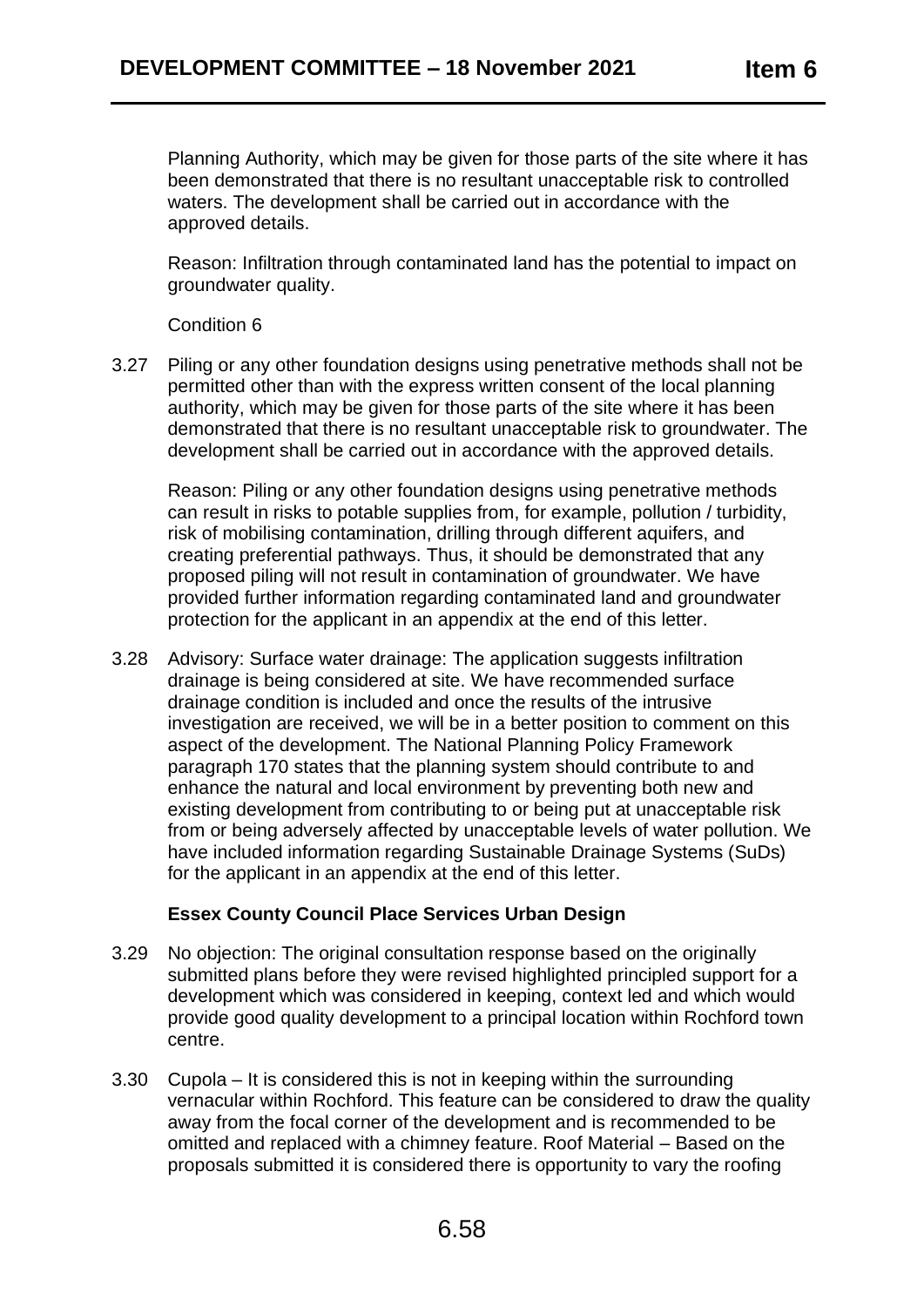materials where the red tile is over dominant. Varying the roofing material will provide a strong emphasis on the varying styles and finishes portrayed on this development. Brick Headers – We question the use of brick header to the eastern unit. We would suggest that either a cast stone or render detail is considered to maintain quality through the built form and detailing. Vehicle Gates – Will this feature be automated where these will be used by both vehicles and pedestrians (returning to their apartments from parking their cars).

- 3.31 Rainwater Goods We would recommend that rain water goods (pipes and guttering) are shown on the proposed elevations to show a true representation of the finish and detailing. Materials – We will be recommending that all external materials are conditioned. This would include both building materials and hard landscaping. Parking numbers – we will be advised on parking numbers by Highways due to the town centre location. Landscaping – It is recommended that both hard and soft landscape proposals are conditioned. Boundary proposals – We would recommend that a boundary proposal plan is submitted as part of the application as the current approach is not clear. Bin Strategy – Information on collection processes should be provided. We also question whether commercial and household waste storage will be separated?
- 3.32 Required Information The following would be expected to be submitted as part of the full planning application: • Indicative Material Palette • Building visuals from key views – down Union Lane to demonstrate relationship with existing built form. • Bin strategy • Landscape Proposals • Boundary Plan • Cross Section through Union Lane to assess impact on existing dwellings • Vehicle tracking study.
- 3.33 A further response was received on the submission of the revised application which confirmed what had been discussed during the application process and that the proposals now reflected those discussions.

### **Anglian Water**

3.34 No objection: Section 1 - Assets Affected There are assets owned by Anglian Water or those subject to an adoption agreement within or close to the development boundary that may affect the layout of the site. Anglian Water would ask that the following text be included within your Notice should permission be granted. Anglian Water has assets close to or crossing this site or there are assets subject to an adoption agreement. Therefore, the site layout should take this into account and accommodate those assets within either prospectively adoptable highways or public open space. If this is not practicable then the sewers will need to be diverted at the developers cost under Section 185 of the Water Industry Act 1991. or, in the case of apparatus under an adoption agreement, liaise with the owners of the apparatus. It should be noted that the diversion works should normally be completed before development can commence.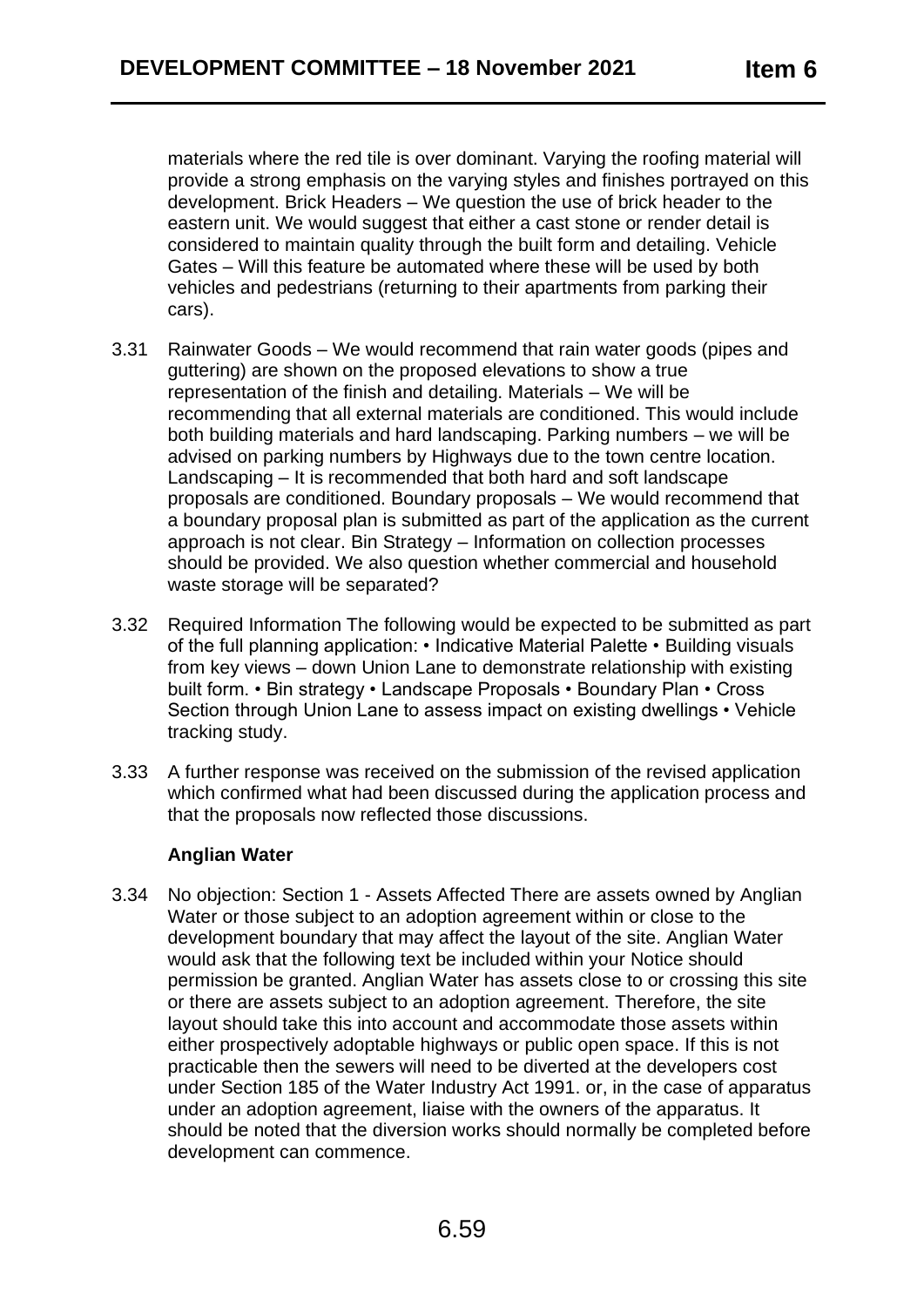- 3.35 WASTEWATER SERVICES Section 2 Wastewater Treatment The foul drainage from this development is in the catchment of Rochford Water Recycling Centre that will have available capacity for these flows.
- 3.36 Section 3 Used Water Network The sewerage system at present has available capacity for these flows via a gravity fed connection regime. If the developer wishes to connect to our sewerage network, they should serve notice under Section 106 of the Water Industry Act 1991. We will then advise them of the most suitable point of connection.
- 3.37 INFORMATIVE Notification of intention to connect to the public sewer under S106 of the Water Industry Act Approval and consent will be required by Anglian Water, under the Water Industry Act 1991. Contact Development Services Team 0345 606 6087.
- 3.38 INFORMATIVE Notification of intention to connect to the public sewer under S106 of the Water Industry Act Approval and consent will be required by Anglian Water, under the Water Industry Act 1991. Contact Development Services Team 0345 606 6087.
- 3.39 INFORMATIVE Protection of existing assets A public sewer is shown on record plans within the land identified for the proposed development. It appears that development proposals will affect existing public sewers. It is recommended that the applicant contacts Anglian Water Development Services Team for further advice on this matter. Building over existing public sewers will not be permitted (without agreement) from Anglian Water.
- 3.40 INFORMATIVE Building near to a public sewer No building will be permitted within the statutory easement width of 3 metres from the pipeline without agreement from Anglian Water. Please contact Development Services Team on 0345 606 6087.
- 3.41 INFORMATIVE: The developer should note that the site drainage details submitted have not been approved for the purposes of adoption. If the developer wishes to have the sewers included in a sewer adoption agreement with Anglian Water (under Sections 104 of the Water Industry Act 1991), they should contact Development Services Team on 0345 606 6087 at the earliest opportunity. Sewers intended for adoption should be designed and constructed in accordance with Sewers for Adoption guide for developers, as supplemented by Anglian Water's requirements.
- 3.42 Section 4 Surface Water Disposal The preferred method of surface water disposal would be to a sustainable drainage system (SuDS) with connection to sewer seen as the last option. Building Regulations (part H) on Drainage and Waste Disposal for England includes a surface water drainage hierarchy, with infiltration on site as the preferred disposal option, followed by discharge to watercourse and then connection to a sewer. A Surface Water strategy has not been submitted in support of this application, We would therefore recommend that the applicant needs to consult with Anglian Water and the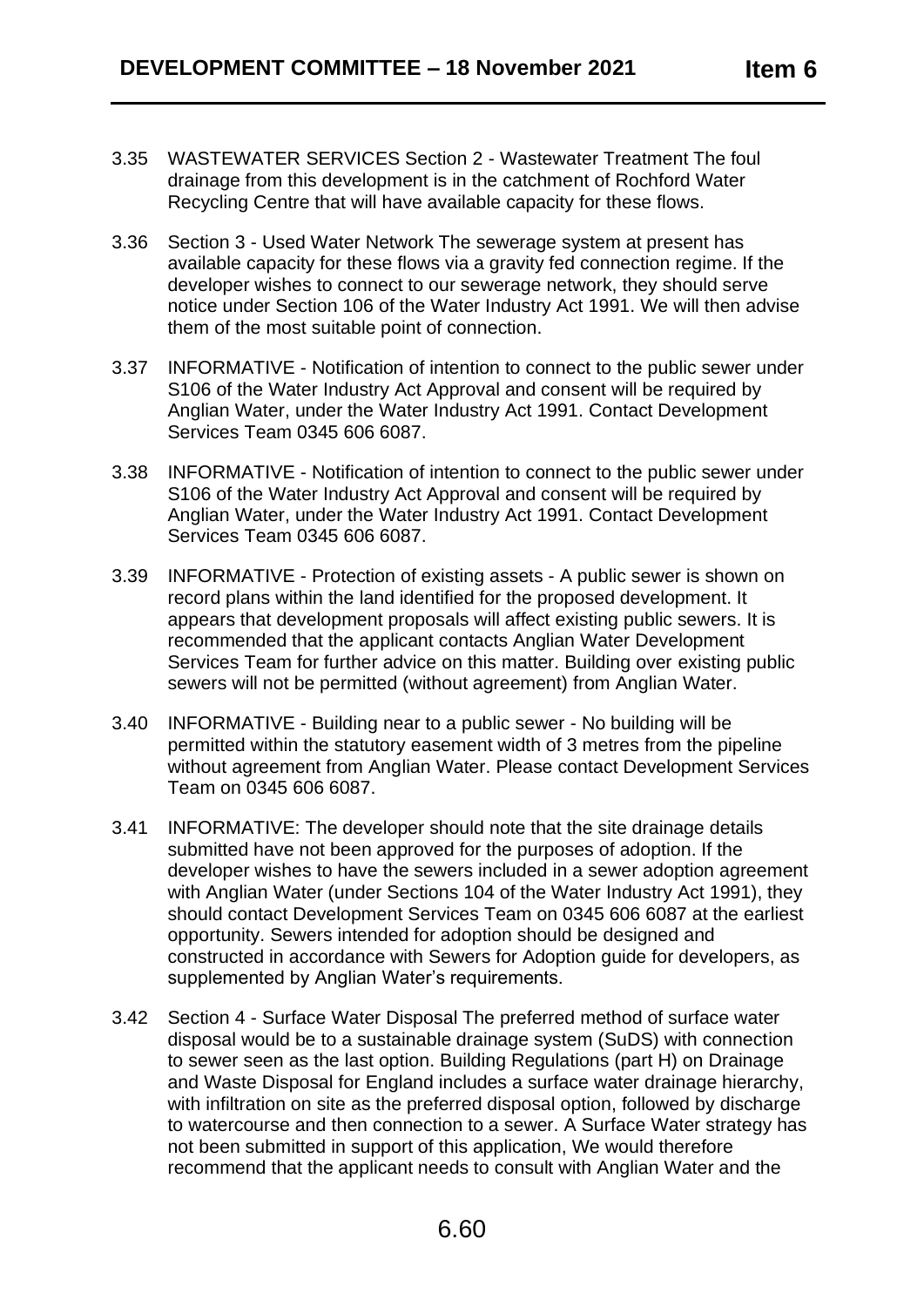Lead Local Flood Authority (LLFA) to advise of the proposed strategy. We request a condition requiring a drainage strategy covering the issue(s) to be agreed.

3.43 Surface Water Disposal (Section 4) Recommend a condition to the following effect 'No drainage works shall commence until a surface water management strategy has been submitted to and approved in writing by the Local Planning Authority. No hard-standing areas to be constructed until the works have been carried out in accordance with the surface water strategy so approved unless otherwise agreed in writing by the Local Planning Authority. REASON To prevent environmental and amenity problems arising from flooding'.

### **Essex County Council Place Services Historic Buildings and Conservation Advice**

- 3.44 Objection to the plans as originally submitted. This is a gateway site to the conservation area and one of Rochford's significant historic streets which contains a high number of heritage assets. The proposal should respond, in a bespoke manner, to these sensitivities. This has not been realised in the proposal which introduces a new prominent building of inappropriate scale and height considering the adjacent building stock and that in the wider streetscape and conservation area. I consider the application fails to preserve or enhance the character and appearance of the conservation area and as such causes considerably less than substantial harm to a designated heritage asset and therefore paragraph 196 of the NPPF is relevant. The proposal will also likely cause harm to a number of heritage assets within the conservation area. I support the principle of an appropriate redevelopment of this site which has the potential to enhance the conservation area. Should this application be refused, I encourage the applicant to engage in pre-application discussions.
- 3.45 Advised that the corner block needed to be improved on the basis that it sat awkwardly with the building on Union Lane, the downpipe details need further thought and improvement whilst it is considered that its general form isn't of high enough quality for this gateway to the conservation area. The rake of dormers onto west street are also considered to be of a concern.
- 3.46 Further response received on consideration of the revised plans indicating the following: The application site is located within the Rochford Conservation Area and within the immediate environs of a number of listed buildings of which the setting should be a consideration. The proposed building has been reduced in scale to be predominantly three storeys in height. However, the rear elevation of the building features a wide and bulky roof form which presents an uncomfortable arrangement. It is preferred that this is reduced to a more typical gabled projection instead of a wide half hipped roof. Were this application to be approved I recommend conditions are attached pertaining to all external materials (requiring samples of) and details for all external fixtures, including windows and doors. Detail of the brick bond (English or Flemish) should also be submitted prior to the commencement of works. All rainwater goods are to be powder coated metal.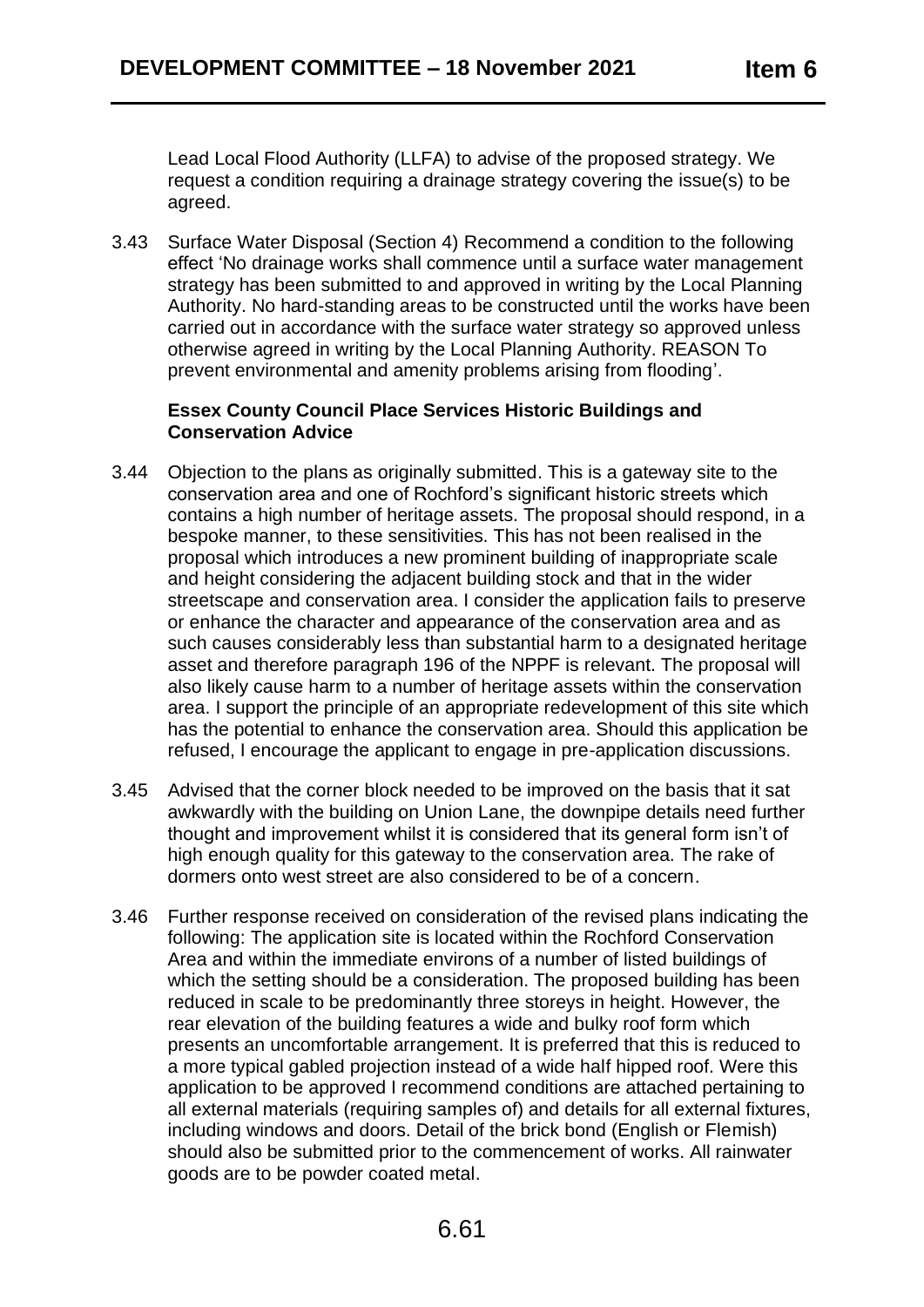## **Third Party / Neighbour Representations**

A total of 4 representations have been received (2 from 1 Clement Mews: one objecting and one not objecting) and 1 from 64-66 West Street objecting and 1 from the proprietor of The Milestone Public House who does not object.

The matters raised are as follows:

- 3.47 Although there is 100% support for Rochford improving and would love to see that building looking much better rather than its current derelict state, I am concerned of the height of the proposed plans which will have an adverse effect on our business, will block out the natural light and sunlight light as well as due to the size of the plans the amount of work causing noise and nuisance to our customers and will also mean loss of trade for us and surrounding business due to this.
- 3.48 While we have no objection per se to the proposed development, we would seek the following assurances: Given the fact that we are currently the only residential property in Union Lane, we would like to seek assurances that all building works are carried out with the upmost care and attention to noise and nuisance caused, and that any disturbance is kept to a minimum. We would also seek assurances that any potential buyer, or person renting the flats proposed is made aware of the presence of The Milestone Bar, and the fact that we rely heavily on outside trade during the spring and summer months, and that we have an outdoor music license. Our business has been present for many years, without complaints from neighbours, so any incoming residents must be made very aware of this. There should be clauses in any agreements made that we were very much here first. We would also seek assurance that the plans for the retail outlets remain as they are and do not change to one large outlet, which would open the door to another large bar, with the chance of more irresponsible licensees, creating noise and nuisance in the area, similar to that we have experienced in the past.
- 3.49 I object to the planning application due to the noise and disturbance this area has to suffer. The present restaurant Skewers is already very noisy and pollutes the air with their cooking fumes. Additionally, the exhaust coming from the restaurant when the flats are built will be trapped in our mews. I object to the introduction of Restaurants that will emit loud music at night. The current buildings that need to be demolished have asbestos roofs the local community need to know what precautions are in place.
- 3.50 Object. To insufficient parking space and flood risk. The 'Miley' next door was flooded a few years ago. Over development too big for area. Noise and **Development**

### **Rochford District Council Economic Development**:

3.51 Supports the application on the basis that it meets the objective of Rochford District Core Strategy 2011: The Core Strategy's approach to centres and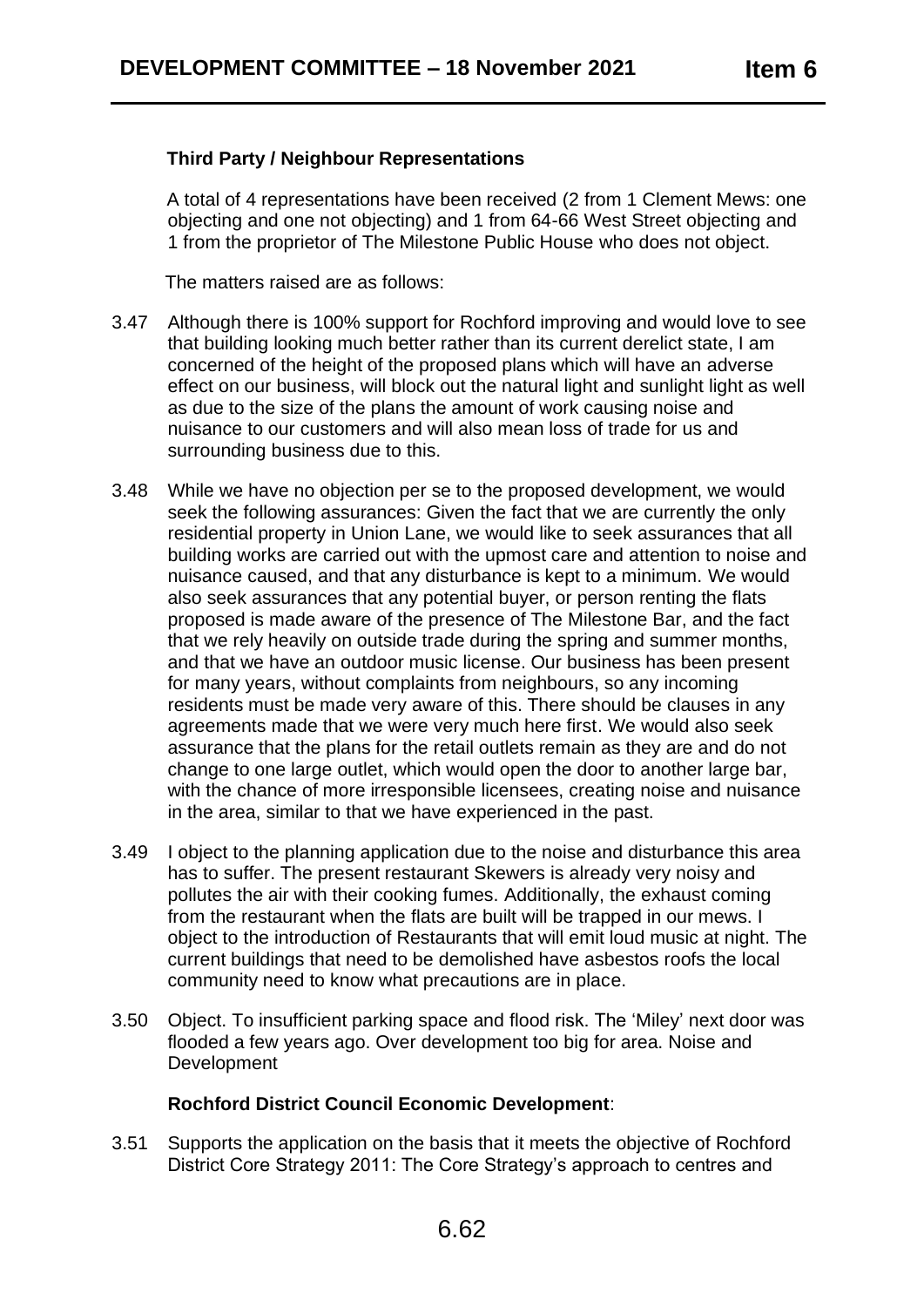retail development is set out in policies RTC1 and RTC2, The Rochford Town Centre Area Action Plan (AAP), The Council's Economic Growth Strategy 2017 and the 2018 South Essex Retail Study.

# **Rochford District Council Strategic Policy**

- 3.52 No objection. The application site is a recognised regeneration opportunity in Rochford town centre, which is itself a priority area for regeneration as set out in the Rochford town centre area action plan. The site is also identified on the Council's brownfield register. It is recognised that Rochford is an area with a limited supply of brownfield land and reasonably large housing needs. In this context the need to make best use of brownfield sites in sustainable locations is strong.
- 3.53 I note that the site falls within Flood Zone 2 where proposals for new housing must pass the sequential test. I have assessed the applicant's submission of a sequential test which considers alternative sites in the pre-agreed search area, being the identified boundary of Rochford town centre. Whilst the concept of reasonably available alternatives is not prescriptively defined, I would consider the methodology used by the applicant to be reasonable and thus the conclusion that there are no reasonably available alternative sites in Rochford town centre where the development could be located at a lower risk of flooding is similarly reasonable. I am therefore satisfied that the underlying requirements relating to the sequential test have been met in this case.
- 3.54 This response offers no view, however, on whether the exceptions test can be considered met, given that requires assessment of any flood mitigation and avoidance measures that would be delivered by the scheme in order to assess whether the development would be safe for its lifetime. I trust that the lead local flood authority can advise on these matters.

# **4 EQUALITY AND DIVERSITY IMPLICATIONS**

4.1 An Equality Impact Assessment has been completed and found there to be no impacts (either positive or negative) on protected groups as defined under the 'Equality Act' 2010

# **5 CONCLUSION**

5.1 It is considered that, subject to the safeguards required by planning condition, this development is acceptable. The application has demonstrated that a policy compliant level of affordable housing cannot be delivered which is a position confirmed by the council's appointed consultant. Despite being within Flood Zone 2 in flood risk terms the principle of development is considered appropriate as the sequential test is met as is also the Exceptions Test. The submitted Flood Risk Assessment subject to the finished floor levels agreed being achieved has demonstrated that the flooding risk is acceptable whilst the revised details of the surface water drainage strategy and the revised surface water drainage plan reference 6242-DR01 Rev 2 satisfies the Lead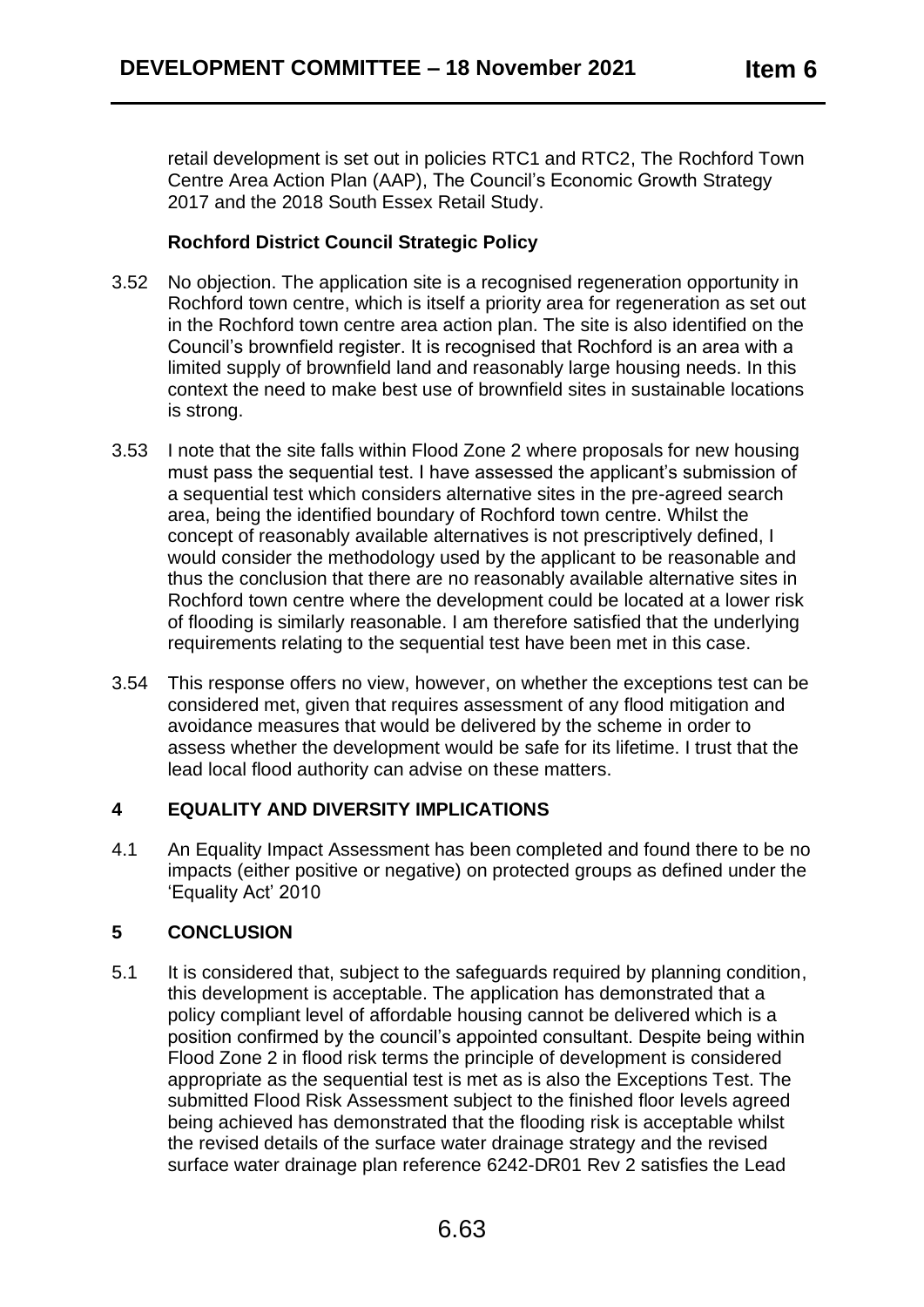Local Flood Authority which has removed its holding objection. The development will make a positive contribution to the visual amenity of the vicinity and to the character of the Rochford Conservation Area. The development therefore constitutes sustainable development which now on address of all outstanding issues should be approved.

Marcus Hotten

4fat

Assistant Director, Place and Environment

## **Relevant Development Plan Policies and Proposals**

Relevant Development Plan Policies and Proposals

National Planning Policy Framework (July 2021)

Rochford District Council Local Development Framework Core Strategy (Adopted December 2011) Policies: H1, H4, H5, H6, CP1, ENV 3, ENV 4, ENV 5, ENV9, CLT1, T8, Policy CP2 (Conservation Areas) and Policy RTC5 – (Rochford Town Centre), RTC1 and RTC2, The Rochford Town Centre Area Action Plan (AAP), The Council's Economic Growth Strategy 2017 and the 2018 South Essex Retail Study .

Rochford District Council Local Development Framework Development Management Plan (Adopted December 2014) Policies DM1, DM2, DM23, DM27, DM29,DM30

Rochford District Council Local Development Framework Supplementary Planning Document 2 Housing Design (January 2007) Supplementary Planning Document 2 – Housing Design

Planning Practice Guidance: Flooding and Sequential Testing

Essex Design Guide.

National Design Guide: Planning Practice guidance for beautiful, enduring, and successful places (Ministry of Housing Communities and Local Government)

Essex County Council, Local Transport Plan (2011-2025)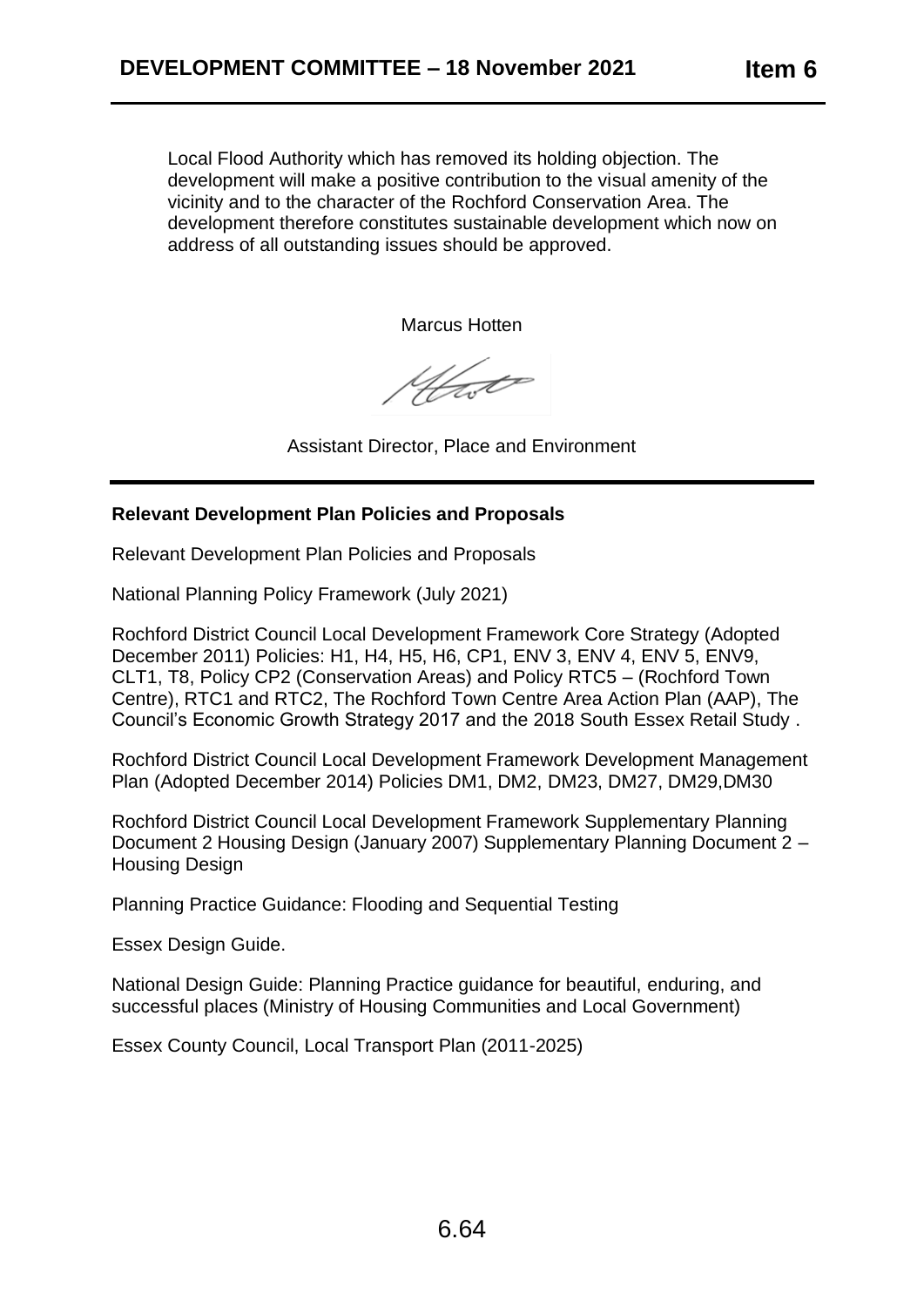# **Background Papers:-**

None.

For further information please contact Arwel Evans on:-

Phone: 01702 318037 Email: arwel.evans@rochford.gov.uk

If you would like this report in large print, Braille or another language please contact 01702 318111.